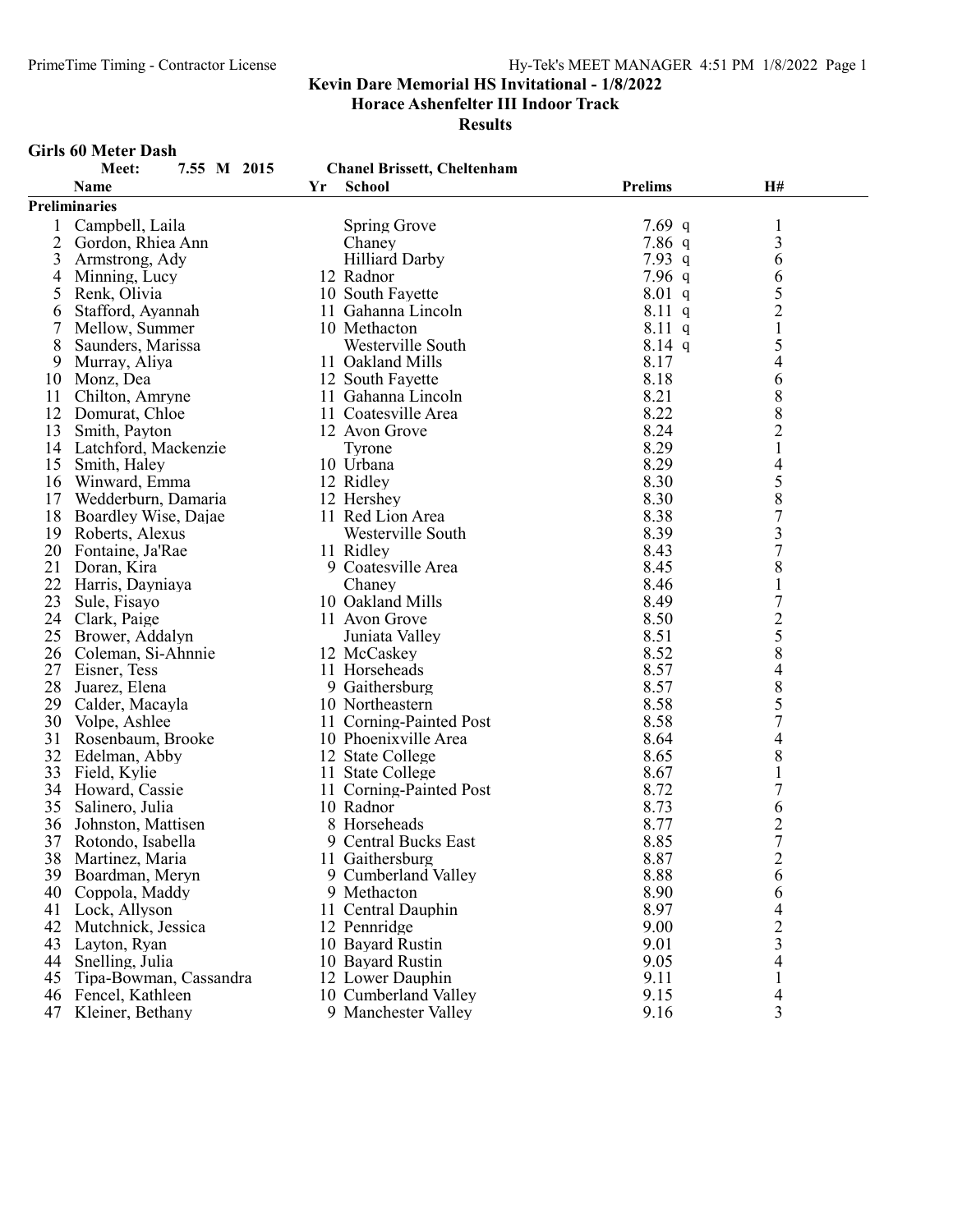Horace Ashenfelter III Indoor Track

|                | Preliminaries  (Girls 60 Meter Dash) |    |                                    |                |                     |  |
|----------------|--------------------------------------|----|------------------------------------|----------------|---------------------|--|
|                | Name                                 | Yr | <b>School</b>                      | <b>Prelims</b> | H#                  |  |
| 48             | McNamee, Elle                        |    | 11 Phoenixville Area               | 9.19           | 5                   |  |
|                | 49 Lin, Selina                       |    | 10 Hershey                         | 9.25           | 6                   |  |
| 50             | Patelmo, Ava                         |    | 12 Hatboro-Horsham                 | 9.26           |                     |  |
| 51             | Kiernan, Ella                        |    | 9 Central Bucks East               | 9.27           |                     |  |
| 52             | Roman, Deneysha                      |    | 12 Lower Dauphin                   | 9.30           | $\frac{3}{2}$       |  |
| 53             | Plank, Sophia                        |    | 11 Mifflin County                  | 9.31           |                     |  |
|                | 54 Proctor, Rianna                   |    | 9 Central Dauphin                  | 9.35           | $rac{5}{5}$         |  |
| 55             | Brown, Mia                           |    | 11 Hatboro-Horsham                 | 9.44           | $\overline{7}$      |  |
|                | <b>Girls 60 Meter Dash</b>           |    |                                    |                |                     |  |
|                |                                      |    | <b>Chanel Brissett, Cheltenham</b> |                |                     |  |
|                | 7.55 M 2015<br>Meet:                 |    |                                    |                |                     |  |
|                | Name                                 | Yr | <b>School</b>                      | <b>Finals</b>  |                     |  |
| <b>Finals</b>  |                                      |    |                                    |                |                     |  |
| 1              | Campbell, Laila                      |    | Spring Grove                       | 7.58           |                     |  |
| $\overline{c}$ | Gordon, Rhiea Ann                    |    | Chaney                             | 7.73           |                     |  |
| 3              | Armstrong, Ady                       |    | <b>Hilliard Darby</b>              | 7.89           |                     |  |
| 4              | Minning, Lucy                        |    | 12 Radnor                          | 7.93           |                     |  |
| 5              | Stafford, Ayannah                    |    | 11 Gahanna Lincoln                 | 7.99           |                     |  |
| 6              | Renk, Olivia                         |    | 10 South Fayette                   | 8.09           |                     |  |
| 7              | Saunders, Marissa                    |    | Westerville South                  | 8.23           |                     |  |
| 8              | Mellow, Summer                       |    | 10 Methacton                       | 8.24           |                     |  |
|                | <b>Girls 200 Meter Dash</b>          |    |                                    |                |                     |  |
|                | Meet:<br>24.11 M 2015                |    | <b>Maiya Dendy, Padue Academy</b>  |                |                     |  |
|                | Name                                 | Yr | <b>School</b>                      | <b>Finals</b>  | H#                  |  |
| <b>Finals</b>  |                                      |    |                                    |                |                     |  |
|                |                                      |    | 11 Gahanna Lincoln                 | 25.53          | 12                  |  |
| $\overline{2}$ | Bentley, Camden                      |    | <b>Hilliard Darby</b>              | 25.98          | 12                  |  |
|                | Armstrong, Ady                       |    |                                    | 26.09          |                     |  |
| 3              | Ebersole, Riley                      |    | 11 Cumberland Valley               | 26.14          | 11<br>12            |  |
| 4              | Gordon, Rhiea Ann                    |    | Chaney                             | 26.22          |                     |  |
| 5              | Wright, Kamyah                       |    | 11 McCaskey                        |                | 9                   |  |
| 6              | Schumaker, Melana                    |    | 12 South Fayette                   | 26.23          | 12                  |  |
|                | Renk, Olivia                         |    | 10 South Fayette                   | 26.63          | 11                  |  |
| 8              | Smith, Payton                        |    | 12 Avon Grove                      | 26.83          | 9                   |  |
| 9              | Murray, Aliya                        |    | 11 Oakland Mills                   | 26.85          | 9                   |  |
| 10             | Saunders, Marissa                    |    | Westerville South                  | 26.87          | 11                  |  |
| 11             | Winward, Emma                        |    | 12 Ridley                          | 26.91          | 10                  |  |
| 12             | Stafford, Ayannah                    |    | 11 Gahanna Lincoln                 | 26.97          | 12                  |  |
| 13             | Minning, Lucy                        |    | 12 Radnor                          | 26.99          | 8                   |  |
|                | 14 ReSue, Sophia                     |    | 9 Corning-Painted Post             | 27.02          | 7                   |  |
| 15             | Mellow, Summer                       |    | 10 Methacton                       | 27.13          | 9                   |  |
| 16             | Roberts, Alexus                      |    | Westerville South                  | 27.32          | 10                  |  |
| 17             | Ross, Ashley                         |    | 11 Cumberland Valley               | 27.54          | 7                   |  |
| 18             | Stanley, Tessa                       |    | 12 Urbana                          | 27.59          | $\overline{7}$      |  |
|                | 19 Fontaine, Ja'Rae                  |    | 11 Ridley                          | 27.67          | $\tau$              |  |
| 20             | Amefia, Angeline                     |    | 11 Urbana                          | 27.69          | 10                  |  |
| 21             | Yoder, Lily                          |    | 12 Mifflin County                  | 27.69          | 5                   |  |
| 22             | Wedderburn, Damaria                  |    | 12 Hershey                         | 27.72          | $8\,$               |  |
| 23             |                                      |    |                                    |                |                     |  |
|                | Stennett, Zoey<br>24 Brower, Addalyn |    | 12 McCaskey<br>Juniata Valley      | 27.74<br>27.74 | 5<br>$\overline{3}$ |  |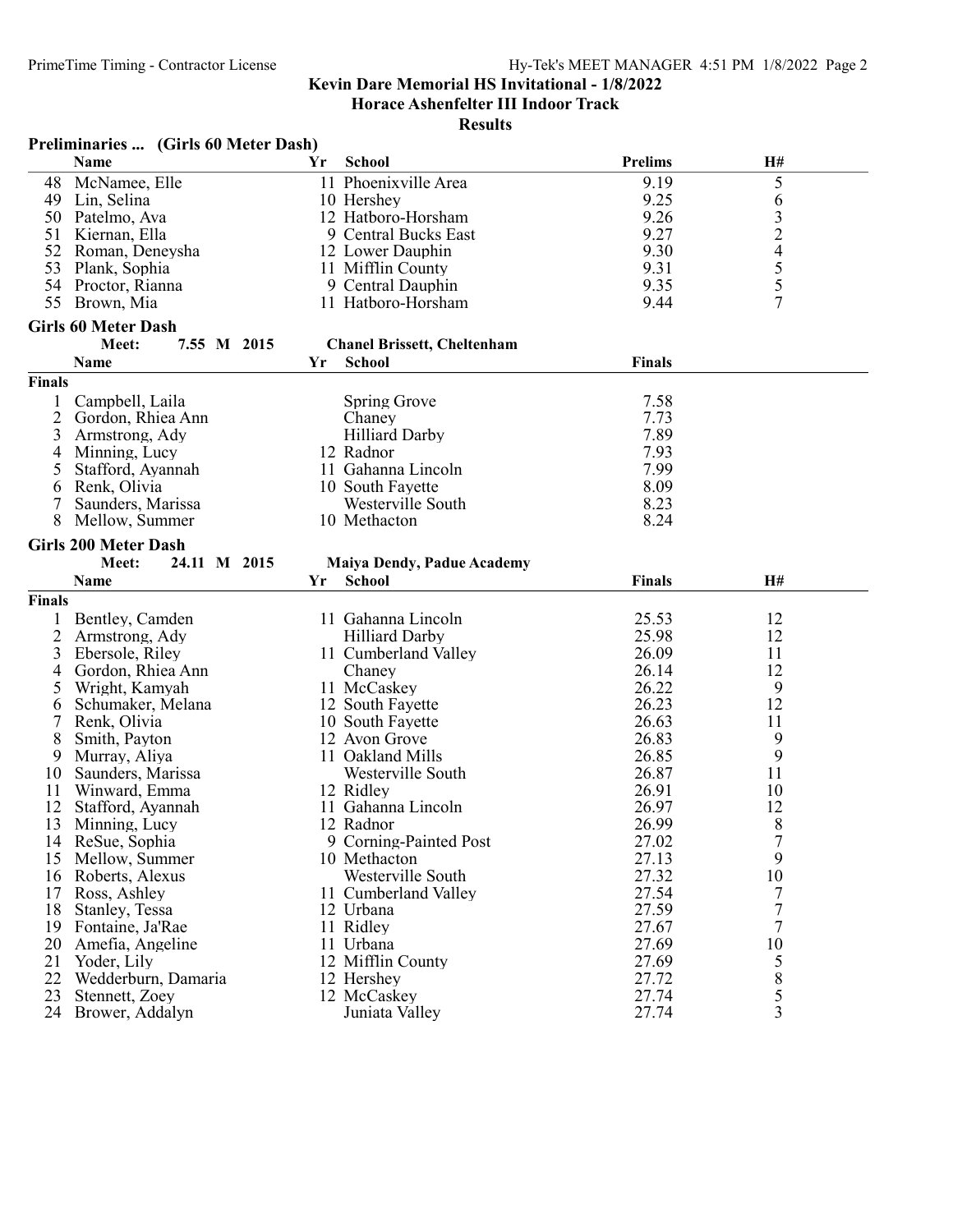Horace Ashenfelter III Indoor Track

#### **Results**

#### Finals ... (Girls 200 Meter Dash)

|    | Name                  | Yr | <b>School</b>           | <b>Finals</b> | H#                       |  |
|----|-----------------------|----|-------------------------|---------------|--------------------------|--|
| 25 | Calder, Macayla       |    | 10 Northeastern         | 27.80         | 5                        |  |
| 26 | Gordon, Kayla         |    | 9 Gaithersburg          | 27.81         | 9                        |  |
| 27 | Wells, Sarah          |    | 11 Central Bucks East   | 27.88         | 5                        |  |
| 28 | Abdullah, Sanai       |    | 9 State College         | 27.97         | 5                        |  |
| 29 | Wheeler, Jianna       |    | 11 Gaithersburg         | 27.98         | 11                       |  |
| 30 | Clark, Paige          |    | 11 Avon Grove           | 27.99         | 8                        |  |
| 31 | Sagullo, Sidney       |    | 11 Bayard Rustin        | 28.05         | $\overline{7}$           |  |
| 32 | Latchford, Mackenzie  |    | Tyrone                  | 28.17         | 11                       |  |
| 33 | Rijo, Atalyia         |    | 12 Corning-Painted Post | 28.18         | 6                        |  |
| 34 | Smith, Delaney        |    | 12 Methacton            | 28.59         | 6                        |  |
| 35 | Boss, Lexi            |    | 10 Central Bucks East   | 28.61         | 5                        |  |
| 36 | Harris, Dayniaya      |    | Chaney                  | 28.67         | 4                        |  |
| 37 | Eisman, Kylie         |    | 9 Lower Dauphin         | 28.94         | 10                       |  |
| 38 | Cipolla, Isabella     |    | 12 Horseheads           | 28.94         | 7                        |  |
| 39 | Grier, LeAnn          |    | 12 Coatesville Area     | 29.13         | 6                        |  |
| 40 | Sumner, Brooke        |    | 10 Horseheads           | 29.15         | 6                        |  |
| 41 | Myers, Tamara         |    | Chaney                  | 29.20         | 6                        |  |
| 42 | Kullmann, Ellison     |    | 9 Upper Dublin          | 29.25         | 4                        |  |
| 43 | Salinero, Julia       |    | 10 Radnor               | 29.31         | $\overline{4}$           |  |
| 44 | Snelling, Julia       |    | 10 Bayard Rustin        | 29.47         |                          |  |
| 45 | Mutchnick, Jessica    |    | 12 Pennridge            | 29.67         | $\frac{3}{3}$            |  |
| 46 | Burmeister, Natalie   |    | 10 Manchester Valley    | 30.21         | $\overline{\mathcal{L}}$ |  |
| 47 | Penna, Kaelin         |    | 11 Upper Dublin         | 30.27         | $\overline{\mathcal{A}}$ |  |
| 48 | McNamee, Elle         |    | 11 Phoenixville Area    | 30.32         | $\mathbf{1}$             |  |
| 49 | Blaker, Sierra        |    | 9 Northeastern          | 30.34         | $\overline{c}$           |  |
| 50 | Proctor, Rianna       |    | 9 Central Dauphin       | 30.52         | $\mathbf{1}$             |  |
| 51 | Patelmo, Ava          |    | 12 Hatboro-Horsham      | 30.60         |                          |  |
| 52 | Plank, Sophia         |    | 11 Mifflin County       | 30.71         | $\frac{2}{3}$            |  |
| 53 | Seifert, Charleigh    |    | 10 Manchester Valley    | 30.86         |                          |  |
| 54 | Washington, Angelique |    | 11 Coatesville Area     | 30.92         | 6                        |  |
| 55 | Brown, Mia            |    | 11 Hatboro-Horsham      | 30.99         | $\overline{c}$           |  |
| 56 | Memoli, Kellie        |    | 12 Red Lion Area        | 31.25         | $\mathbf{1}$             |  |
| 57 | Guzman, Katelyn       |    | 12 Hershey              | 31.90         | 4                        |  |
| 58 | Erazo, Yesse          |    | 11 Pennridge            | 32.10         | $\overline{c}$           |  |
| 59 | Wolfe, Peyton         |    | 12 Red Lion Area        | 32.41         | $\mathbf{1}$             |  |
| 60 | Kohmann, Tamara       |    | 9 Lower Moreland        | 32.51         | $\mathbf{1}$             |  |
| 61 | Rono, Joy             |    | 11 Lower Dauphin        | 33.02         | 3                        |  |
| 62 | Kocher, Eleanor       |    | 9 Phoenixville Area     | 33.21         | 1                        |  |
|    | Cirls 400 Motor Doch  |    |                         |               |                          |  |

#### Girls 400 Meter Dash

| 55.26 M 2008 |  |  |
|--------------|--|--|
|              |  |  |

# Meet: 55.26 M 2008 Elizabeth Mott, New Rochelle<br>Name Yr School

|        | <b>Name</b>          | School<br>Υr         | <b>Finals</b> | H# |  |
|--------|----------------------|----------------------|---------------|----|--|
| Finals |                      |                      |               |    |  |
|        | Alexander, Ava       | 11 Bayard Rustin     | 57.68         |    |  |
|        | 2 Boardman, Mia      | 12 Cumberland Valley | 59.43         |    |  |
|        | 3 Winward, Emma      | 12 Ridley            | 59.83         | 10 |  |
|        | 4 Wright, Kamiah     | 11 McCaskey          | 1:00.54       |    |  |
|        | 5 Helderman, Marissa | Warwick              | 1:00.65       | 10 |  |
|        | 6 Sanders, Keena     | 10 Gahanna Lincoln   | 1:00.89       |    |  |
|        | 7 O'Donnell, Kenslee | 10 Methacton         | 1:00.94       | 10 |  |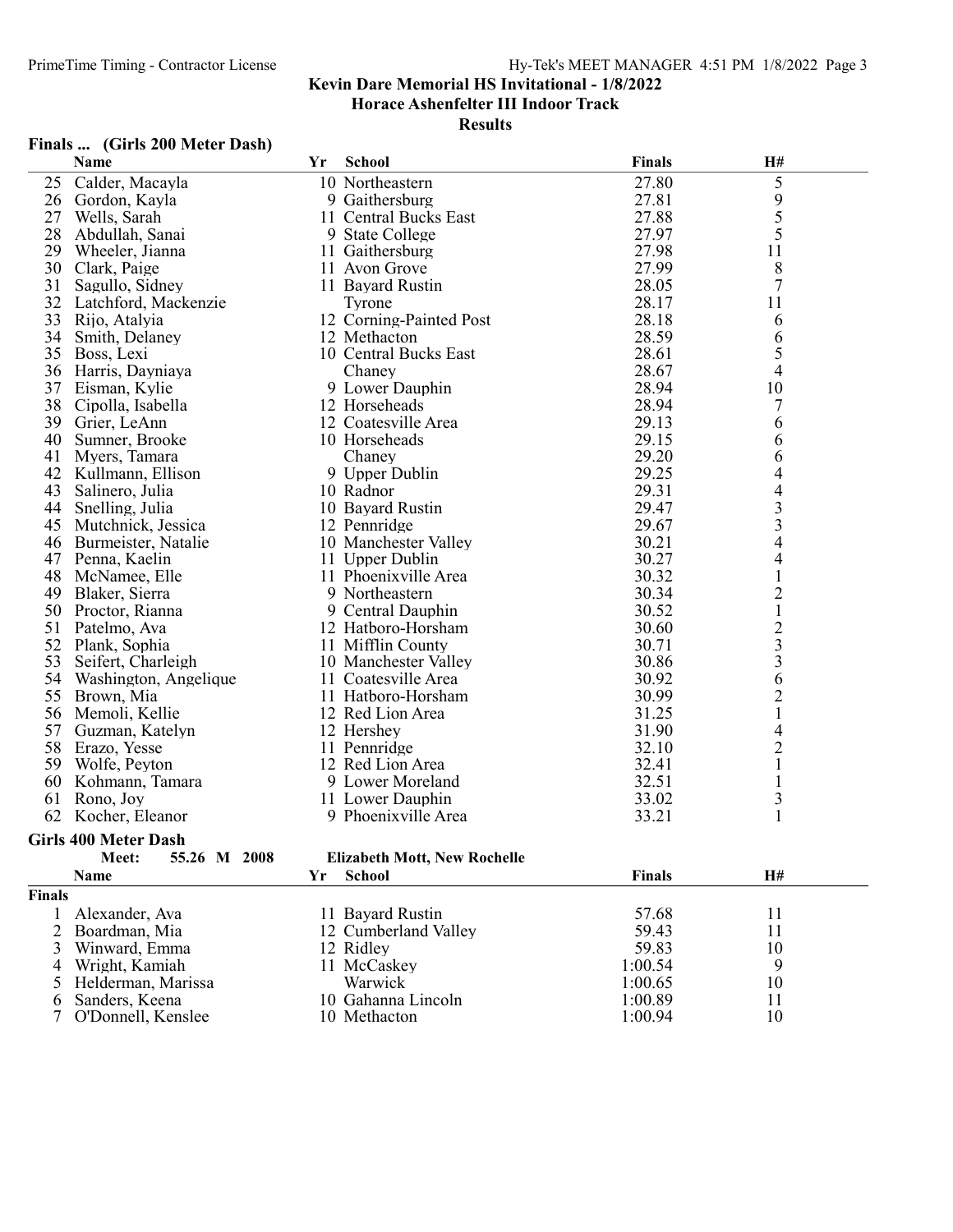Horace Ashenfelter III Indoor Track

Results

# Finals ... (Girls 400 Meter Dash)

|    | Name                 | Yr | <b>School</b>           | <b>Finals</b> | H#                       |  |
|----|----------------------|----|-------------------------|---------------|--------------------------|--|
| 8  | Marquis, Amanda      |    | 12 South Fayette        | 1:01.15       | 10                       |  |
| 9  | Poindexter, Chloe    |    | 10 State College        | 1:01.72       | 9                        |  |
| 10 | Heilman, Cora        |    | 12 Cumberland Valley    | 1:01.91       | 11                       |  |
| 11 | Hileman, Ashtyn      |    | 12 Altoona Area         | 1:01.93       | 7                        |  |
| 12 | Cedrone, Sofia       |    | 12 Urbana               | 1:02.29       | 7                        |  |
| 13 | Story, Mollie        |    | 12 Central Bucks East   | 1:02.70       | $8\,$                    |  |
| 14 | Wheeler, Jianna      |    | 11 Gaithersburg         | 1:02.76       | 10                       |  |
| 15 | MacNeal, Ashley      |    | 11 Upper Dublin         | 1:03.31       | 9                        |  |
| 16 | Gerow, Lauren        |    | 12 Corning-Painted Post | 1:03.50       | 5                        |  |
| 17 | O'Brien, Shannon     |    | 12 Methacton            | 1:03.53       | $\overline{7}$           |  |
| 18 | Clark, Paige         |    | 11 Avon Grove           | 1:03.72       | $8\,$                    |  |
| 19 | Aofolaju, Obi        |    | 11 Oakland Mills        | 1:03.85       | $8\,$                    |  |
| 20 | Keegan, Bridget      |    | 9 Avon Grove            | 1:03.88       | 9                        |  |
| 21 | Enow, Precious       |    | 12 Oakland Mills        | 1:03.98       | 9                        |  |
| 22 | Mistry, Keira        |    | 9 Urbana                | 1:04.23       | $\overline{7}$           |  |
| 23 | Kiser, Lauren        |    | 12 Altoona Area         | 1:04.76       | 6                        |  |
| 24 | Gordon, Kayla        |    | 9 Gaithersburg          | 1:05.39       | 5                        |  |
| 25 | Kullmann, Mason      |    | 10 Upper Dublin         | 1:05.41       | $\,$ $\,$                |  |
| 26 | Cannon, Carissa      |    | 12 Central Bucks East   | 1:05.56       | 6                        |  |
| 27 | Fontaine, Ja'Rae     |    | 11 Ridley               | 1:05.88       | $8\,$                    |  |
| 28 | Walker, Clara        |    | 10 Hatboro-Horsham      | 1:06.31       |                          |  |
| 29 | Thomas, Jayla        |    | 12 Uniondale            | 1:06.57       | 6<br>5<br>7              |  |
| 30 | Reed, Lauren         |    | 12 Coatesville Area     | 1:07.14       |                          |  |
| 31 | Baer, Sophie         |    | 9 Manchester Valley     | 1:07.25       | 6                        |  |
| 32 | Olson, Maddie        |    | 11 Corning-Painted Post | 1:07.29       | 3                        |  |
| 33 | Shelton, Alyssa      |    | 10 South Fayette        | 1:07.30       | $\boldsymbol{6}$         |  |
| 34 | Dole, Amelia         |    | 11 Radnor               | 1:07.35       | $\overline{7}$           |  |
| 35 | Gordon, Kendra       |    | 7 Uniondale             | 1:07.38       | 5                        |  |
| 36 | Gobrecht, Alyssa     |    | 9 Pennridge             | 1:07.77       | $\overline{4}$           |  |
| 37 | Lowe, Anna           |    | 9 Horseheads            | 1:08.61       | 5                        |  |
| 38 | Matunis, Jill        |    | 12 Radnor               | 1:08.79       | $\overline{2}$           |  |
| 39 | Vaidyan, Hannah      |    | 12 Lower Moreland       | 1:09.09       | $\overline{\mathcal{A}}$ |  |
| 40 | Ryu, Joanne          |    | 11 Hatboro-Horsham      | 1:09.22       | 5                        |  |
| 41 | Blaker, Sierra       |    | 9 Northeastern          | 1:09.57       | 3                        |  |
| 42 | Bullers, Cali        |    | 11 Central Dauphin      | 1:09.85       | 1                        |  |
| 43 | Christmas, Erin      |    | 12 Horseheads           | 1:10.73       | 4                        |  |
| 44 | Lock, Allyson        |    | 11 Central Dauphin      | 1:11.25       | $\frac{2}{2}$            |  |
| 45 | Sneath, Madison      |    | Juniata Valley          | 1:11.42       |                          |  |
| 46 | Myers, Tamara        |    | Chaney                  | 1:11.46       | $\overline{\mathbf{3}}$  |  |
|    | 47 Memoli, Kellie    |    | 12 Red Lion Area        | 1:11.75       | $\mathbf{1}$             |  |
| 48 | Seifert, Charleigh   |    | 10 Manchester Valley    | 1:11.98       | 3                        |  |
| 49 | Kurilla, Rylie       |    | 11 Northeastern         | 1:12.15       | 3                        |  |
| 50 | Raptosh, Makayla     |    | 9 State College         | 1:12.38       | 4                        |  |
| 51 | Moniz, Molly         |    | 9 Lower Moreland        | 1:12.86       | $\overline{c}$           |  |
| 52 | Isabella, Kiara      |    | 11 Pennridge            | 1:13.27       | 3                        |  |
| 53 | Riarh, Hajirah       |    | 11 Hershey              | 1:13.37       | 1                        |  |
| 54 | Martino, Kylen       |    | Canal Winchester        | 1:14.35       | 6                        |  |
| 55 | Piermattei, Giulia   |    | 10 Lower Dauphin        | 1:15.38       | $\overline{c}$           |  |
| 56 | Lin, Selina          |    | 10 Hershey              | 1:15.51       | 1                        |  |
| 57 | Yalcininahtar, Selin |    | 10 Lower Dauphin        | 1:15.84       | 1                        |  |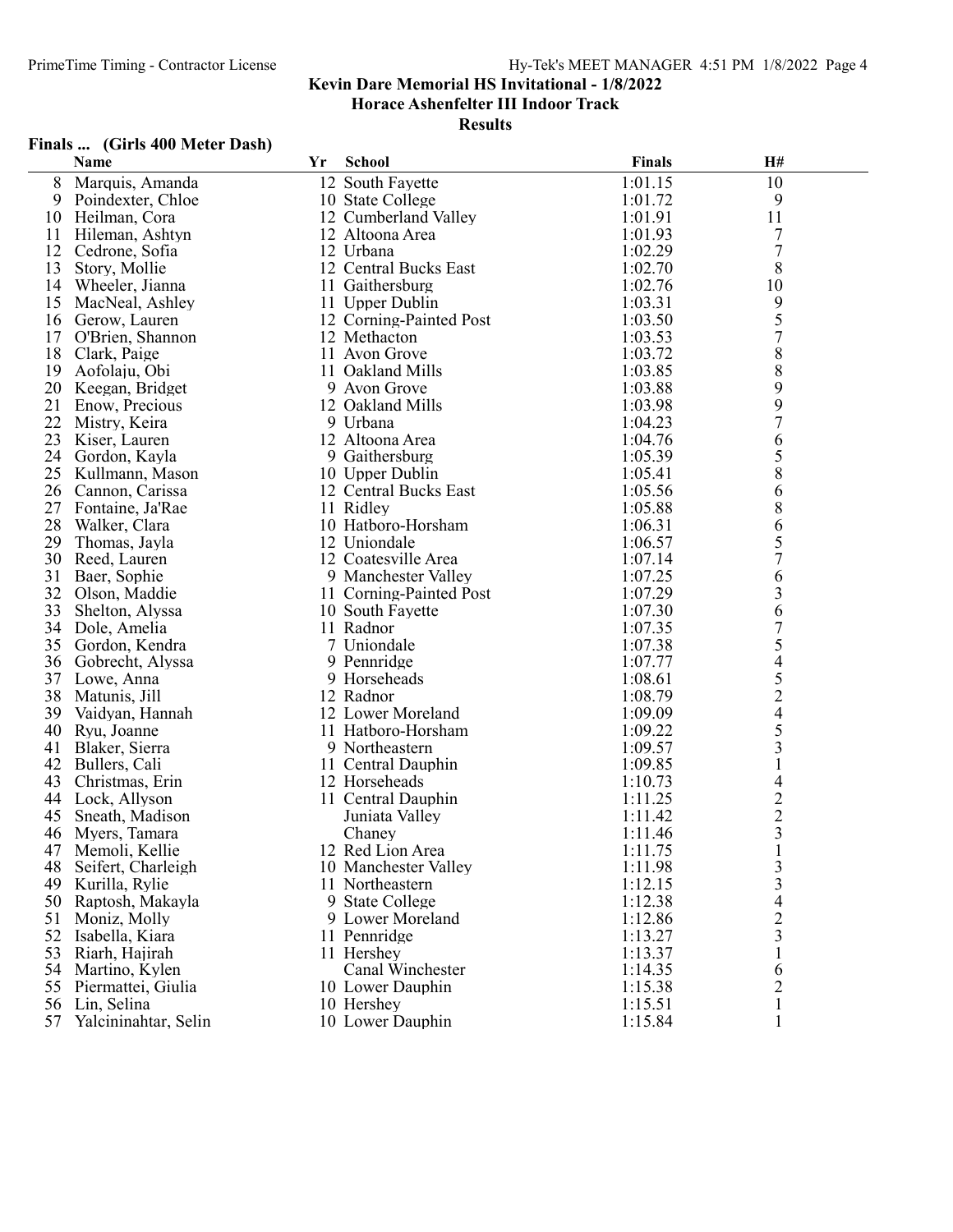|                | Finals  (Girls 400 Meter Dash) |    |                                     |               |                                                |  |
|----------------|--------------------------------|----|-------------------------------------|---------------|------------------------------------------------|--|
|                | Name                           | Yr | School                              | <b>Finals</b> | H#                                             |  |
|                | Reba, Rachel                   |    | 12 Red Lion Area                    | <b>DQ</b>     | 4                                              |  |
|                | <b>Girls 800 Meter Run</b>     |    |                                     |               |                                                |  |
|                | Meet:<br>2:10.39 M 2020        |    | Victoria Vanriele, Governor Livings |               |                                                |  |
|                | Name                           | Yr | <b>School</b>                       | <b>Finals</b> | H#                                             |  |
| <b>Finals</b>  |                                |    |                                     |               |                                                |  |
| 1              | Pines, Ashley                  |    | 11 Cumberland Valley                | 2:19.08       |                                                |  |
| $\overline{2}$ | Miller, Maddie                 |    | 10 Bayard Rustin                    | 2:20.34       | $\frac{5}{5}$<br>$\frac{5}{5}$                 |  |
| 3              | Pultorak, Ava                  |    | 11 Pennridge                        | 2:20.65       |                                                |  |
| 4              | Morningstar, Grace             |    | 11 State College                    | 2:21.94       |                                                |  |
| 5              | Shertzer, Isabella             |    | 10 McCaskey                         | 2:22.04       |                                                |  |
| 6              | Hartel, Ella                   |    | Warwick                             | 2:25.41       | 555455                                         |  |
| 7              | Lowery, Camryn                 |    | 10 Urbana                           | 2:25.96       |                                                |  |
| 8              | Pittakas, Lily                 |    | 11 Upper Dublin                     | 2:26.48       |                                                |  |
| 9              | Wilbur, Reese                  |    | 11 Altoona Area                     | 2:27.86       |                                                |  |
| 10             | Wenger, Alexa                  |    | Warwick                             | 2:28.46       |                                                |  |
| 11             | Thomas, Kate                   |    | 10 Methacton                        | 2:28.58       | $\overline{\mathbf{3}}$                        |  |
| 12             | Wilson, Ally                   |    | 11 Hershey                          | 2:29.33       | 3                                              |  |
| 13             | Moore, Frankie                 |    | 10 Oakland Mills                    | 2:31.89       | $\overline{\mathcal{A}}$                       |  |
|                | 14 DiCola, Lillian             |    | 9 Hatboro-Horsham                   | 2:32.28       |                                                |  |
| 15             | Kearns, Courtney               |    | 10 Radnor                           | 2:32.93       | $\frac{5}{3}$                                  |  |
| 16             | Heilman, Ellie                 |    | 11 Cumberland Valley                | 2:33.00       | $\overline{\mathcal{A}}$                       |  |
| 17             | Shaddinger, Lena               |    | 12 Upper Dublin                     | 2:33.03       | 3                                              |  |
| 18             | Willard, Casey                 |    | 9 Urbana                            | 2:33.73       | $\mathfrak{Z}$                                 |  |
| 19             | Bigger, Abigail                |    | 10 State College                    | 2:33.96       | 4                                              |  |
| 20             | Kusner, Sydney                 |    | 12 Ridley                           | 2:34.72       | 4                                              |  |
| 21             | Stoltz, Mary                   |    | 9 Altoona Area                      | 2:35.41       | 4                                              |  |
| 22             | Riddell, Kristen               |    | 12 Methacton                        | 2:36.01       | 3                                              |  |
| 23             | Durand, Kennedy                |    | 9 Lower Moreland                    | 2:37.47       | 3                                              |  |
| 24             | Grinnell, Ella                 |    | 10 Corning-Painted Post             | 2:37.54       | 4                                              |  |
| 25             | Mignon, Sofia                  |    | 10 Central Bucks East               | 2:38.60       |                                                |  |
| 26             | Herrold, Erin                  |    | 11 Manchester Valley                | 2:38.65       |                                                |  |
| 27             | Ayana, Elili                   |    | 12 McCaskey                         | 2:39.47       |                                                |  |
| 28             | Decker, Lily                   |    | 10 Oakland Mills                    | 2:41.07       | $\begin{array}{c}\n23 \\ 22 \\ 2\n\end{array}$ |  |
| 29             | Woodworth, Samantha            |    | 12 Horseheads                       | 2:41.67       |                                                |  |
| 30             | Gross, Kyra                    |    | 9 Corning-Painted Post              | 2:41.96       | $\overline{\mathbf{3}}$                        |  |
| 31             | Bretz, Heidi                   |    | 10 Lower Dauphin                    | 2:42.01       | $\frac{3}{2}$                                  |  |
| 32             | McCrum, Ella                   |    | Juniata Valley                      | 2:42.31       |                                                |  |
| 33             | Farhy, Seneca                  |    | 12 Radnor                           | 2:43.26       | 1                                              |  |
| 34             | Joshi, Siya                    |    | 9 South Fayette                     | 2:43.30       | $\mathbf{1}$                                   |  |
| 35             | Lang, Molly                    |    | 10 Central Bucks East               | 2:45.40       | $\overline{2}$                                 |  |
| 36             | Wertz, Rebekah                 |    | 9 Northeastern                      | 2:45.77       | $\overline{c}$                                 |  |
| 37             | Shank, Caitlin                 |    | 9 Manchester Valley                 | 2:49.04       | $\mathbf{1}$                                   |  |
| 38             | Shay, Hannah                   |    | 12 Ridley                           | 2:49.57       | 2                                              |  |
| 39             | Holmes, Caitlin                |    | 11 Phoenixville Area                | 2:50.75       | $\mathbf{1}$                                   |  |
| 40             | McFadden, Bridget              |    | 12 Hatboro-Horsham                  | 2:50.95       | 3                                              |  |
| 41             | Crosswell, Ella                |    | 10 Hershey                          | 2:51.66       | $\mathbf{1}$                                   |  |
| 42             | Kumazah, Edem                  |    | 9 Gaithersburg                      | 2:51.94       | $\overline{c}$                                 |  |
| 43             | Lowe, Anna                     |    | 9 Horseheads                        | 2:52.51       | 4                                              |  |
|                | 44 Nerestant, Anaya            |    | 7 Uniondale                         | 2:53.83       |                                                |  |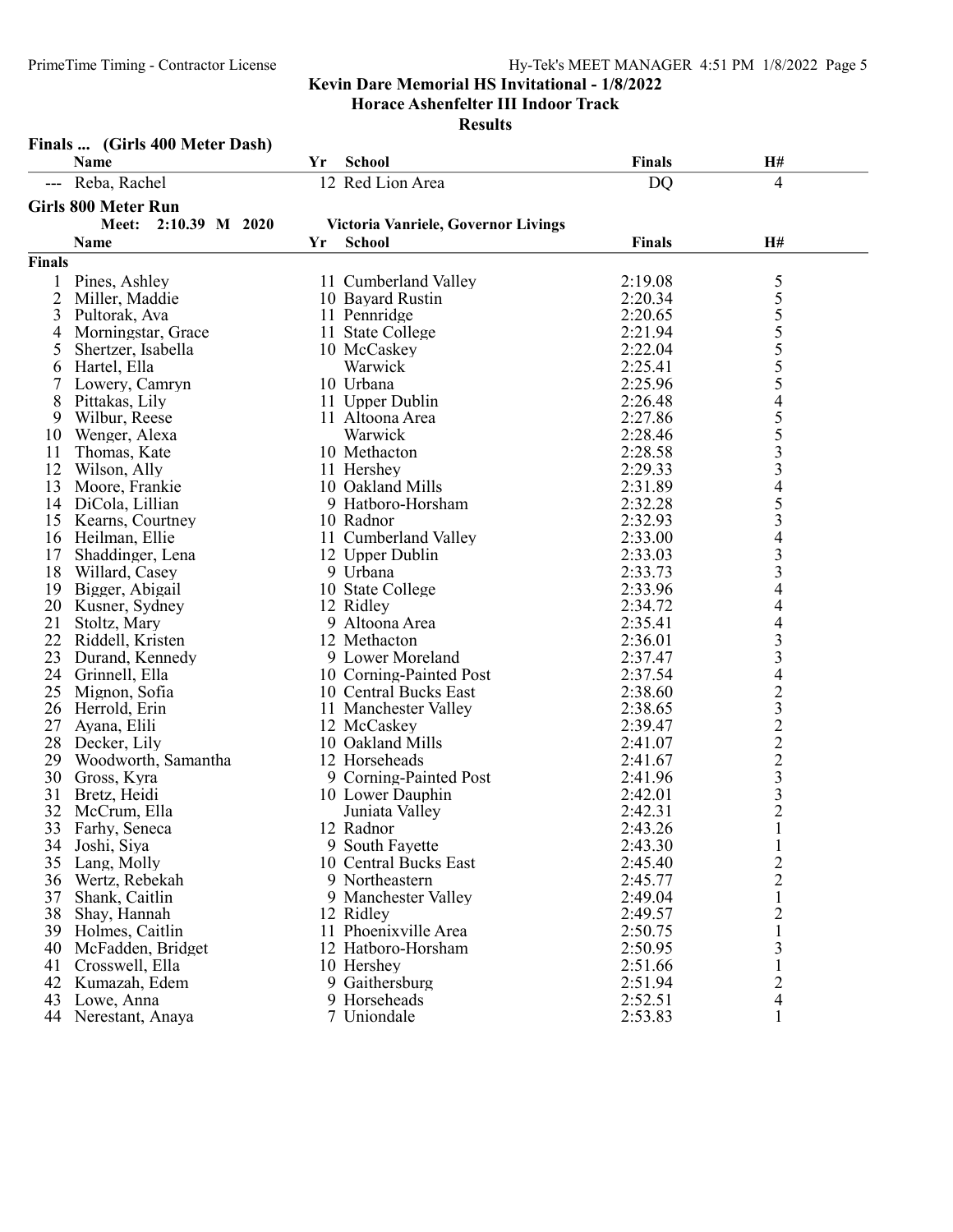Horace Ashenfelter III Indoor Track

| <b>Finals</b><br>Name<br>Yr<br><b>School</b><br>H#<br>Bonilla, Sofia<br>2:57.02<br>2<br>10 Gaithersburg<br>45<br>46<br>Bradshaw, Julia<br>10 Red Lion Area<br>3:01.27<br>$\mathbf{1}$<br>10 Mifflin County<br>47<br>Harris, Ava<br>3:08.56<br>$\mathbf{1}$<br>$\mathbf{1}$<br>48<br>3:15.84<br>Peisner, Emily<br>9 Central Dauphin<br><b>Girls 1 Mile Run</b><br>Meet:<br>4:57.08 M 2009<br><b>Shelby Greany, Suffern</b><br><b>School</b><br><b>Finals</b><br>H#<br><b>Name</b><br>Yr<br><b>Finals</b><br>St. John Kletter, Logan<br>Mount Lebanon<br>5:05.98<br>4<br>$\overline{c}$<br>Mount Lebanon<br>4<br>Adams, Caroline<br>5:09.10<br>4<br>11 Hatboro-Horsham<br>3<br>Simko, Emily<br>5:11.83<br>4<br>5:12.62<br>4<br>Kwasnica, Marlee<br>11 State College<br>3<br>5<br>12 Radnor<br>5:18.13<br>Henkel, Lucy<br>4<br>5:19.64<br>Iagnemma, Lauren<br>12 South Fayette<br>6<br>4<br>7<br>11 Pennridge<br>5:20.43<br>Ritting, Nora<br>3<br>8<br>Preputnick, Brooke<br>5:21.45<br>11 Hershey<br>3<br>Dallas<br>5:22.12<br>Rodriguez, Victoria<br>9<br>5:22.88<br>4<br>10<br>11 Central Bucks East<br>Sutton, Devon<br>5:23.91<br>4<br>11<br><b>Bishop McDevitt</b><br>Deitrick, Katelyn<br>3<br>12 Carruthers, Anna<br>5:30.62<br>10 Phoenixville Area<br>3<br>13<br>Wilbur, Reese<br>5:30.67<br>11 Altoona Area<br>$\frac{2}{3}$<br>Moore, Frankie<br>5:31.59<br>14<br>10 Oakland Mills<br>15<br>5:32.23<br>Koncoski, Nattalie<br>11 State College<br>$\overline{\mathbf{3}}$<br>Hess, Morgan<br>Juniata Valley<br>5:32.42<br>16<br>4<br>17<br>Goffena, Rubie<br>12 Manchester Valley<br>5:35.95<br>4<br>18<br>5:37.88<br>Hellenbrand, Siri<br>12 Lower Moreland<br>3<br>19<br>Lovrich, Alexis<br>Bellwood-Antis<br>5:40.76<br>$\overline{c}$<br>20<br>Grinnell, Olivia<br>12 Corning-Painted Post<br>5:40.94<br>$\mathbf 1$<br>21<br>Grogg, Lanie<br>5:41.85<br>12 Cumberland Valley<br>$\mathfrak{Z}$<br>22<br>12 Ridley<br>5:42.67<br>Kusner, Sydney<br>$\frac{2}{4}$<br>23<br>11 Phoenixville Area<br>Cunningham, Alyssa<br>5:43.66<br>24 Breuninger, Milana<br>11 McCaskey<br>5:44.39<br>$\overline{c}$<br>25<br>Dyce, Alana<br>12 Gaithersburg<br>5:46.20<br>$\frac{2}{2}$<br>26<br>Reardon, Brooke<br>9 Upper Dublin<br>5:46.51<br>27<br>Urban, Bri<br>12 Corning-Painted Post<br>5:46.76<br>28<br>Kulak, Emily<br>10 Upper Dublin<br>5:47.44<br>$\overline{\mathbf{3}}$<br>12 Urbana<br>29<br>Beraich, Lyna<br>5:47.52<br>$\overline{2}$<br>5:47.83<br>30 Leara-Lozano, Maria<br>10 Pennridge<br>31<br>5:50.07<br>4<br>Coldren, Ivy<br>11 Urbana<br>$\overline{c}$<br>32<br>11 Bayard Rustin<br>5:52.84<br>Kim, Nadia<br>33<br>5:55.40<br>Moktan, Bipasha<br>11 Methacton<br>1<br>34<br>Kurilla, Haylie<br>11 Northeastern<br>5:55.82<br>35<br>Bell, Riley<br>11 Northeastern<br>5:56.24<br>1<br>$\overline{\mathbf{c}}$<br>36<br>Jocham, Ashley<br>Lebanon<br>6:01.34<br>$\overline{c}$<br>37<br>Cowen, Cecilia<br>9 Horseheads<br>6:04.09<br>$\overline{c}$<br>38<br>Stoltz, Mary<br>9 Altoona Area<br>6:04.46<br>3<br>39<br>Betchyk, Hannah<br>11 Bayard Rustin<br>6:06.41<br>40<br>Wolff, Ciera<br>6:07.73<br>10 Hershey<br>1<br>41 Cherekos, Caroline<br>11 Methacton | Finals  (Girls 800 Meter Run) |  |         |  |
|----------------------------------------------------------------------------------------------------------------------------------------------------------------------------------------------------------------------------------------------------------------------------------------------------------------------------------------------------------------------------------------------------------------------------------------------------------------------------------------------------------------------------------------------------------------------------------------------------------------------------------------------------------------------------------------------------------------------------------------------------------------------------------------------------------------------------------------------------------------------------------------------------------------------------------------------------------------------------------------------------------------------------------------------------------------------------------------------------------------------------------------------------------------------------------------------------------------------------------------------------------------------------------------------------------------------------------------------------------------------------------------------------------------------------------------------------------------------------------------------------------------------------------------------------------------------------------------------------------------------------------------------------------------------------------------------------------------------------------------------------------------------------------------------------------------------------------------------------------------------------------------------------------------------------------------------------------------------------------------------------------------------------------------------------------------------------------------------------------------------------------------------------------------------------------------------------------------------------------------------------------------------------------------------------------------------------------------------------------------------------------------------------------------------------------------------------------------------------------------------------------------------------------------------------------------------------------------------------------------------------------------------------------------------------------------------------------------------------------------------------------------------------------------------------------------------------------------------------------------------------------------------------------------------------------------------------------------------------------------------------------------------------------------------------------------------------------------------------------------------------------------------------------------------------------------|-------------------------------|--|---------|--|
|                                                                                                                                                                                                                                                                                                                                                                                                                                                                                                                                                                                                                                                                                                                                                                                                                                                                                                                                                                                                                                                                                                                                                                                                                                                                                                                                                                                                                                                                                                                                                                                                                                                                                                                                                                                                                                                                                                                                                                                                                                                                                                                                                                                                                                                                                                                                                                                                                                                                                                                                                                                                                                                                                                                                                                                                                                                                                                                                                                                                                                                                                                                                                                                        |                               |  |         |  |
|                                                                                                                                                                                                                                                                                                                                                                                                                                                                                                                                                                                                                                                                                                                                                                                                                                                                                                                                                                                                                                                                                                                                                                                                                                                                                                                                                                                                                                                                                                                                                                                                                                                                                                                                                                                                                                                                                                                                                                                                                                                                                                                                                                                                                                                                                                                                                                                                                                                                                                                                                                                                                                                                                                                                                                                                                                                                                                                                                                                                                                                                                                                                                                                        |                               |  |         |  |
|                                                                                                                                                                                                                                                                                                                                                                                                                                                                                                                                                                                                                                                                                                                                                                                                                                                                                                                                                                                                                                                                                                                                                                                                                                                                                                                                                                                                                                                                                                                                                                                                                                                                                                                                                                                                                                                                                                                                                                                                                                                                                                                                                                                                                                                                                                                                                                                                                                                                                                                                                                                                                                                                                                                                                                                                                                                                                                                                                                                                                                                                                                                                                                                        |                               |  |         |  |
|                                                                                                                                                                                                                                                                                                                                                                                                                                                                                                                                                                                                                                                                                                                                                                                                                                                                                                                                                                                                                                                                                                                                                                                                                                                                                                                                                                                                                                                                                                                                                                                                                                                                                                                                                                                                                                                                                                                                                                                                                                                                                                                                                                                                                                                                                                                                                                                                                                                                                                                                                                                                                                                                                                                                                                                                                                                                                                                                                                                                                                                                                                                                                                                        |                               |  |         |  |
|                                                                                                                                                                                                                                                                                                                                                                                                                                                                                                                                                                                                                                                                                                                                                                                                                                                                                                                                                                                                                                                                                                                                                                                                                                                                                                                                                                                                                                                                                                                                                                                                                                                                                                                                                                                                                                                                                                                                                                                                                                                                                                                                                                                                                                                                                                                                                                                                                                                                                                                                                                                                                                                                                                                                                                                                                                                                                                                                                                                                                                                                                                                                                                                        |                               |  |         |  |
|                                                                                                                                                                                                                                                                                                                                                                                                                                                                                                                                                                                                                                                                                                                                                                                                                                                                                                                                                                                                                                                                                                                                                                                                                                                                                                                                                                                                                                                                                                                                                                                                                                                                                                                                                                                                                                                                                                                                                                                                                                                                                                                                                                                                                                                                                                                                                                                                                                                                                                                                                                                                                                                                                                                                                                                                                                                                                                                                                                                                                                                                                                                                                                                        |                               |  |         |  |
|                                                                                                                                                                                                                                                                                                                                                                                                                                                                                                                                                                                                                                                                                                                                                                                                                                                                                                                                                                                                                                                                                                                                                                                                                                                                                                                                                                                                                                                                                                                                                                                                                                                                                                                                                                                                                                                                                                                                                                                                                                                                                                                                                                                                                                                                                                                                                                                                                                                                                                                                                                                                                                                                                                                                                                                                                                                                                                                                                                                                                                                                                                                                                                                        |                               |  |         |  |
|                                                                                                                                                                                                                                                                                                                                                                                                                                                                                                                                                                                                                                                                                                                                                                                                                                                                                                                                                                                                                                                                                                                                                                                                                                                                                                                                                                                                                                                                                                                                                                                                                                                                                                                                                                                                                                                                                                                                                                                                                                                                                                                                                                                                                                                                                                                                                                                                                                                                                                                                                                                                                                                                                                                                                                                                                                                                                                                                                                                                                                                                                                                                                                                        |                               |  |         |  |
|                                                                                                                                                                                                                                                                                                                                                                                                                                                                                                                                                                                                                                                                                                                                                                                                                                                                                                                                                                                                                                                                                                                                                                                                                                                                                                                                                                                                                                                                                                                                                                                                                                                                                                                                                                                                                                                                                                                                                                                                                                                                                                                                                                                                                                                                                                                                                                                                                                                                                                                                                                                                                                                                                                                                                                                                                                                                                                                                                                                                                                                                                                                                                                                        |                               |  |         |  |
|                                                                                                                                                                                                                                                                                                                                                                                                                                                                                                                                                                                                                                                                                                                                                                                                                                                                                                                                                                                                                                                                                                                                                                                                                                                                                                                                                                                                                                                                                                                                                                                                                                                                                                                                                                                                                                                                                                                                                                                                                                                                                                                                                                                                                                                                                                                                                                                                                                                                                                                                                                                                                                                                                                                                                                                                                                                                                                                                                                                                                                                                                                                                                                                        |                               |  |         |  |
|                                                                                                                                                                                                                                                                                                                                                                                                                                                                                                                                                                                                                                                                                                                                                                                                                                                                                                                                                                                                                                                                                                                                                                                                                                                                                                                                                                                                                                                                                                                                                                                                                                                                                                                                                                                                                                                                                                                                                                                                                                                                                                                                                                                                                                                                                                                                                                                                                                                                                                                                                                                                                                                                                                                                                                                                                                                                                                                                                                                                                                                                                                                                                                                        |                               |  |         |  |
|                                                                                                                                                                                                                                                                                                                                                                                                                                                                                                                                                                                                                                                                                                                                                                                                                                                                                                                                                                                                                                                                                                                                                                                                                                                                                                                                                                                                                                                                                                                                                                                                                                                                                                                                                                                                                                                                                                                                                                                                                                                                                                                                                                                                                                                                                                                                                                                                                                                                                                                                                                                                                                                                                                                                                                                                                                                                                                                                                                                                                                                                                                                                                                                        |                               |  |         |  |
|                                                                                                                                                                                                                                                                                                                                                                                                                                                                                                                                                                                                                                                                                                                                                                                                                                                                                                                                                                                                                                                                                                                                                                                                                                                                                                                                                                                                                                                                                                                                                                                                                                                                                                                                                                                                                                                                                                                                                                                                                                                                                                                                                                                                                                                                                                                                                                                                                                                                                                                                                                                                                                                                                                                                                                                                                                                                                                                                                                                                                                                                                                                                                                                        |                               |  |         |  |
|                                                                                                                                                                                                                                                                                                                                                                                                                                                                                                                                                                                                                                                                                                                                                                                                                                                                                                                                                                                                                                                                                                                                                                                                                                                                                                                                                                                                                                                                                                                                                                                                                                                                                                                                                                                                                                                                                                                                                                                                                                                                                                                                                                                                                                                                                                                                                                                                                                                                                                                                                                                                                                                                                                                                                                                                                                                                                                                                                                                                                                                                                                                                                                                        |                               |  |         |  |
|                                                                                                                                                                                                                                                                                                                                                                                                                                                                                                                                                                                                                                                                                                                                                                                                                                                                                                                                                                                                                                                                                                                                                                                                                                                                                                                                                                                                                                                                                                                                                                                                                                                                                                                                                                                                                                                                                                                                                                                                                                                                                                                                                                                                                                                                                                                                                                                                                                                                                                                                                                                                                                                                                                                                                                                                                                                                                                                                                                                                                                                                                                                                                                                        |                               |  |         |  |
|                                                                                                                                                                                                                                                                                                                                                                                                                                                                                                                                                                                                                                                                                                                                                                                                                                                                                                                                                                                                                                                                                                                                                                                                                                                                                                                                                                                                                                                                                                                                                                                                                                                                                                                                                                                                                                                                                                                                                                                                                                                                                                                                                                                                                                                                                                                                                                                                                                                                                                                                                                                                                                                                                                                                                                                                                                                                                                                                                                                                                                                                                                                                                                                        |                               |  |         |  |
|                                                                                                                                                                                                                                                                                                                                                                                                                                                                                                                                                                                                                                                                                                                                                                                                                                                                                                                                                                                                                                                                                                                                                                                                                                                                                                                                                                                                                                                                                                                                                                                                                                                                                                                                                                                                                                                                                                                                                                                                                                                                                                                                                                                                                                                                                                                                                                                                                                                                                                                                                                                                                                                                                                                                                                                                                                                                                                                                                                                                                                                                                                                                                                                        |                               |  |         |  |
|                                                                                                                                                                                                                                                                                                                                                                                                                                                                                                                                                                                                                                                                                                                                                                                                                                                                                                                                                                                                                                                                                                                                                                                                                                                                                                                                                                                                                                                                                                                                                                                                                                                                                                                                                                                                                                                                                                                                                                                                                                                                                                                                                                                                                                                                                                                                                                                                                                                                                                                                                                                                                                                                                                                                                                                                                                                                                                                                                                                                                                                                                                                                                                                        |                               |  |         |  |
|                                                                                                                                                                                                                                                                                                                                                                                                                                                                                                                                                                                                                                                                                                                                                                                                                                                                                                                                                                                                                                                                                                                                                                                                                                                                                                                                                                                                                                                                                                                                                                                                                                                                                                                                                                                                                                                                                                                                                                                                                                                                                                                                                                                                                                                                                                                                                                                                                                                                                                                                                                                                                                                                                                                                                                                                                                                                                                                                                                                                                                                                                                                                                                                        |                               |  |         |  |
|                                                                                                                                                                                                                                                                                                                                                                                                                                                                                                                                                                                                                                                                                                                                                                                                                                                                                                                                                                                                                                                                                                                                                                                                                                                                                                                                                                                                                                                                                                                                                                                                                                                                                                                                                                                                                                                                                                                                                                                                                                                                                                                                                                                                                                                                                                                                                                                                                                                                                                                                                                                                                                                                                                                                                                                                                                                                                                                                                                                                                                                                                                                                                                                        |                               |  |         |  |
|                                                                                                                                                                                                                                                                                                                                                                                                                                                                                                                                                                                                                                                                                                                                                                                                                                                                                                                                                                                                                                                                                                                                                                                                                                                                                                                                                                                                                                                                                                                                                                                                                                                                                                                                                                                                                                                                                                                                                                                                                                                                                                                                                                                                                                                                                                                                                                                                                                                                                                                                                                                                                                                                                                                                                                                                                                                                                                                                                                                                                                                                                                                                                                                        |                               |  |         |  |
|                                                                                                                                                                                                                                                                                                                                                                                                                                                                                                                                                                                                                                                                                                                                                                                                                                                                                                                                                                                                                                                                                                                                                                                                                                                                                                                                                                                                                                                                                                                                                                                                                                                                                                                                                                                                                                                                                                                                                                                                                                                                                                                                                                                                                                                                                                                                                                                                                                                                                                                                                                                                                                                                                                                                                                                                                                                                                                                                                                                                                                                                                                                                                                                        |                               |  |         |  |
|                                                                                                                                                                                                                                                                                                                                                                                                                                                                                                                                                                                                                                                                                                                                                                                                                                                                                                                                                                                                                                                                                                                                                                                                                                                                                                                                                                                                                                                                                                                                                                                                                                                                                                                                                                                                                                                                                                                                                                                                                                                                                                                                                                                                                                                                                                                                                                                                                                                                                                                                                                                                                                                                                                                                                                                                                                                                                                                                                                                                                                                                                                                                                                                        |                               |  |         |  |
|                                                                                                                                                                                                                                                                                                                                                                                                                                                                                                                                                                                                                                                                                                                                                                                                                                                                                                                                                                                                                                                                                                                                                                                                                                                                                                                                                                                                                                                                                                                                                                                                                                                                                                                                                                                                                                                                                                                                                                                                                                                                                                                                                                                                                                                                                                                                                                                                                                                                                                                                                                                                                                                                                                                                                                                                                                                                                                                                                                                                                                                                                                                                                                                        |                               |  |         |  |
|                                                                                                                                                                                                                                                                                                                                                                                                                                                                                                                                                                                                                                                                                                                                                                                                                                                                                                                                                                                                                                                                                                                                                                                                                                                                                                                                                                                                                                                                                                                                                                                                                                                                                                                                                                                                                                                                                                                                                                                                                                                                                                                                                                                                                                                                                                                                                                                                                                                                                                                                                                                                                                                                                                                                                                                                                                                                                                                                                                                                                                                                                                                                                                                        |                               |  |         |  |
|                                                                                                                                                                                                                                                                                                                                                                                                                                                                                                                                                                                                                                                                                                                                                                                                                                                                                                                                                                                                                                                                                                                                                                                                                                                                                                                                                                                                                                                                                                                                                                                                                                                                                                                                                                                                                                                                                                                                                                                                                                                                                                                                                                                                                                                                                                                                                                                                                                                                                                                                                                                                                                                                                                                                                                                                                                                                                                                                                                                                                                                                                                                                                                                        |                               |  |         |  |
|                                                                                                                                                                                                                                                                                                                                                                                                                                                                                                                                                                                                                                                                                                                                                                                                                                                                                                                                                                                                                                                                                                                                                                                                                                                                                                                                                                                                                                                                                                                                                                                                                                                                                                                                                                                                                                                                                                                                                                                                                                                                                                                                                                                                                                                                                                                                                                                                                                                                                                                                                                                                                                                                                                                                                                                                                                                                                                                                                                                                                                                                                                                                                                                        |                               |  |         |  |
|                                                                                                                                                                                                                                                                                                                                                                                                                                                                                                                                                                                                                                                                                                                                                                                                                                                                                                                                                                                                                                                                                                                                                                                                                                                                                                                                                                                                                                                                                                                                                                                                                                                                                                                                                                                                                                                                                                                                                                                                                                                                                                                                                                                                                                                                                                                                                                                                                                                                                                                                                                                                                                                                                                                                                                                                                                                                                                                                                                                                                                                                                                                                                                                        |                               |  |         |  |
|                                                                                                                                                                                                                                                                                                                                                                                                                                                                                                                                                                                                                                                                                                                                                                                                                                                                                                                                                                                                                                                                                                                                                                                                                                                                                                                                                                                                                                                                                                                                                                                                                                                                                                                                                                                                                                                                                                                                                                                                                                                                                                                                                                                                                                                                                                                                                                                                                                                                                                                                                                                                                                                                                                                                                                                                                                                                                                                                                                                                                                                                                                                                                                                        |                               |  |         |  |
|                                                                                                                                                                                                                                                                                                                                                                                                                                                                                                                                                                                                                                                                                                                                                                                                                                                                                                                                                                                                                                                                                                                                                                                                                                                                                                                                                                                                                                                                                                                                                                                                                                                                                                                                                                                                                                                                                                                                                                                                                                                                                                                                                                                                                                                                                                                                                                                                                                                                                                                                                                                                                                                                                                                                                                                                                                                                                                                                                                                                                                                                                                                                                                                        |                               |  |         |  |
|                                                                                                                                                                                                                                                                                                                                                                                                                                                                                                                                                                                                                                                                                                                                                                                                                                                                                                                                                                                                                                                                                                                                                                                                                                                                                                                                                                                                                                                                                                                                                                                                                                                                                                                                                                                                                                                                                                                                                                                                                                                                                                                                                                                                                                                                                                                                                                                                                                                                                                                                                                                                                                                                                                                                                                                                                                                                                                                                                                                                                                                                                                                                                                                        |                               |  |         |  |
|                                                                                                                                                                                                                                                                                                                                                                                                                                                                                                                                                                                                                                                                                                                                                                                                                                                                                                                                                                                                                                                                                                                                                                                                                                                                                                                                                                                                                                                                                                                                                                                                                                                                                                                                                                                                                                                                                                                                                                                                                                                                                                                                                                                                                                                                                                                                                                                                                                                                                                                                                                                                                                                                                                                                                                                                                                                                                                                                                                                                                                                                                                                                                                                        |                               |  |         |  |
|                                                                                                                                                                                                                                                                                                                                                                                                                                                                                                                                                                                                                                                                                                                                                                                                                                                                                                                                                                                                                                                                                                                                                                                                                                                                                                                                                                                                                                                                                                                                                                                                                                                                                                                                                                                                                                                                                                                                                                                                                                                                                                                                                                                                                                                                                                                                                                                                                                                                                                                                                                                                                                                                                                                                                                                                                                                                                                                                                                                                                                                                                                                                                                                        |                               |  |         |  |
|                                                                                                                                                                                                                                                                                                                                                                                                                                                                                                                                                                                                                                                                                                                                                                                                                                                                                                                                                                                                                                                                                                                                                                                                                                                                                                                                                                                                                                                                                                                                                                                                                                                                                                                                                                                                                                                                                                                                                                                                                                                                                                                                                                                                                                                                                                                                                                                                                                                                                                                                                                                                                                                                                                                                                                                                                                                                                                                                                                                                                                                                                                                                                                                        |                               |  |         |  |
|                                                                                                                                                                                                                                                                                                                                                                                                                                                                                                                                                                                                                                                                                                                                                                                                                                                                                                                                                                                                                                                                                                                                                                                                                                                                                                                                                                                                                                                                                                                                                                                                                                                                                                                                                                                                                                                                                                                                                                                                                                                                                                                                                                                                                                                                                                                                                                                                                                                                                                                                                                                                                                                                                                                                                                                                                                                                                                                                                                                                                                                                                                                                                                                        |                               |  |         |  |
|                                                                                                                                                                                                                                                                                                                                                                                                                                                                                                                                                                                                                                                                                                                                                                                                                                                                                                                                                                                                                                                                                                                                                                                                                                                                                                                                                                                                                                                                                                                                                                                                                                                                                                                                                                                                                                                                                                                                                                                                                                                                                                                                                                                                                                                                                                                                                                                                                                                                                                                                                                                                                                                                                                                                                                                                                                                                                                                                                                                                                                                                                                                                                                                        |                               |  |         |  |
|                                                                                                                                                                                                                                                                                                                                                                                                                                                                                                                                                                                                                                                                                                                                                                                                                                                                                                                                                                                                                                                                                                                                                                                                                                                                                                                                                                                                                                                                                                                                                                                                                                                                                                                                                                                                                                                                                                                                                                                                                                                                                                                                                                                                                                                                                                                                                                                                                                                                                                                                                                                                                                                                                                                                                                                                                                                                                                                                                                                                                                                                                                                                                                                        |                               |  |         |  |
|                                                                                                                                                                                                                                                                                                                                                                                                                                                                                                                                                                                                                                                                                                                                                                                                                                                                                                                                                                                                                                                                                                                                                                                                                                                                                                                                                                                                                                                                                                                                                                                                                                                                                                                                                                                                                                                                                                                                                                                                                                                                                                                                                                                                                                                                                                                                                                                                                                                                                                                                                                                                                                                                                                                                                                                                                                                                                                                                                                                                                                                                                                                                                                                        |                               |  |         |  |
|                                                                                                                                                                                                                                                                                                                                                                                                                                                                                                                                                                                                                                                                                                                                                                                                                                                                                                                                                                                                                                                                                                                                                                                                                                                                                                                                                                                                                                                                                                                                                                                                                                                                                                                                                                                                                                                                                                                                                                                                                                                                                                                                                                                                                                                                                                                                                                                                                                                                                                                                                                                                                                                                                                                                                                                                                                                                                                                                                                                                                                                                                                                                                                                        |                               |  |         |  |
|                                                                                                                                                                                                                                                                                                                                                                                                                                                                                                                                                                                                                                                                                                                                                                                                                                                                                                                                                                                                                                                                                                                                                                                                                                                                                                                                                                                                                                                                                                                                                                                                                                                                                                                                                                                                                                                                                                                                                                                                                                                                                                                                                                                                                                                                                                                                                                                                                                                                                                                                                                                                                                                                                                                                                                                                                                                                                                                                                                                                                                                                                                                                                                                        |                               |  |         |  |
|                                                                                                                                                                                                                                                                                                                                                                                                                                                                                                                                                                                                                                                                                                                                                                                                                                                                                                                                                                                                                                                                                                                                                                                                                                                                                                                                                                                                                                                                                                                                                                                                                                                                                                                                                                                                                                                                                                                                                                                                                                                                                                                                                                                                                                                                                                                                                                                                                                                                                                                                                                                                                                                                                                                                                                                                                                                                                                                                                                                                                                                                                                                                                                                        |                               |  |         |  |
|                                                                                                                                                                                                                                                                                                                                                                                                                                                                                                                                                                                                                                                                                                                                                                                                                                                                                                                                                                                                                                                                                                                                                                                                                                                                                                                                                                                                                                                                                                                                                                                                                                                                                                                                                                                                                                                                                                                                                                                                                                                                                                                                                                                                                                                                                                                                                                                                                                                                                                                                                                                                                                                                                                                                                                                                                                                                                                                                                                                                                                                                                                                                                                                        |                               |  |         |  |
|                                                                                                                                                                                                                                                                                                                                                                                                                                                                                                                                                                                                                                                                                                                                                                                                                                                                                                                                                                                                                                                                                                                                                                                                                                                                                                                                                                                                                                                                                                                                                                                                                                                                                                                                                                                                                                                                                                                                                                                                                                                                                                                                                                                                                                                                                                                                                                                                                                                                                                                                                                                                                                                                                                                                                                                                                                                                                                                                                                                                                                                                                                                                                                                        |                               |  |         |  |
|                                                                                                                                                                                                                                                                                                                                                                                                                                                                                                                                                                                                                                                                                                                                                                                                                                                                                                                                                                                                                                                                                                                                                                                                                                                                                                                                                                                                                                                                                                                                                                                                                                                                                                                                                                                                                                                                                                                                                                                                                                                                                                                                                                                                                                                                                                                                                                                                                                                                                                                                                                                                                                                                                                                                                                                                                                                                                                                                                                                                                                                                                                                                                                                        |                               |  |         |  |
|                                                                                                                                                                                                                                                                                                                                                                                                                                                                                                                                                                                                                                                                                                                                                                                                                                                                                                                                                                                                                                                                                                                                                                                                                                                                                                                                                                                                                                                                                                                                                                                                                                                                                                                                                                                                                                                                                                                                                                                                                                                                                                                                                                                                                                                                                                                                                                                                                                                                                                                                                                                                                                                                                                                                                                                                                                                                                                                                                                                                                                                                                                                                                                                        |                               |  |         |  |
|                                                                                                                                                                                                                                                                                                                                                                                                                                                                                                                                                                                                                                                                                                                                                                                                                                                                                                                                                                                                                                                                                                                                                                                                                                                                                                                                                                                                                                                                                                                                                                                                                                                                                                                                                                                                                                                                                                                                                                                                                                                                                                                                                                                                                                                                                                                                                                                                                                                                                                                                                                                                                                                                                                                                                                                                                                                                                                                                                                                                                                                                                                                                                                                        |                               |  |         |  |
|                                                                                                                                                                                                                                                                                                                                                                                                                                                                                                                                                                                                                                                                                                                                                                                                                                                                                                                                                                                                                                                                                                                                                                                                                                                                                                                                                                                                                                                                                                                                                                                                                                                                                                                                                                                                                                                                                                                                                                                                                                                                                                                                                                                                                                                                                                                                                                                                                                                                                                                                                                                                                                                                                                                                                                                                                                                                                                                                                                                                                                                                                                                                                                                        |                               |  |         |  |
|                                                                                                                                                                                                                                                                                                                                                                                                                                                                                                                                                                                                                                                                                                                                                                                                                                                                                                                                                                                                                                                                                                                                                                                                                                                                                                                                                                                                                                                                                                                                                                                                                                                                                                                                                                                                                                                                                                                                                                                                                                                                                                                                                                                                                                                                                                                                                                                                                                                                                                                                                                                                                                                                                                                                                                                                                                                                                                                                                                                                                                                                                                                                                                                        |                               |  |         |  |
|                                                                                                                                                                                                                                                                                                                                                                                                                                                                                                                                                                                                                                                                                                                                                                                                                                                                                                                                                                                                                                                                                                                                                                                                                                                                                                                                                                                                                                                                                                                                                                                                                                                                                                                                                                                                                                                                                                                                                                                                                                                                                                                                                                                                                                                                                                                                                                                                                                                                                                                                                                                                                                                                                                                                                                                                                                                                                                                                                                                                                                                                                                                                                                                        |                               |  | 6:09.37 |  |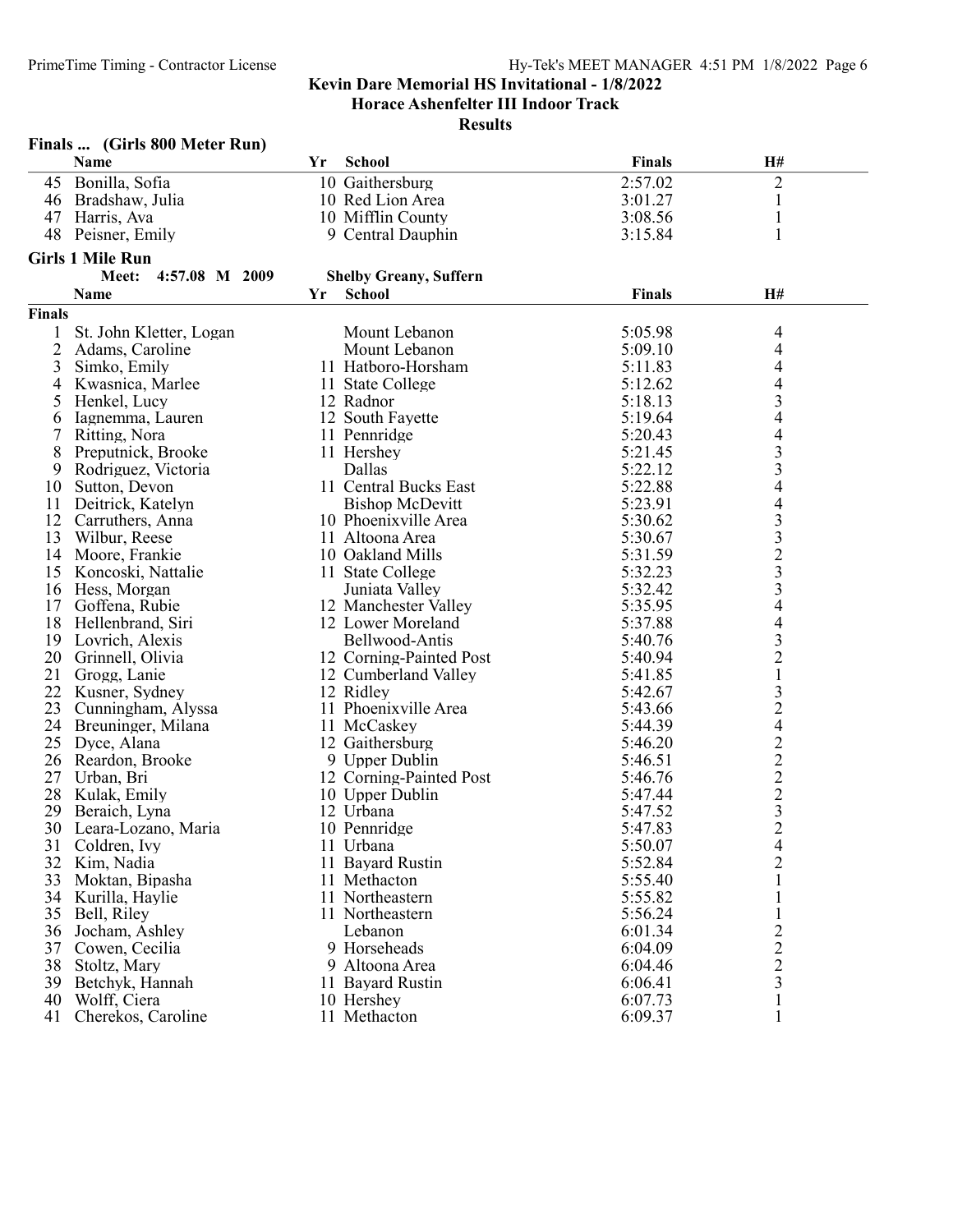Horace Ashenfelter III Indoor Track

Results

# Finals ... (Girls 1 Mile Run)

|                | Name                        | Yr | <b>School</b>                | Finals        | H#             |  |
|----------------|-----------------------------|----|------------------------------|---------------|----------------|--|
| 42             | Mazik, Anna                 |    | 11 Lower Moreland            | 6:09.73       | $\mathbf{1}$   |  |
| 43             | Atkinson, Taylor            |    | 10 Lower Dauphin             | 6:12.29       | 3              |  |
|                | 44 Locke, Tessa             |    | 11 McCaskey                  | 6:15.92       | $\mathbf{1}$   |  |
| 45             | Fennell, Marley             |    | 12 Ridley                    | 6:17.30       | $\mathbf{1}$   |  |
| 46             | Boland, Sarah               |    | 10 Hatboro-Horsham           | 6:17.57       | $\overline{c}$ |  |
| 47             | Oaks, Samantha              |    | 11 Horseheads                | 6:19.83       | $\mathbf{1}$   |  |
| 48             | Dhavale, Olivia             |    | 10 Radnor                    | 6:24.30       | 1              |  |
| 49             | Sheaffer, Justice           |    | 11 Mifflin County            | 6:32.53       | $\mathbf{1}$   |  |
|                | 50 Donahue, Ava             |    | 12 Lower Dauphin             | 6:37.12       | $\overline{2}$ |  |
|                | 51 Landefeld, Maya          |    | 10 Central Dauphin           | 6:55.22       | $\mathbf{1}$   |  |
| 52             | Shanthamurthy, Monica       |    | 11 Gaithersburg              | 7:00.17       | $\mathbf{1}$   |  |
|                | 53 Peisner, Emily           |    | 9 Central Dauphin            | 7:10.17       | $\mathbf{1}$   |  |
| $---$          | Shank, Taylor               |    | 12 Manchester Valley         | <b>DNF</b>    | $\overline{2}$ |  |
|                | <b>Girls 3000 Meter Run</b> |    |                              |               |                |  |
|                | Meet: 9:56.84 M 2008        |    | Cailtin Lane, Greenwich (NY) |               |                |  |
|                | <b>Name</b>                 | Yr | <b>School</b>                | <b>Finals</b> | H#             |  |
| Finals         |                             |    |                              |               |                |  |
| 1              | Lawson, Sarah               |    | 10 Corning-Painted Post      | 10:29.32      | $\overline{2}$ |  |
| $\overline{2}$ | Tollerico, Lydia            |    | Dallas                       | 10:34.89      |                |  |
| 3              | McKenney, Hope              |    | Mechanicsburg Area           | 10:37.21      | 2222222        |  |
| 4              | Pritchett, Marissa          |    | 12 Northeastern              | 10:39.67      |                |  |
| 5              | Volkman, Lindsey            |    | 12 Bayard Rustin             | 10:52.42      |                |  |
| 6              | Stitzer, Anna               |    | Penns Valley                 | 10:53.39      |                |  |
| 7              | Manfred, Edith              |    | Grier School                 | 10:54.33      |                |  |
| 8              | Ogawa, Amelia               |    | 10 Lower Moreland            | 11:02.47      |                |  |
| 9              | Martin, Kelly               |    | 12 Central Bucks East        | 11:11.46      | $\mathbf 1$    |  |
| 10             | Hess, Morgan                |    | Juniata Valley               | 11:14.61      | $\overline{c}$ |  |
| 11             | Margolies, Zoe              |    | 10 Radnor                    | 11:20.54      | $\mathbf{1}$   |  |
|                | 12 Pastore, Mimi            |    | 11 Upper Dublin              | 11:20.59      | $\mathbf{1}$   |  |
| 13             | Treglia, Bella              |    | 12 Northeastern              | 11:22.11      | $\overline{2}$ |  |
| 14             | Tapia, Kristina             |    | 12 Ridley                    | 11:22.40      | $\mathbf{1}$   |  |
| 15             | Ambrosine, Brianna          |    | 10 Bayard Rustin             | 11:25.16      | $\overline{c}$ |  |
| 16             | Smith, Carolyn              |    | 12 Central Bucks East        | 11:27.20      | $\overline{c}$ |  |
| 17             | Ikenberry, Maya             |    | 12 State College             | 11:29.87      | $\overline{2}$ |  |
| 18             | Taylor, Emma                |    | 12 Hershey                   | 11:41.22      | $\mathbf{1}$   |  |
| 19             | Hyde, Emma                  |    | 9 Radnor                     | 11:44.41      | $\mathbf{1}$   |  |
| 20             | Szybalski, Elizabeth        |    | 9 Manchester Valley          | 11:48.85      | 1              |  |
| 21             | Gabriel, Angelina           |    | 11 South Fayette             | 11:49.94      | $\mathbf{1}$   |  |
| 22             | Bullers, Cali               |    | 11 Central Dauphin           | 12:04.04      | 1              |  |
| 23             | Dixon, Kylie                |    | 12 Hershey                   | 12:09.54      | $\mathbf{1}$   |  |
| 24             | Mohnkern, Sadie             |    | 11 South Fayette             | 12:09.87      | $\mathbf{1}$   |  |
| 25             | Decker, Lily                |    | 10 Oakland Mills             | 12:12.43      | $\mathbf{1}$   |  |
| 26             | DeFlippo, Corinne           |    | 9 Horseheads                 | 12:24.81      | $\overline{c}$ |  |
| 27             | Koran, Catherine            |    | 11 Methacton                 | 12:38.39      | $\mathbf{1}$   |  |
| 28             | Burke, Kaitlynne            |    | 10 Pennridge                 | 13:31.51      | $\mathbf{1}$   |  |
|                |                             |    |                              |               |                |  |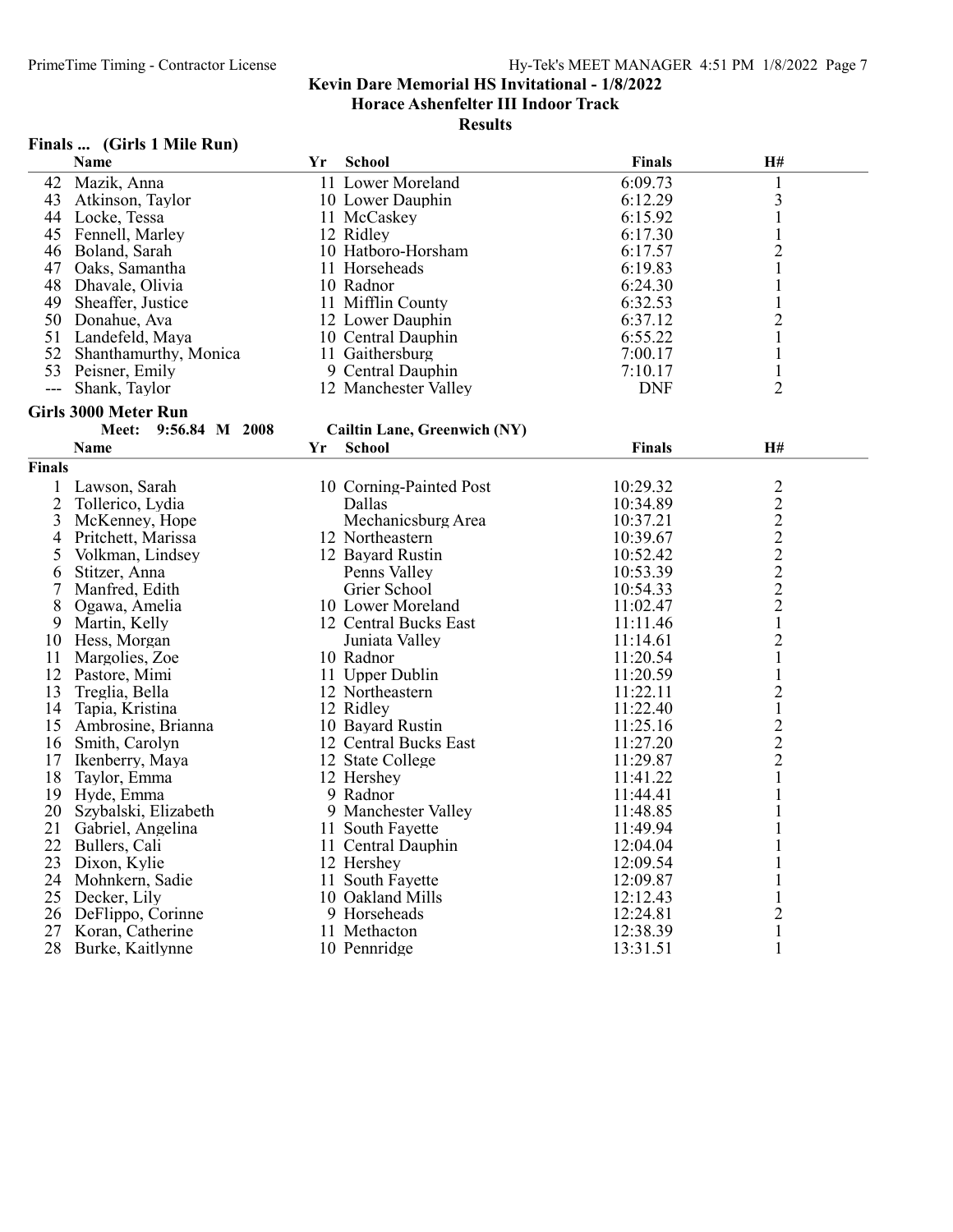Horace Ashenfelter III Indoor Track

Results

#### Girls 60 Meter Hurdles

|               | Meet:<br>8.28 M 2016          |    | <b>Chanel Brissett, Cheltenham</b> |                |                                                 |
|---------------|-------------------------------|----|------------------------------------|----------------|-------------------------------------------------|
|               | <b>Name</b>                   | Yr | <b>School</b>                      | <b>Prelims</b> | H#                                              |
|               | <b>Preliminaries</b>          |    |                                    |                |                                                 |
|               | Bentley, Camden               |    | 11 Gahanna Lincoln                 | $8.82\ q$      | $\mathbf{1}$                                    |
| 2             | Saunders, Marissa             |    | Westerville South                  | 8.90 q         |                                                 |
| 3             | Brooks, Maddy                 |    | <b>Bishop McDevitt</b>             | 9.44 $q$       | $rac{2}{5}$                                     |
| 4             | Roberts, Alexus               |    | Westerville South                  | 9.58 $q$       |                                                 |
| 5             | Akazi, Chicka                 |    | 10 Uniondale                       | $10.04$ q      |                                                 |
| 6             | Howard, Grace                 |    | 11 South Fayette                   | 10.10 q        | $\begin{array}{c} 4 \\ 3 \\ 2 \end{array}$      |
| 7             | Darwon, Keturah               |    | 11 Bayard Rustin                   | 10.10 q        | $\mathbf{1}$                                    |
| 8             | Gurysh, Hayley                |    | 12 Pennridge                       | $10.17$ q      | 6                                               |
| 9             | Steere, Camryn                |    | 12 Methacton                       | 10.48          | $\mathbf{1}$                                    |
| 10            | Goddard, Liena                |    | 11 Hatboro-Horsham                 | 10.51          | $\mathbf{1}$                                    |
| 11            | Letofsky, Jaime               |    | 11 Hatboro-Horsham                 | 10.51          | 6                                               |
| 12            | Kravetz, Hailey               |    | 10 Altoona Area                    | 10.53          | 3                                               |
| 13            | Carter, Danielle              |    | 10 Gahanna Lincoln                 | 10.55          | 6                                               |
| 14            | Francino, Lauren              |    | 12 Manchester Valley               | 10.70          |                                                 |
| 15            | Elia, Ryley                   |    | 11 Pennridge                       | 10.72          | 33345                                           |
| 16            | Heilman, Ellie                |    | 11 Cumberland Valley               | 10.74          |                                                 |
| 17            | Sabri, Rania                  |    | 12 Upper Dublin                    | 10.77          |                                                 |
| 18            | Gerhart, Isabelle             |    | 11 Methacton                       | 10.82          |                                                 |
| 19            | Gladden, Aurianna             |    | 10 Urbana                          | 10.83          | $\overline{4}$                                  |
| 20            | Rose, Natalie                 |    | 10 Lower Dauphin                   | 10.84          |                                                 |
| 21            | Tate, Sarah                   |    | 9 State College                    | 10.87          |                                                 |
| 22            | Roush, Elyza                  |    | 12 Lower Dauphin                   | 10.90          |                                                 |
| 23            | O'Brien, Brenna               |    | 12 Horseheads                      | 10.90          | $\begin{array}{c} 2 \\ 2 \\ 5 \\ 6 \end{array}$ |
| 24            | Zach, Chloe                   |    | 11 Phoenixville Area               | 11.08          | 4                                               |
| 25            | Marshall, Arianna             |    | 12 Oakland Mills                   | 11.15          | $\overline{4}$                                  |
| 26            | Moore, Carrie                 |    | 11 Manchester Valley               | 11.17          |                                                 |
| 27            | Shultz, Megan                 |    | 11 Phoenixville Area               | 11.20          | $rac{3}{5}$                                     |
| 28            | Martinez, Maria               |    | 11 Gaithersburg                    | 11.27          |                                                 |
| 29            | Sheehan, Kaitlyn              |    | 12 Hershey                         | 11.30          | $\begin{array}{c} 4 \\ 2 \\ 5 \end{array}$      |
| 30            | Irwin, Alannah                |    | 9 Altoona Area                     | 11.37          |                                                 |
| 31            | Yates, Alina                  |    | 11 Cumberland Valley               | 11.37          | $\,1$                                           |
| 32            | Farrand, Lillian              |    | 12 Corning-Painted Post            | 11.52          | $\overline{2}$                                  |
| 33            | Sindlinger, MayAnna           |    | 9 Horseheads                       | 11.63          | 6                                               |
| 34            | Reppert, Abby                 |    | 10 Corning-Painted Post            | 11.94          | $\mathbf{1}$                                    |
| 35            | Ciuffetelli, Eva              |    | 11 Avon Grove                      | 12.12          | 5                                               |
| 36            | Juarez, Elena                 |    | 9 Gaithersburg                     | 12.50          | 5                                               |
| 37            | Roe, Nora                     |    | 9 State College                    | 12.52          | 6                                               |
|               | 38 Memoli, Kellie             |    | 12 Red Lion Area                   | 12.54          | 5                                               |
|               |                               |    | 12 Hershey                         | 12.78          |                                                 |
|               | 39 Morrison, Trinidy          |    | 10 Lower Moreland                  | 12.93          | 4                                               |
| 40            | Yang, Anya                    |    | 10 Urbana                          | 12.95          | 6                                               |
| 41            | Eichelberger, Lilly           |    |                                    |                |                                                 |
|               | <b>Girls 60 Meter Hurdles</b> |    |                                    |                |                                                 |
|               | Meet:<br>8.28 M 2016          |    | <b>Chanel Brissett, Cheltenham</b> |                |                                                 |
|               | Name                          | Yr | <b>School</b>                      | <b>Finals</b>  |                                                 |
| <b>Finals</b> |                               |    |                                    |                |                                                 |
| $\mathbf{1}$  | Bentley, Camden               |    | 11 Gahanna Lincoln                 | 8.63           |                                                 |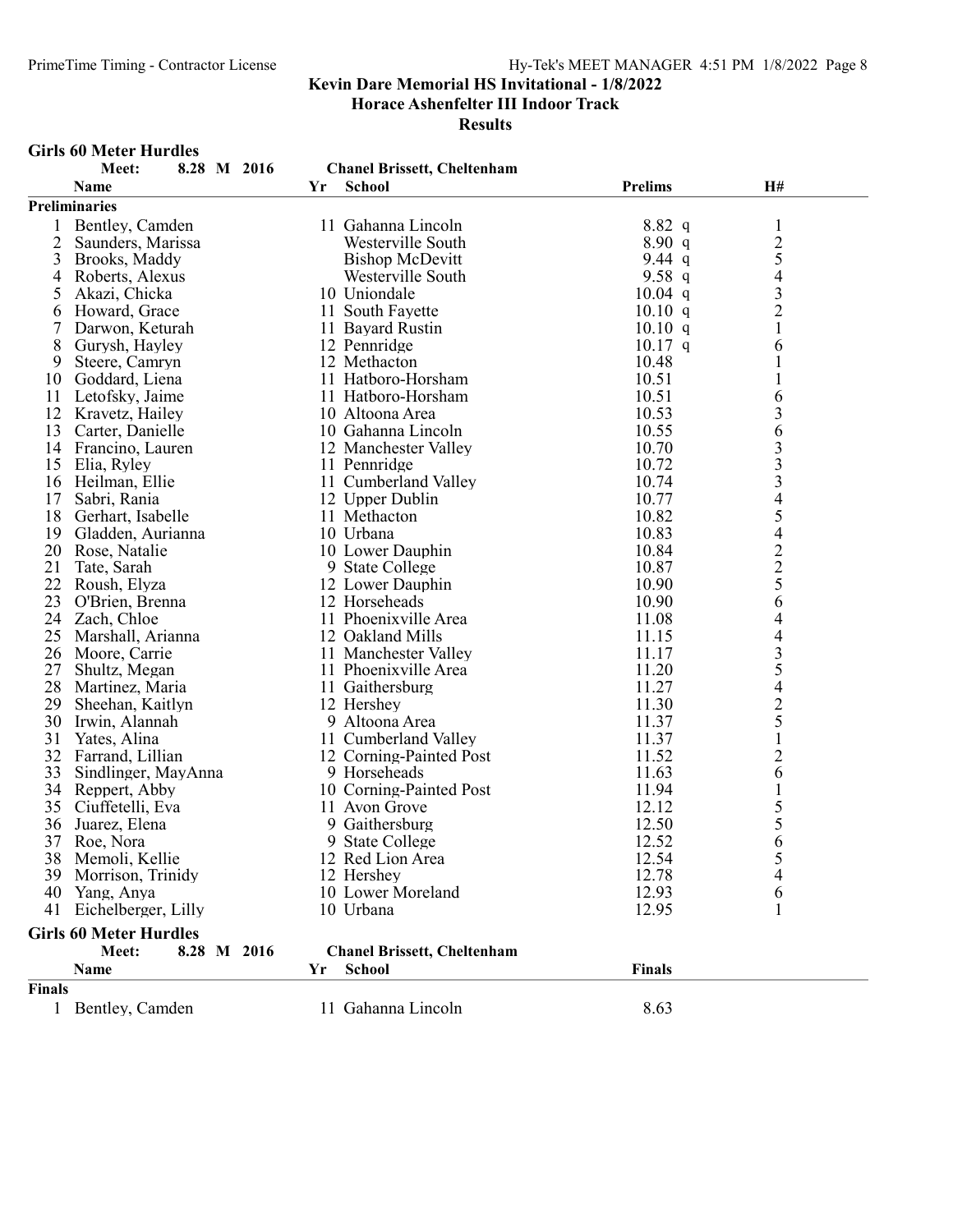# Results

| Finals |  | (Girls 60 Meter Hurdles) |  |
|--------|--|--------------------------|--|
|--------|--|--------------------------|--|

|               | Name                           | Yr | School                                        | <b>Finals</b> |                          |  |
|---------------|--------------------------------|----|-----------------------------------------------|---------------|--------------------------|--|
| 2             | Saunders, Marissa              |    | Westerville South                             | 8.82          |                          |  |
| 3             | Brooks, Maddy                  |    | <b>Bishop McDevitt</b>                        | 9.34          |                          |  |
| 4             | Roberts, Alexus                |    | Westerville South                             | 9.37          |                          |  |
| 5             | Howard, Grace                  |    | 11 South Fayette                              | 9.93          |                          |  |
| 6             | Gurysh, Hayley                 |    | 12 Pennridge                                  | 10.00         |                          |  |
|               | Darwon, Keturah                |    | 11 Bayard Rustin                              | 10.09         |                          |  |
| 8             | Akazi, Chicka                  |    | 10 Uniondale                                  | 10.10         |                          |  |
|               | <b>Girls 4x200 Meter Relay</b> |    |                                               |               |                          |  |
|               | Meet: 1:39.36 M 2007           |    | <b>Eleanor Roosevelt</b>                      |               |                          |  |
|               |                                |    | D Anyawu, E Hilaire, Tam Jameson, Tak Jameson |               |                          |  |
|               | <b>Team</b>                    |    | Relay                                         | <b>Finals</b> | H#                       |  |
| <b>Finals</b> |                                |    |                                               |               |                          |  |
|               | Gahanna Lincoln                |    |                                               | 1:45.11       |                          |  |
| 2             | South Fayette                  |    |                                               | 1:47.46       | $\frac{5}{5}$            |  |
| 3             | McCaskey                       |    |                                               | 1:47.67       |                          |  |
| 4             | Uniondale                      |    |                                               | 1:47.96       | 5                        |  |
|               | Coatesville Area               |    |                                               | 1:49.18       | 4                        |  |
| 6             | Methacton                      |    |                                               | 1:50.08       | $\overline{\mathcal{A}}$ |  |
|               | <b>Bayard Rustin</b>           |    |                                               | 1:50.93       | 5                        |  |
| 8             | Urbana                         |    |                                               | 1:50.96       | $\overline{\mathcal{A}}$ |  |
| 9             | Gaithersburg                   |    |                                               | 1:51.58       | $\overline{\mathcal{A}}$ |  |
| 10            | Oakland Mills                  |    |                                               | 1:51.70       | $\overline{\mathcal{A}}$ |  |
| 11            | Warwick                        |    |                                               | 1:52.47       | $\frac{2}{3}$            |  |
| 12            | <b>Corning-Painted Post</b>    |    |                                               | 1:52.63       |                          |  |
| 13            | Cumberland Valley              |    |                                               | 1:52.78       |                          |  |
| 14            | Avon Grove                     |    |                                               | 1:53.95       | $\overline{\mathbf{3}}$  |  |
| 15            | Phoenixville Area              |    |                                               | 1:55.44       | $\mathbf{1}$             |  |
| 16            | Horseheads                     |    |                                               | 1:55.93       | $\overline{2}$           |  |
| 17            | Hatboro-Horsham                |    |                                               | 1:56.33       | $\,1$                    |  |
| 18            | Lower Dauphin                  |    |                                               | 1:59.99       | $\frac{2}{2}$            |  |
| 19            | <b>Central Bucks East</b>      |    |                                               | 2:00.39       |                          |  |
| 20            | <b>State College</b>           |    |                                               | 2:02.23       | $\mathbf 1$              |  |
| 21            | <b>Manchester Valley</b>       |    |                                               | 2:05.38       | $\mathfrak{Z}$           |  |
| 22            | Pennridge                      |    |                                               | 2:05.54       | $\mathbf{1}$             |  |
| 23            | Lower Moreland                 |    |                                               | 2:08.03       | $\mathbf{1}$             |  |
|               | 24 Hershey                     |    |                                               | 2:09.61       | 3                        |  |

#### Girls 4x400 Meter Relay

Meet: 3:44.34 M 2007 Eleanor Roosevelt

| D Anyanwu, T Stanley, Tam Jameson, Tak Jameson |
|------------------------------------------------|
|------------------------------------------------|

|               | Team                | $\sim$<br>Relay | <b>Finals</b> | H# |  |
|---------------|---------------------|-----------------|---------------|----|--|
| <b>Finals</b> |                     |                 |               |    |  |
|               | 1 Cumberland Valley |                 | 4:03.17       |    |  |
|               | 2 McCaskey          |                 | 4:07.54       |    |  |
|               | 3 Altoona Area      |                 | 4:16.38       |    |  |
|               | 4 Urbana            |                 | 4:17.17       |    |  |
|               | 5 Upper Dublin      |                 | 4:17.59       |    |  |
| 6.            | Methacton           |                 | 4:18.14       |    |  |
|               | State College       |                 | 4:18.39       |    |  |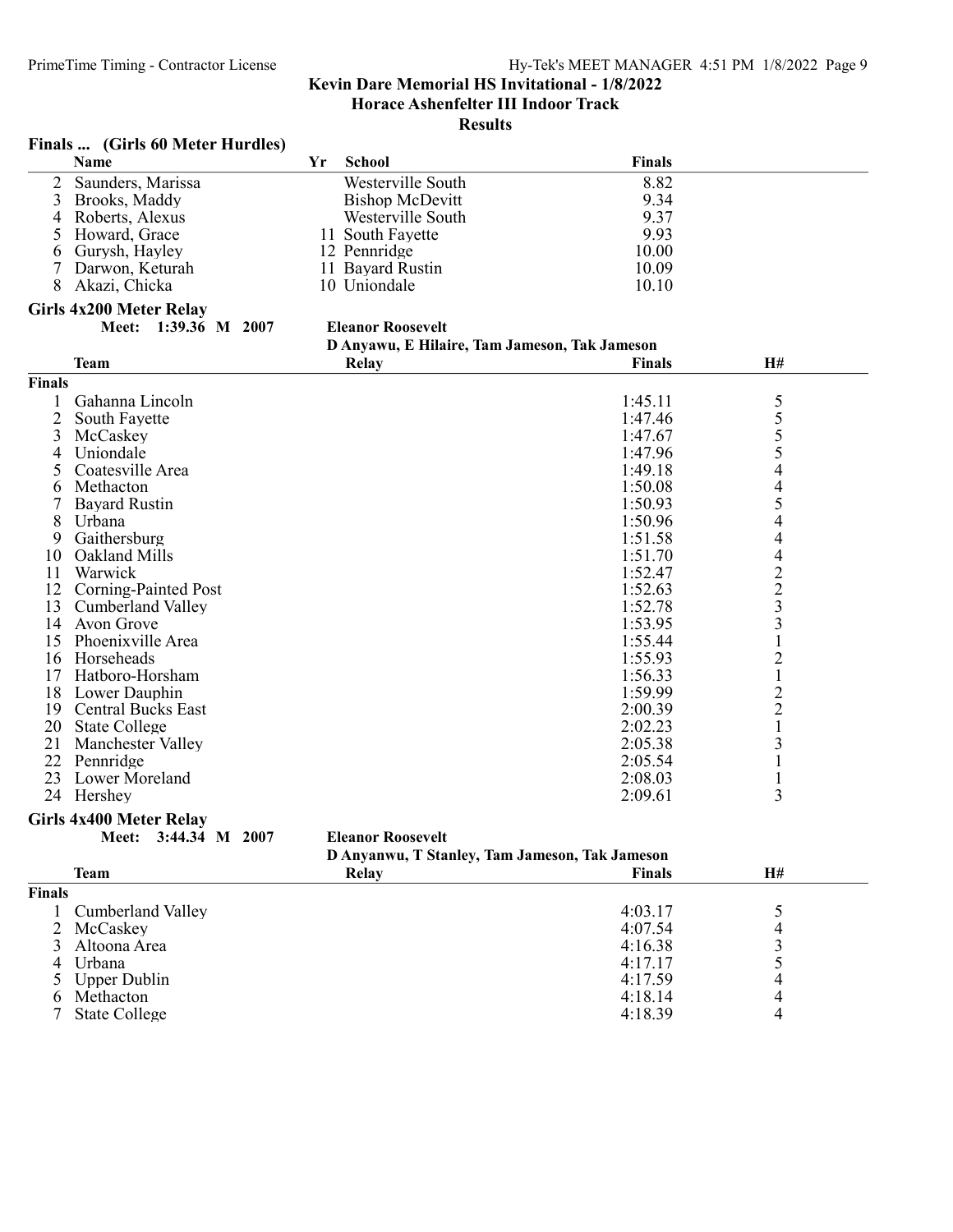Horace Ashenfelter III Indoor Track

Results

# Finals ... (Girls 4x400 Meter Relay)

| 8<br>3<br>Ridley<br>4:21.42<br><b>Central Bucks East</b><br>4:22.41<br>4<br>9<br>525322<br>Lower Dauphin<br>4:23.15<br>10<br>4:23.56<br>11<br>Avon Grove<br>12<br>Oakland Mills<br>4:24.81<br>13<br>Coatesville Area<br>4:25.48<br>4:25.65<br>14 Radnor<br>15<br>Corning-Painted Post<br>4:25.67<br>$\overline{\mathbf{3}}$<br>16 Gaithersburg<br>4:30.70<br>17 Horseheads<br>4:34.00<br>1<br>Juniata Valley<br>18<br>4:34.35<br>$\mathbf{1}$<br>4:43.06<br>19<br>Lower Moreland<br>1<br>20 Pennridge<br>4:45.38<br>1<br>21<br>Uniondale<br>3<br>4:45.72<br>22 Manchester Valley<br>$\mathbf{1}$<br>4:48.59<br>23<br>Hershey<br>$\overline{c}$<br>4:48.94<br>5<br>24<br>Gahanna Lincoln<br>5:13.41<br><b>Girls 4x800 Meter Relay</b><br><b>Suffern</b><br>Meet: 9:03.65 M 2006<br>M Consiglio, S Greany, K McKenna, C Heidt<br><b>Team</b><br>H#<br><b>Relay</b><br><b>Finals</b><br>Finals<br><b>State College</b><br>9:54.23<br>$\overline{c}$<br>1<br>$\begin{array}{c} 2 \\ 2 \\ 2 \end{array}$<br>$\overline{2}$<br>Mount Lebanon<br>10:06.49<br>3<br><b>Central Bucks East</b><br>10:07.67<br>Pennridge<br>10:12.58<br>4<br>Warwick<br>10:13.41<br>5<br>$\mathbf{1}$<br><b>Corning-Painted Post</b><br>10:21.31<br>6<br>$\overline{2}$<br>7<br>Methacton<br>10:28.21<br><b>Bayard Rustin</b><br>$\mathbf{1}$<br>8<br>10:28.87<br>2<br>Urbana<br>10:30.77<br>9<br>Lower Moreland<br>10:32.29<br>$\mathbf{1}$<br>10<br>$\overline{2}$<br>11<br>Manchester Valley<br>10:33.27<br>$\overline{2}$<br>12 Hatboro-Horsham<br>10:35.34<br>13<br>$\mathbf{1}$<br>Hershey<br>10:36.63<br>14 McCaskey<br>10:42.44<br>1<br>$\overline{2}$<br>15<br><b>Upper Dublin</b><br>10:50.26<br>1<br>16 Phoenixville Area<br>10:51.40<br>17<br>Northeastern<br>10:53.64<br>1 | <b>Team</b> | Relay | Finals   | H# |  |
|--------------------------------------------------------------------------------------------------------------------------------------------------------------------------------------------------------------------------------------------------------------------------------------------------------------------------------------------------------------------------------------------------------------------------------------------------------------------------------------------------------------------------------------------------------------------------------------------------------------------------------------------------------------------------------------------------------------------------------------------------------------------------------------------------------------------------------------------------------------------------------------------------------------------------------------------------------------------------------------------------------------------------------------------------------------------------------------------------------------------------------------------------------------------------------------------------------------------------------------------------------------------------------------------------------------------------------------------------------------------------------------------------------------------------------------------------------------------------------------------------------------------------------------------------------------------------------------------------------------------------------------------------------------------------------------------------------------------------------------------------------------|-------------|-------|----------|----|--|
|                                                                                                                                                                                                                                                                                                                                                                                                                                                                                                                                                                                                                                                                                                                                                                                                                                                                                                                                                                                                                                                                                                                                                                                                                                                                                                                                                                                                                                                                                                                                                                                                                                                                                                                                                              |             |       |          |    |  |
|                                                                                                                                                                                                                                                                                                                                                                                                                                                                                                                                                                                                                                                                                                                                                                                                                                                                                                                                                                                                                                                                                                                                                                                                                                                                                                                                                                                                                                                                                                                                                                                                                                                                                                                                                              |             |       |          |    |  |
|                                                                                                                                                                                                                                                                                                                                                                                                                                                                                                                                                                                                                                                                                                                                                                                                                                                                                                                                                                                                                                                                                                                                                                                                                                                                                                                                                                                                                                                                                                                                                                                                                                                                                                                                                              |             |       |          |    |  |
|                                                                                                                                                                                                                                                                                                                                                                                                                                                                                                                                                                                                                                                                                                                                                                                                                                                                                                                                                                                                                                                                                                                                                                                                                                                                                                                                                                                                                                                                                                                                                                                                                                                                                                                                                              |             |       |          |    |  |
|                                                                                                                                                                                                                                                                                                                                                                                                                                                                                                                                                                                                                                                                                                                                                                                                                                                                                                                                                                                                                                                                                                                                                                                                                                                                                                                                                                                                                                                                                                                                                                                                                                                                                                                                                              |             |       |          |    |  |
|                                                                                                                                                                                                                                                                                                                                                                                                                                                                                                                                                                                                                                                                                                                                                                                                                                                                                                                                                                                                                                                                                                                                                                                                                                                                                                                                                                                                                                                                                                                                                                                                                                                                                                                                                              |             |       |          |    |  |
|                                                                                                                                                                                                                                                                                                                                                                                                                                                                                                                                                                                                                                                                                                                                                                                                                                                                                                                                                                                                                                                                                                                                                                                                                                                                                                                                                                                                                                                                                                                                                                                                                                                                                                                                                              |             |       |          |    |  |
|                                                                                                                                                                                                                                                                                                                                                                                                                                                                                                                                                                                                                                                                                                                                                                                                                                                                                                                                                                                                                                                                                                                                                                                                                                                                                                                                                                                                                                                                                                                                                                                                                                                                                                                                                              |             |       |          |    |  |
|                                                                                                                                                                                                                                                                                                                                                                                                                                                                                                                                                                                                                                                                                                                                                                                                                                                                                                                                                                                                                                                                                                                                                                                                                                                                                                                                                                                                                                                                                                                                                                                                                                                                                                                                                              |             |       |          |    |  |
|                                                                                                                                                                                                                                                                                                                                                                                                                                                                                                                                                                                                                                                                                                                                                                                                                                                                                                                                                                                                                                                                                                                                                                                                                                                                                                                                                                                                                                                                                                                                                                                                                                                                                                                                                              |             |       |          |    |  |
|                                                                                                                                                                                                                                                                                                                                                                                                                                                                                                                                                                                                                                                                                                                                                                                                                                                                                                                                                                                                                                                                                                                                                                                                                                                                                                                                                                                                                                                                                                                                                                                                                                                                                                                                                              |             |       |          |    |  |
|                                                                                                                                                                                                                                                                                                                                                                                                                                                                                                                                                                                                                                                                                                                                                                                                                                                                                                                                                                                                                                                                                                                                                                                                                                                                                                                                                                                                                                                                                                                                                                                                                                                                                                                                                              |             |       |          |    |  |
|                                                                                                                                                                                                                                                                                                                                                                                                                                                                                                                                                                                                                                                                                                                                                                                                                                                                                                                                                                                                                                                                                                                                                                                                                                                                                                                                                                                                                                                                                                                                                                                                                                                                                                                                                              |             |       |          |    |  |
|                                                                                                                                                                                                                                                                                                                                                                                                                                                                                                                                                                                                                                                                                                                                                                                                                                                                                                                                                                                                                                                                                                                                                                                                                                                                                                                                                                                                                                                                                                                                                                                                                                                                                                                                                              |             |       |          |    |  |
|                                                                                                                                                                                                                                                                                                                                                                                                                                                                                                                                                                                                                                                                                                                                                                                                                                                                                                                                                                                                                                                                                                                                                                                                                                                                                                                                                                                                                                                                                                                                                                                                                                                                                                                                                              |             |       |          |    |  |
|                                                                                                                                                                                                                                                                                                                                                                                                                                                                                                                                                                                                                                                                                                                                                                                                                                                                                                                                                                                                                                                                                                                                                                                                                                                                                                                                                                                                                                                                                                                                                                                                                                                                                                                                                              |             |       |          |    |  |
|                                                                                                                                                                                                                                                                                                                                                                                                                                                                                                                                                                                                                                                                                                                                                                                                                                                                                                                                                                                                                                                                                                                                                                                                                                                                                                                                                                                                                                                                                                                                                                                                                                                                                                                                                              |             |       |          |    |  |
|                                                                                                                                                                                                                                                                                                                                                                                                                                                                                                                                                                                                                                                                                                                                                                                                                                                                                                                                                                                                                                                                                                                                                                                                                                                                                                                                                                                                                                                                                                                                                                                                                                                                                                                                                              |             |       |          |    |  |
|                                                                                                                                                                                                                                                                                                                                                                                                                                                                                                                                                                                                                                                                                                                                                                                                                                                                                                                                                                                                                                                                                                                                                                                                                                                                                                                                                                                                                                                                                                                                                                                                                                                                                                                                                              |             |       |          |    |  |
|                                                                                                                                                                                                                                                                                                                                                                                                                                                                                                                                                                                                                                                                                                                                                                                                                                                                                                                                                                                                                                                                                                                                                                                                                                                                                                                                                                                                                                                                                                                                                                                                                                                                                                                                                              |             |       |          |    |  |
|                                                                                                                                                                                                                                                                                                                                                                                                                                                                                                                                                                                                                                                                                                                                                                                                                                                                                                                                                                                                                                                                                                                                                                                                                                                                                                                                                                                                                                                                                                                                                                                                                                                                                                                                                              |             |       |          |    |  |
|                                                                                                                                                                                                                                                                                                                                                                                                                                                                                                                                                                                                                                                                                                                                                                                                                                                                                                                                                                                                                                                                                                                                                                                                                                                                                                                                                                                                                                                                                                                                                                                                                                                                                                                                                              |             |       |          |    |  |
|                                                                                                                                                                                                                                                                                                                                                                                                                                                                                                                                                                                                                                                                                                                                                                                                                                                                                                                                                                                                                                                                                                                                                                                                                                                                                                                                                                                                                                                                                                                                                                                                                                                                                                                                                              |             |       |          |    |  |
|                                                                                                                                                                                                                                                                                                                                                                                                                                                                                                                                                                                                                                                                                                                                                                                                                                                                                                                                                                                                                                                                                                                                                                                                                                                                                                                                                                                                                                                                                                                                                                                                                                                                                                                                                              |             |       |          |    |  |
|                                                                                                                                                                                                                                                                                                                                                                                                                                                                                                                                                                                                                                                                                                                                                                                                                                                                                                                                                                                                                                                                                                                                                                                                                                                                                                                                                                                                                                                                                                                                                                                                                                                                                                                                                              |             |       |          |    |  |
|                                                                                                                                                                                                                                                                                                                                                                                                                                                                                                                                                                                                                                                                                                                                                                                                                                                                                                                                                                                                                                                                                                                                                                                                                                                                                                                                                                                                                                                                                                                                                                                                                                                                                                                                                              |             |       |          |    |  |
|                                                                                                                                                                                                                                                                                                                                                                                                                                                                                                                                                                                                                                                                                                                                                                                                                                                                                                                                                                                                                                                                                                                                                                                                                                                                                                                                                                                                                                                                                                                                                                                                                                                                                                                                                              |             |       |          |    |  |
|                                                                                                                                                                                                                                                                                                                                                                                                                                                                                                                                                                                                                                                                                                                                                                                                                                                                                                                                                                                                                                                                                                                                                                                                                                                                                                                                                                                                                                                                                                                                                                                                                                                                                                                                                              |             |       |          |    |  |
|                                                                                                                                                                                                                                                                                                                                                                                                                                                                                                                                                                                                                                                                                                                                                                                                                                                                                                                                                                                                                                                                                                                                                                                                                                                                                                                                                                                                                                                                                                                                                                                                                                                                                                                                                              |             |       |          |    |  |
|                                                                                                                                                                                                                                                                                                                                                                                                                                                                                                                                                                                                                                                                                                                                                                                                                                                                                                                                                                                                                                                                                                                                                                                                                                                                                                                                                                                                                                                                                                                                                                                                                                                                                                                                                              |             |       |          |    |  |
|                                                                                                                                                                                                                                                                                                                                                                                                                                                                                                                                                                                                                                                                                                                                                                                                                                                                                                                                                                                                                                                                                                                                                                                                                                                                                                                                                                                                                                                                                                                                                                                                                                                                                                                                                              |             |       |          |    |  |
|                                                                                                                                                                                                                                                                                                                                                                                                                                                                                                                                                                                                                                                                                                                                                                                                                                                                                                                                                                                                                                                                                                                                                                                                                                                                                                                                                                                                                                                                                                                                                                                                                                                                                                                                                              |             |       |          |    |  |
|                                                                                                                                                                                                                                                                                                                                                                                                                                                                                                                                                                                                                                                                                                                                                                                                                                                                                                                                                                                                                                                                                                                                                                                                                                                                                                                                                                                                                                                                                                                                                                                                                                                                                                                                                              |             |       |          |    |  |
|                                                                                                                                                                                                                                                                                                                                                                                                                                                                                                                                                                                                                                                                                                                                                                                                                                                                                                                                                                                                                                                                                                                                                                                                                                                                                                                                                                                                                                                                                                                                                                                                                                                                                                                                                              |             |       |          |    |  |
|                                                                                                                                                                                                                                                                                                                                                                                                                                                                                                                                                                                                                                                                                                                                                                                                                                                                                                                                                                                                                                                                                                                                                                                                                                                                                                                                                                                                                                                                                                                                                                                                                                                                                                                                                              |             |       |          |    |  |
|                                                                                                                                                                                                                                                                                                                                                                                                                                                                                                                                                                                                                                                                                                                                                                                                                                                                                                                                                                                                                                                                                                                                                                                                                                                                                                                                                                                                                                                                                                                                                                                                                                                                                                                                                              |             |       |          |    |  |
|                                                                                                                                                                                                                                                                                                                                                                                                                                                                                                                                                                                                                                                                                                                                                                                                                                                                                                                                                                                                                                                                                                                                                                                                                                                                                                                                                                                                                                                                                                                                                                                                                                                                                                                                                              |             |       |          |    |  |
|                                                                                                                                                                                                                                                                                                                                                                                                                                                                                                                                                                                                                                                                                                                                                                                                                                                                                                                                                                                                                                                                                                                                                                                                                                                                                                                                                                                                                                                                                                                                                                                                                                                                                                                                                              |             |       |          |    |  |
|                                                                                                                                                                                                                                                                                                                                                                                                                                                                                                                                                                                                                                                                                                                                                                                                                                                                                                                                                                                                                                                                                                                                                                                                                                                                                                                                                                                                                                                                                                                                                                                                                                                                                                                                                              |             |       |          |    |  |
|                                                                                                                                                                                                                                                                                                                                                                                                                                                                                                                                                                                                                                                                                                                                                                                                                                                                                                                                                                                                                                                                                                                                                                                                                                                                                                                                                                                                                                                                                                                                                                                                                                                                                                                                                              |             |       |          |    |  |
|                                                                                                                                                                                                                                                                                                                                                                                                                                                                                                                                                                                                                                                                                                                                                                                                                                                                                                                                                                                                                                                                                                                                                                                                                                                                                                                                                                                                                                                                                                                                                                                                                                                                                                                                                              | 18 Radnor   |       | 11:00.87 |    |  |
| 19<br>South Fayette<br>11:03.91                                                                                                                                                                                                                                                                                                                                                                                                                                                                                                                                                                                                                                                                                                                                                                                                                                                                                                                                                                                                                                                                                                                                                                                                                                                                                                                                                                                                                                                                                                                                                                                                                                                                                                                              |             |       |          |    |  |
| 20<br>12:05.24<br>Ridley<br>1                                                                                                                                                                                                                                                                                                                                                                                                                                                                                                                                                                                                                                                                                                                                                                                                                                                                                                                                                                                                                                                                                                                                                                                                                                                                                                                                                                                                                                                                                                                                                                                                                                                                                                                                |             |       |          |    |  |
| $\overline{2}$<br>21<br>Lower Dauphin<br>12:06.35                                                                                                                                                                                                                                                                                                                                                                                                                                                                                                                                                                                                                                                                                                                                                                                                                                                                                                                                                                                                                                                                                                                                                                                                                                                                                                                                                                                                                                                                                                                                                                                                                                                                                                            |             |       |          |    |  |
| 22<br>1<br>Gaithersburg<br>12:26.67                                                                                                                                                                                                                                                                                                                                                                                                                                                                                                                                                                                                                                                                                                                                                                                                                                                                                                                                                                                                                                                                                                                                                                                                                                                                                                                                                                                                                                                                                                                                                                                                                                                                                                                          |             |       |          |    |  |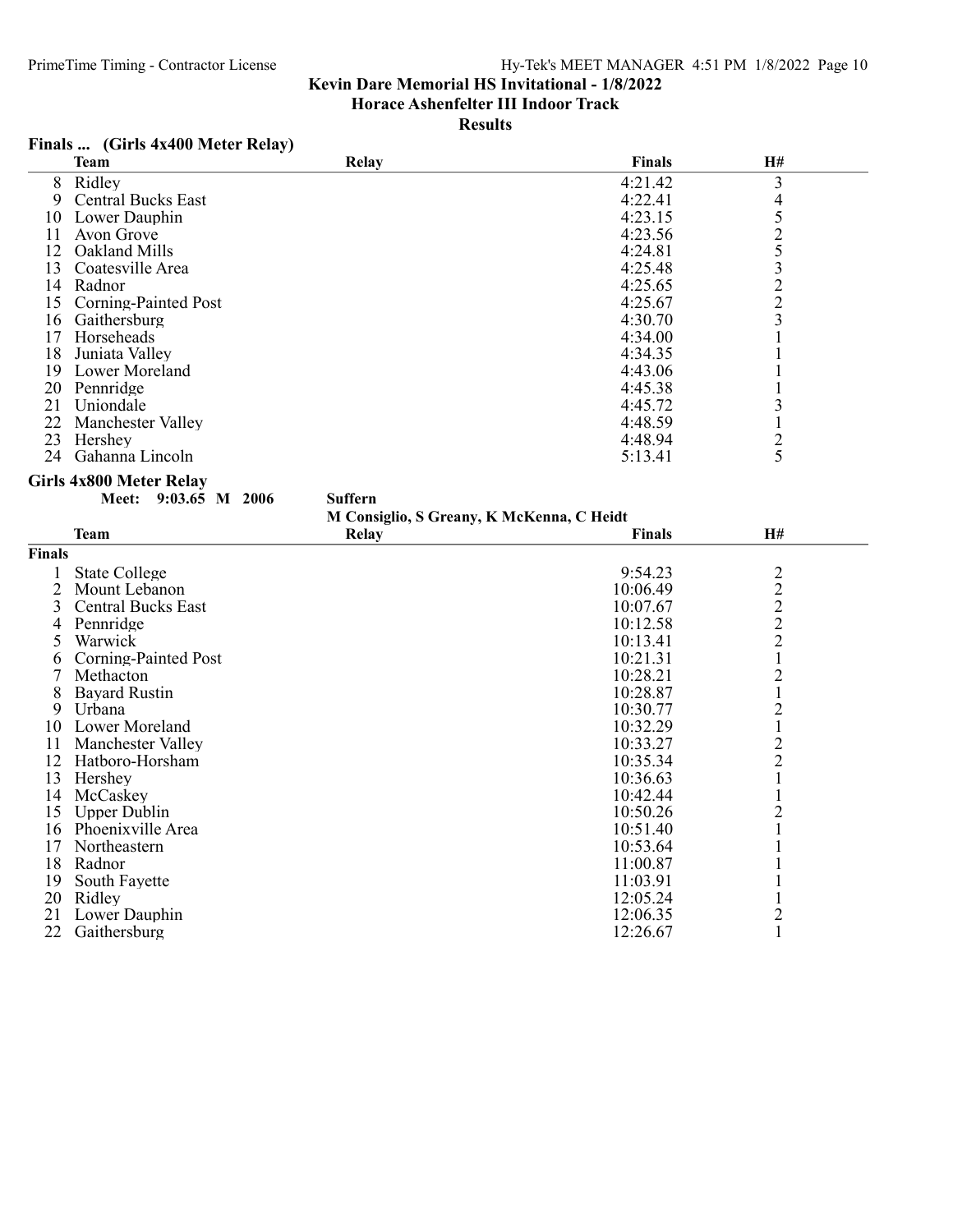Horace Ashenfelter III Indoor Track

#### **Results**

#### Girls High Jump

Progression - 4-5, 4-7, 4-9, 4-11, 5-1, 5-3, 5-5 +2in

|               | 5-08 M 2015<br>Meet:     |     | Erika Voyzey, Tyrone Area |               |                   |
|---------------|--------------------------|-----|---------------------------|---------------|-------------------|
|               | Name                     |     | Yr School                 | <b>Finals</b> |                   |
| <b>Finals</b> |                          |     |                           |               |                   |
|               | Bennett, Porschia        |     | Towanda Area              | 5-05.00       | 1.65m             |
| 2             | Howard, Grace            |     | 11 South Fayette          | 5-03.00       | 1.60 <sub>m</sub> |
| 3             | Ross, Ashley             | 11  | Cumberland Valley         | 5-01.00       | 1.54m             |
| 4             | Gormley, Addison         |     | 12 Methacton              | 5-01.00       | 1.54m             |
| 5.            | ReSue, Sophia            |     | 9 Corning-Painted Post    | 5-01.00       | 1.54m             |
| 6             | Irons, Reagan            |     | Tyrone                    | 4-11.00       | 1.49 <sub>m</sub> |
|               | Conlan, Leia             |     | 12 Avon Grove             | 4-11.00       | 1.49 <sub>m</sub> |
| 8             | Moore, Carrie            |     | 11 Manchester Valley      | 4-11.00       | 1.49 <sub>m</sub> |
| 9             | van der Steur, Anastasia |     | 12 Coatesville Area       | 4-09.00       | 1.44m             |
| 10            | Hall, Alicia             |     | 9 Oakland Mills           | 4-09.00       | 1.44m             |
| 11            | Kleiner, Bethany         |     | 9 Manchester Valley       | 4-09.00       | 1.44m             |
| 12            | Heckman, Olivia          |     | 12 Avon Grove             | 4-07.00       | 1.39 <sub>m</sub> |
| 13            | Post, Anna               |     | 12 Cumberland Valley      | 4-07.00       | 1.39 <sub>m</sub> |
| 13            | Becker, Katie            |     | Warwick                   | 4-07.00       | 1.39 <sub>m</sub> |
| 15            | Eichelberger, Lilly      |     | 10 Urbana                 | 4-07.00       | 1.39m             |
| 16            | Mitchell, Yashima        |     | 11 Uniondale              | 4-05.00       | 1.34m             |
| 17            | Ematat, Tai              |     | 10 Mifflin County         | 4-05.00       | 1.34m             |
| 18            | Volpe, Ashlee            | 11. | Corning-Painted Post      | 4-05.00       | 1.34 <sub>m</sub> |
| 18            | Marquis, Amanda          |     | 12 South Fayette          | 4-05.00       | 1.34 <sub>m</sub> |
| ---           | Herod, Jasmine           |     | 12 Northeastern           | NH            |                   |
| ---           | Hines, Macy              |     | 12 Urbana                 | NH            |                   |
| ---           | Banker, Clare            | 9   | <b>State College</b>      | <b>NH</b>     |                   |
| ---           | Mortensen, Ashley        |     | 11 Hershey                | <b>NH</b>     |                   |
| ---           | Wood, Lindsay            |     | 10 Horseheads             | NH            |                   |

#### Girls Pole Vault

#### Progression - 7-6, 8-0, 8-6, 9-0, 9-6, 10-0, 10-6, 11-0, 11-6,

cont. - 12-0, 12-6, 13-0, 13-4 +4in

| Yr School<br>Finals<br>Name<br>12 South Fayette<br>11-06.00<br>3.50 <sub>m</sub><br>Schumaker, Melana<br>Beigh, Delaney<br>East Pennsboro Area<br>10-06.00<br>3.20 <sub>m</sub><br>10-00.00<br>3<br>McNamee, Marissa<br>11 Central Dauphin<br>3.04 <sub>m</sub><br>Oakland Mills<br>$9 - 00.00$<br>Rosenberg, Rosalie<br>2.74m<br>4<br>11.<br>Red Land<br>$9 - 00.00$<br>2.74m<br>Concannon, Marlayna<br>4<br>Iceland, Mia<br>$9 - 00.00$<br>2.74m<br>12 State College<br>6<br>$9 - 00.00$<br>Kruger, Brooke<br>10 Bayard Rustin<br>2.74m<br>11 Coatesville Area<br>8-06.00<br>2.59m<br>8<br>Stewart, Faith<br>8-06.00<br>2.59m<br>9<br>Pyles, Chloe<br>10 Cumberland Valley<br>12 Central Bucks East<br>2.59 <sub>m</sub><br>8-06.00<br>Eckley, Leah<br>10<br>8-06.00<br>2.59m<br>9 Manchester Valley<br>Moore, Sara<br>11<br>King, Avery<br>8-00.00<br>12<br>11 Bayard Rustin<br>2.43 <sub>m</sub><br>12 Urbana<br>8-00.00<br>Kombe-Jarvis, Nia<br>2.43 <sub>m</sub><br>13<br>9 Cumberland Valley<br>8-00.00<br>2.43 <sub>m</sub><br>Sherman, Serene<br>14<br>Urbana<br>8-00.00<br>15<br>Scates, Sammi<br>2.43 <sub>m</sub> | 13-04 M 2020<br>Meet: | <b>Syndey Horn, Manheim Town</b> |  |
|-------------------------------------------------------------------------------------------------------------------------------------------------------------------------------------------------------------------------------------------------------------------------------------------------------------------------------------------------------------------------------------------------------------------------------------------------------------------------------------------------------------------------------------------------------------------------------------------------------------------------------------------------------------------------------------------------------------------------------------------------------------------------------------------------------------------------------------------------------------------------------------------------------------------------------------------------------------------------------------------------------------------------------------------------------------------------------------------------------------------------------|-----------------------|----------------------------------|--|
| Finals                                                                                                                                                                                                                                                                                                                                                                                                                                                                                                                                                                                                                                                                                                                                                                                                                                                                                                                                                                                                                                                                                                                        |                       |                                  |  |
|                                                                                                                                                                                                                                                                                                                                                                                                                                                                                                                                                                                                                                                                                                                                                                                                                                                                                                                                                                                                                                                                                                                               |                       |                                  |  |
|                                                                                                                                                                                                                                                                                                                                                                                                                                                                                                                                                                                                                                                                                                                                                                                                                                                                                                                                                                                                                                                                                                                               |                       |                                  |  |
|                                                                                                                                                                                                                                                                                                                                                                                                                                                                                                                                                                                                                                                                                                                                                                                                                                                                                                                                                                                                                                                                                                                               |                       |                                  |  |
|                                                                                                                                                                                                                                                                                                                                                                                                                                                                                                                                                                                                                                                                                                                                                                                                                                                                                                                                                                                                                                                                                                                               |                       |                                  |  |
|                                                                                                                                                                                                                                                                                                                                                                                                                                                                                                                                                                                                                                                                                                                                                                                                                                                                                                                                                                                                                                                                                                                               |                       |                                  |  |
|                                                                                                                                                                                                                                                                                                                                                                                                                                                                                                                                                                                                                                                                                                                                                                                                                                                                                                                                                                                                                                                                                                                               |                       |                                  |  |
|                                                                                                                                                                                                                                                                                                                                                                                                                                                                                                                                                                                                                                                                                                                                                                                                                                                                                                                                                                                                                                                                                                                               |                       |                                  |  |
|                                                                                                                                                                                                                                                                                                                                                                                                                                                                                                                                                                                                                                                                                                                                                                                                                                                                                                                                                                                                                                                                                                                               |                       |                                  |  |
|                                                                                                                                                                                                                                                                                                                                                                                                                                                                                                                                                                                                                                                                                                                                                                                                                                                                                                                                                                                                                                                                                                                               |                       |                                  |  |
|                                                                                                                                                                                                                                                                                                                                                                                                                                                                                                                                                                                                                                                                                                                                                                                                                                                                                                                                                                                                                                                                                                                               |                       |                                  |  |
|                                                                                                                                                                                                                                                                                                                                                                                                                                                                                                                                                                                                                                                                                                                                                                                                                                                                                                                                                                                                                                                                                                                               |                       |                                  |  |
|                                                                                                                                                                                                                                                                                                                                                                                                                                                                                                                                                                                                                                                                                                                                                                                                                                                                                                                                                                                                                                                                                                                               |                       |                                  |  |
|                                                                                                                                                                                                                                                                                                                                                                                                                                                                                                                                                                                                                                                                                                                                                                                                                                                                                                                                                                                                                                                                                                                               |                       |                                  |  |
|                                                                                                                                                                                                                                                                                                                                                                                                                                                                                                                                                                                                                                                                                                                                                                                                                                                                                                                                                                                                                                                                                                                               |                       |                                  |  |
|                                                                                                                                                                                                                                                                                                                                                                                                                                                                                                                                                                                                                                                                                                                                                                                                                                                                                                                                                                                                                                                                                                                               |                       |                                  |  |
|                                                                                                                                                                                                                                                                                                                                                                                                                                                                                                                                                                                                                                                                                                                                                                                                                                                                                                                                                                                                                                                                                                                               |                       |                                  |  |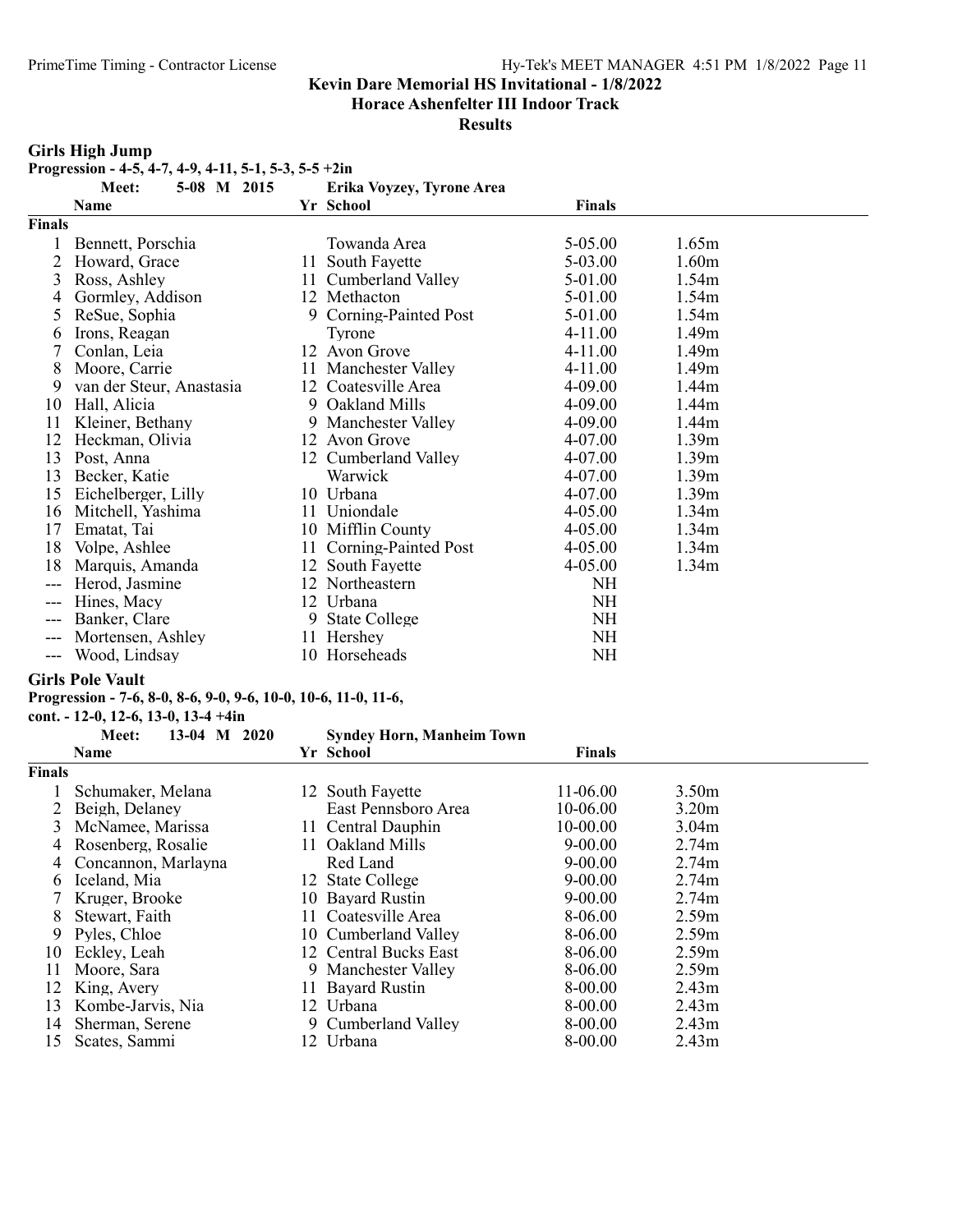Horace Ashenfelter III Indoor Track

#### **Results**

| Finals | (Girls Pole Vault) |  |  |
|--------|--------------------|--|--|
|--------|--------------------|--|--|

|                     | Name                       | Yr School                      | <b>Finals</b> |       |                |
|---------------------|----------------------------|--------------------------------|---------------|-------|----------------|
|                     | 16 Sassano, Mia            | 12 Altoona Area                | 7-06.00       | 2.28m |                |
| ---                 | Reppert, Abby              | 10 Corning-Painted Post        | <b>NH</b>     |       |                |
| $---$               | Farrand, Lillian           | 12 Corning-Painted Post        | <b>NH</b>     |       |                |
|                     | Moore, Carrie              | 11 Manchester Valley           | <b>NH</b>     |       |                |
|                     | <b>Girls Long Jump</b>     |                                |               |       |                |
|                     | <b>Board Distance-12-6</b> |                                |               |       |                |
|                     | Minimum Mark - 14-6        |                                |               |       |                |
|                     | Meet: 19-06.50 M 2018      | <b>Breana Gambrell, Athens</b> |               |       |                |
|                     | Name                       | Yr School                      | <b>Finals</b> |       | H#             |
| <b>Finals</b>       |                            |                                |               |       |                |
| $\mathbf{1}$        | Mullin, Shannon            | 12 State College               | 18-00.00      | 5.48m | $\overline{c}$ |
| $\overline{2}$      | Dunham, Coco               | 12 Methacton                   | 16-05.50      | 5.01m | $\overline{c}$ |
| 3                   | Eberly, Lorelei            | 12 Coatesville Area            | 16-04.50      | 4.99m | $\overline{c}$ |
| 4                   | Antoniono, Alex            | 11 State College               | 16-03.50      | 4.96m | $\mathbf 1$    |
| 5                   | Latchford, Mackenzie       | Tyrone                         | 16-01.75      | 4.92m | $\overline{c}$ |
| 6                   | Decree, Daisha             | 11 Gahanna Lincoln             | 15-11.50      | 4.86m | $\overline{2}$ |
| 7                   | So, Alicia                 | 10 Cumberland Valley           | 15-11.00      | 4.85m | $\overline{c}$ |
| 8                   | Bond-Johnson, Soleil       | 9 Methacton                    | 15-11.00      | 4.85m | $\mathbf 1$    |
| 9                   | Long, Brooke               | 12 Altoona Area                | 15-10.25      | 4.83m | $\overline{c}$ |
| 10                  | McCarthy, Aniyah           | 11 Uniondale                   | 15-05.00      | 4.69m | $\overline{2}$ |
| 11                  | Yoder, Lily                | 12 Mifflin County              | 15-04.50      | 4.68m | $\mathbf{1}$   |
| 12                  | Amefia, Angeline           | 11 Urbana                      | 15-04.25      | 4.67m | $\overline{2}$ |
| 13                  | Eisner, Tess               | 11 Horseheads                  | 15-04.25      | 4.67m | $\overline{c}$ |
| 14                  | Ratnasamy, Maria           | 12 Cumberland Valley           | 15-03.00      | 4.64m |                |
| 15                  | Monz, Dea                  | 12 South Fayette               | 15-00.00      | 4.57m | $\frac{2}{2}$  |
| 16                  | Heckman, Olivia            | 12 Avon Grove                  | 14-10.50      | 4.53m | $\mathbf{1}$   |
| 17                  | Gill, Maddy                | 12 Corning-Painted Post        | 14-09.25      | 4.50m | $\mathbf{1}$   |
| 18                  | Bitner, Aubrey             | Warwick                        | 14-08.75      | 4.48m | $\overline{2}$ |
| 19                  | Hodges, McKenzie           | 12 Phoenixville Area           | 14-08.50      | 4.48m | $\mathbf{1}$   |
| 20                  | Wedderburn, Damaria        | 12 Hershey                     | 14-07.75      | 4.46m | $\mathbf{1}$   |
| 21                  | Irons, Reagan              | Tyrone                         | 14-07.50      | 4.45m | $\mathbf{1}$   |
| 22                  | Keegan, Bridget            | 9 Avon Grove                   | 14-07.00      | 4.44m | $\overline{c}$ |
| 23                  | Garner, Glidera            | 12 Phoenixville Area           | 14-05.50      | 4.40m | $\mathbf{1}$   |
| 24                  | Cipolla, Isabella          | 12 Horseheads                  | 14-03.00      | 4.34m | $\mathbf 1$    |
| 25                  | Shelton, Alyssa            | 10 South Fayette               | 14-02.75      | 4.33m | $\overline{2}$ |
| 26                  | Layton, Ryan               | 10 Bayard Rustin               | 13-05.50      | 4.10m | $\mathbf{1}$   |
| 27                  | Hines, Macy                | 12 Urbana                      | 13-03.50      | 4.05m | $\mathbf 1$    |
| 28                  | Herod, Jasmine             | 12 Northeastern                | 12-08.00      | 3.86m | $\mathbf{1}$   |
| $\qquad \qquad - -$ | Mortensen, Ashley          | 11 Hershey                     | <b>FOUL</b>   |       | $\mathbf{1}$   |
|                     | <b>Girls Triple Jump</b>   |                                |               |       |                |

Board Distance - 29-0

Minimum Mark - 31-1<br>Meet: 39-03.50 M 2018

#### Taylor Grimes, Bishop McNamara

| Name              | Yr School        | Finals     |        | H# |  |
|-------------------|------------------|------------|--------|----|--|
| Finals            |                  |            |        |    |  |
| Alexander, Ava    | 11 Bayard Rustin | 38-01.75   | 11.62m | ∸  |  |
| 2 Mullin, Shannon | 12 State College | $36-10.50$ | 1.23m  | -  |  |
| 3 Long, Brooke    | 12 Altoona Area  | 34-07.00   | 10.54m |    |  |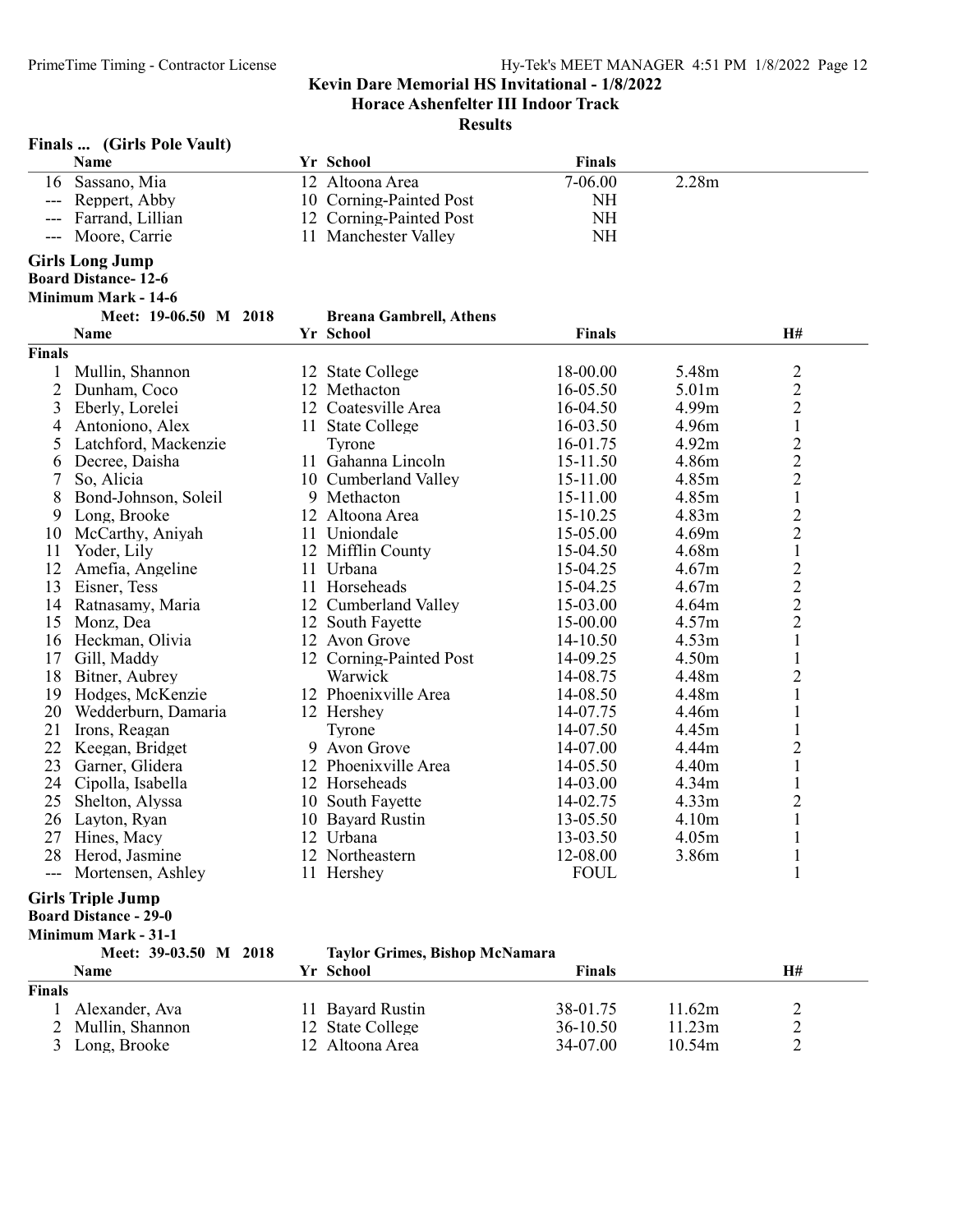#### **Results**

### Finals ... (Girls Triple Jump)

|    | Name               |    | Yr School               | <b>Finals</b> |                   | <b>H#</b>      |
|----|--------------------|----|-------------------------|---------------|-------------------|----------------|
| 4  | Decree, Daisha     |    | 11 Gahanna Lincoln      | 34-05.50      | 10.50m            | 2              |
|    | Eisner, Tess       |    | 11 Horseheads           | 34-01.50      | 10.40m            | $\overline{c}$ |
| 6  | Antoniono, Alex    |    | 11 State College        | 33-10.25      | 10.31m            | $\overline{c}$ |
|    | Pyles, Chloe       |    | 10 Cumberland Valley    | 33-08.75      | 10.28m            | $\overline{c}$ |
| 8  | Helderman, Marissa |    | Warwick                 | 33-03.00      | 10.13m            | $\overline{2}$ |
| 9  | Sabri, Rania       |    | 12 Upper Dublin         | 32-09.75      | 10.00m            |                |
| 10 | Irons, Reagan      |    | Tyrone                  | 32-09.50      | 9.99 <sub>m</sub> |                |
|    | Amefia, Janine     |    | 10 Urbana               | 32-08.25      | 9.96m             |                |
| 12 | Ratnasamy, Maria   |    | 12 Cumberland Valley    | 32-05.50      | 9.89 <sub>m</sub> |                |
| 13 | Gurysh, Hayley     |    | 12 Pennridge            | 31-10.75      | 9.72 <sub>m</sub> |                |
| 14 | Yoder, Lily        |    | 12 Mifflin County       | 31-07.00      | 9.62m             |                |
| 15 | Hodges, McKenzie   |    | 12 Phoenixville Area    | 31-06.75      | 9.62m             |                |
| 16 | Gill, Maddy        |    | 12 Corning-Painted Post | 31-06.00      | 9.60 <sub>m</sub> | 2              |
| 17 | Jackson, Aniyah    |    | 11 Uniondale            | $31 - 02.00$  | 9.49 <sub>m</sub> | 2              |
| 18 | Bair, Sydney       |    | 12 South Fayette        | 30-09.25      | 9.37 <sub>m</sub> |                |
| 19 | Letersky, Ella     |    | East Pennsboro Area     | 29-05.25      | 8.97 <sub>m</sub> |                |
| 20 | Ematat, Tai        |    | 10 Mifflin County       | 29-01.75      | 8.88m             |                |
| 21 | Garner, Glidera    |    | 12 Phoenixville Area    | 29-01.75      | 8.88m             |                |
| 22 | Reppert, Abby      |    | 10 Corning-Painted Post | 28-08.00      | 8.73 <sub>m</sub> |                |
| 23 | Kombe-Jarvis, Nia  | 12 | Urbana                  | 26-04.00      | 8.02 <sub>m</sub> |                |

#### Girls Shot Put

Minimum Mark - 25-0

#### Meet: 48-08.75 M 2007 Karen Shump, Penncrest

|               | Name              |    | Yr School             | <b>Finals</b> |                   | <b>H#</b>                                  |
|---------------|-------------------|----|-----------------------|---------------|-------------------|--------------------------------------------|
| <b>Finals</b> |                   |    |                       |               |                   |                                            |
|               | Eckley, Leah      |    | 12 Central Bucks East | 37-01.75      | 11.32m            | $\overline{c}$                             |
|               | Agyekum, Fiona    |    | 12 Urbana             | 36-07.25      | 11.15m            |                                            |
| 3             | Heckman, Olivia   |    | 12 Avon Grove         | 34-04.75      | 10.48m            | $\begin{array}{c} 2 \\ 2 \\ 2 \end{array}$ |
| 4             | Bellows, Lauren   |    | 12 Cumberland Valley  | 32-10.75      | 10.02m            |                                            |
| 5             | Jackson, Emily    |    | River Valley          | 32-05.00      | 9.88m             | $\overline{2}$                             |
| 6             | Mattie, Chloe     |    | 12 Bayard Rustin      | 32-04.50      | 9.86m             | $\overline{2}$                             |
|               | Love, Kyra        | 11 | Cumberland Valley     | 31-11.75      | 9.74m             | $\begin{array}{c} 2 \\ 2 \\ 2 \end{array}$ |
| 8             | Heyison, Samantha | 11 | Urbana                | 31-04.75      | 9.56m             |                                            |
| 9             | Sopp, Amya        |    | East Pennsboro Area   | 30-10.75      | 9.41m             |                                            |
| 10            | McIntire, Kylyn   |    | 12 Red Lion Area      | 30-05.00      | 9.27m             |                                            |
| 11            | Pizzi, Izzy       | 11 | <b>Bayard Rustin</b>  | 28-05.25      | 8.66m             | $\mathbf{1}$                               |
| 12            | McCool, Jade      |    | 12 Lower Moreland     | 28-04.75      | 8.65m             | $\mathbf{1}$                               |
| 13            | Bodnar, Zia       |    | 12 State College      | 27-09.50      | 8.47m             | $\mathbf{1}$                               |
| 14            | Anderson, Sarah   |    | 10 Hershey            | 27-04.25      | 8.33m             |                                            |
| 15            | Beard, Sofia      |    | 11 Red Lion Area      | 27-04.00      | 8.33 <sub>m</sub> | $\mathbf{1}$                               |
| 16            | Packard, Olivia   |    | 12 Horseheads         | 27-00.50      | 8.24m             | $\mathbf{2}$                               |
| 17            | O'Brien, Kirsten  |    | 12 Methacton          | 27-00.25      | 8.23 <sub>m</sub> | $\mathbf{1}$                               |
| 18            | Lander, Emma      |    | 9 Manchester Valley   | 26-10.00      | 8.17m             |                                            |
| 19            | King, Erica       | 11 | South Fayette         | 25-06.50      | 7.78m             |                                            |
| 20            | Simon, Caroline   | 12 | <b>State College</b>  | 25-03.00      | 7.69m             |                                            |
| 21            | Lehrman, Brooke   |    | 12 Hershey            | 25-02.75      | 7.68m             |                                            |
| 22            | Prather, Aiyana   |    | 9 Gaithersburg        | 25-00.50      | 7.63 <sub>m</sub> | $\overline{2}$                             |
| 23            | Castro, Genesis   |    | 9 McCaskey            | 24-07.25      | 7.49m             | $\mathbf{1}$                               |
| 24            | Theeuwes, Bryanna |    | 11 Central Bucks East | 21-09.50      | 6.64m             |                                            |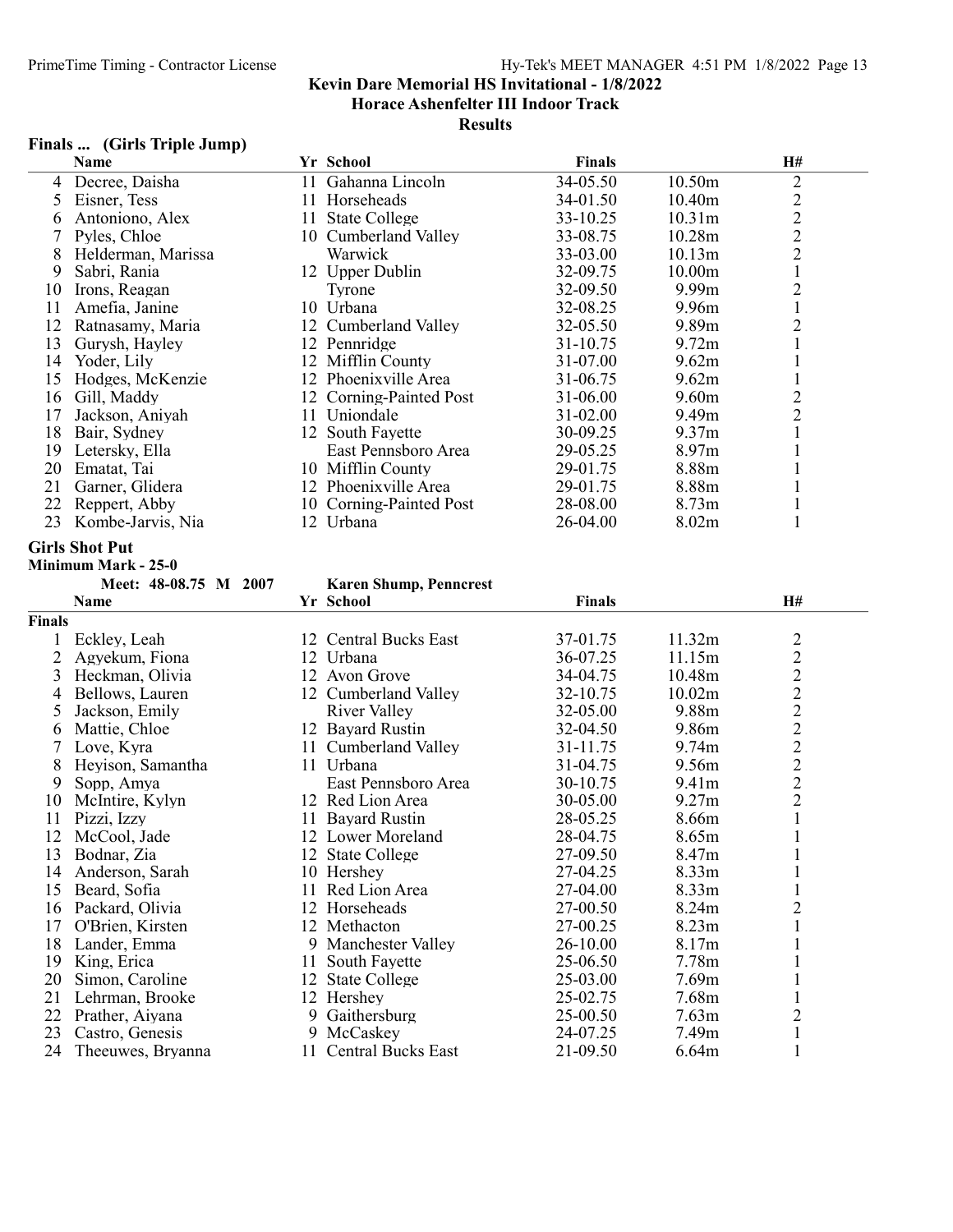|    | Finals  (Girls Shot Put)             |                              |               |                |                                                 |
|----|--------------------------------------|------------------------------|---------------|----------------|-------------------------------------------------|
|    | Name                                 | Yr School                    | <b>Finals</b> |                | H#                                              |
| 25 | Woronko, Scout                       | 11 Phoenixville Area         | 21-04.00      | 6.50m          | 1                                               |
|    | 26 Woodworth, Samantha               | 12 Horseheads                | 17-10.75      | 5.45m          | $\mathbf{1}$                                    |
|    | 27 Graham, Michelle                  | 9 Gaithersburg               | 14-10.25      | 4.52m          | 1                                               |
|    |                                      |                              |               |                |                                                 |
|    | <b>Boys 60 Meter Dash</b>            |                              |               |                |                                                 |
|    | 6.82 M 2014<br>Meet:                 | Darryl Haraway, DeMatha Cath |               |                |                                                 |
|    | <b>Name</b>                          | Yr<br><b>School</b>          |               | <b>Prelims</b> | H#                                              |
|    | <b>Preliminaries</b>                 |                              |               |                |                                                 |
| 1  | Phennicie, Kristian                  | Dallas                       |               | 6.90 $q$       | 3                                               |
|    | 2 Cook-Fisher, Tristin               | 12 Gahanna Lincoln           |               | 6.98 $q$       | 4                                               |
| 3  | Poddar, Avinabo                      | 12 Avon Grove                |               | $7.14$ q       | 6                                               |
| 4  | King, Shane                          | 11 Oakland Mills             |               | $7.18$ q       | $\frac{2}{2}$                                   |
| 5  | Scott, Gabriel                       | 9 Central Dauphin            |               | $7.19$ q       |                                                 |
| 6  | McHargh, Trevin                      | 11 Oakland Mills             |               | 7.21 $q$       | $\mathbbm{1}$                                   |
| 7  | Pizzico, Andrew                      | 11 Gahanna Lincoln           |               | $7.24$ q       | 6                                               |
| 8  | Carroll, Connor                      | 10 Avon Grove                |               | $7.26$ q       | $\mathbf{1}$                                    |
| 9  | Suwannasaeng, Tanakrid               | 10 State College             |               | 7.33           | $\overline{4}$                                  |
|    | 10 Haskett, Amir                     | 10 Coatesville Area          |               | 7.33           | $\overline{c}$                                  |
| 11 | Hurrell, Austin                      | 12 Hatboro-Horsham           |               | 7.36<br>7.38   | $\,1\,$                                         |
|    | 12 Gray, Josiah<br>13 Catoe, Ethan   | 12 McCaskey<br>11 Radnor     |               | 7.46           | $\begin{array}{c} 4 \\ 5 \\ 3 \end{array}$      |
|    |                                      | 12 Cumberland Valley         |               | 7.48           |                                                 |
|    | 14 Reinard, Matt<br>15 London, Donte | 10 Coatesville Area          |               | 7.49           | 6                                               |
|    | 16 Johnson, Jayden                   | 12 Urbana                    |               | 7.51           |                                                 |
|    | 17 Simeral, Ethan                    | 10 Plymouth Whitemarsh       |               | 7.52           | $\begin{array}{c} 1 \\ 2 \\ 5 \\ 6 \end{array}$ |
|    | 18 Storti IV, John                   | 12 Plymouth Whitemarsh       |               | 7.57           |                                                 |
|    | 19 Powell, Christopher               | 12 Red Lion Area             |               | 7.58           |                                                 |
|    | 20 Killian, Ben                      | 12 Methacton                 |               | 7.58           |                                                 |
| 21 | Tai, Raymond                         | 10 Methacton                 |               | 7.58           | 46233353                                        |
|    | 22 Villareal, Karim                  | 12 Hatboro-Horsham           |               | 7.68           |                                                 |
| 23 | Russell, Luke                        | 12 Phoenixville Area         |               | 7.70           |                                                 |
| 24 | Jacobs, Dayshawn                     | 12 Bayard Rustin             |               | 7.70           |                                                 |
|    | 25 Sumner, Ross                      | 12 Bayard Rustin             |               | 7.72           |                                                 |
|    | 26 Kerzmann, Gabe                    | 12 Pennridge                 |               | 7.73           |                                                 |
| 27 | Pitta, Ben                           | Manchester Valley            |               | 7.74           | 1                                               |
|    | 28 Grunwald, Dylan                   | 11 State College             |               | 7.76           | 1                                               |
|    | 29 Pankake, Hunter                   | 11 Lower Dauphin             |               | 7.77           | 6                                               |
|    | 30 Mcgrorty, Ian                     | 11 Hershey                   |               | 7.80           | 6                                               |
|    | 31 Yoder, Colby                      | 12 Mifflin County            |               | 7.86           | $\overline{c}$                                  |
|    | 32 Hughes, Brady                     | 11 Corning-Painted Post      |               | 7.90           | 5                                               |
| 33 | Hayes, David                         | 12 Cumberland Valley         |               | 7.91           | 4                                               |
| 34 | Tanyi-Tang, Kean                     | 10 Urbana                    |               | 7.93           |                                                 |
| 35 | Sicinski, Ryan                       | 12 Pennridge                 |               | 7.98           | 5                                               |
|    | 36 Fajardo, Jordan                   | 12 Corning-Painted Post      |               | 8.03           | 6                                               |
| 37 | Scanlon Shaw, Finnian                | 10 Horseheads                |               | 8.04           |                                                 |
|    | 38 Pericone, Victor                  | 12 Manchester Valley         |               | 8.04           |                                                 |
| 39 | Anderson, Ryan                       | 10 Horseheads                |               | 8.06           | $\frac{4}{2}$                                   |
|    | 40 Kasturia, Arav                    | 12 Hershey                   |               | 8.17           |                                                 |
| 41 | Kadavil, Steven                      | 12 Radnor                    |               | 8.36           | 3                                               |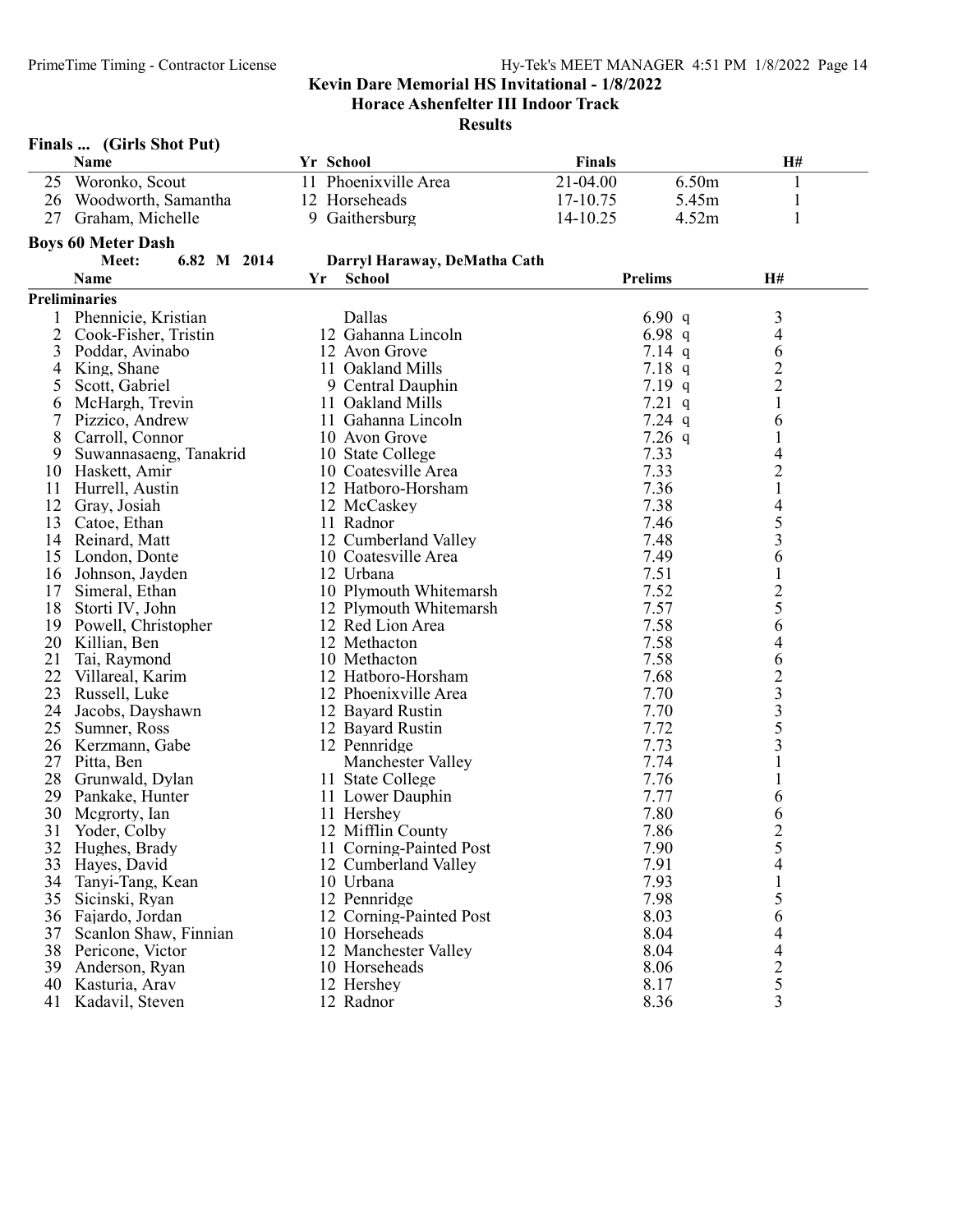Horace Ashenfelter III Indoor Track

Results

# Boys 60 Meter Dash

|               | Meet:<br>6.82 M 2014       | Darryl Haraway, DeMatha Cath |               |                  |
|---------------|----------------------------|------------------------------|---------------|------------------|
|               | Name                       | <b>School</b><br>Yr          | <b>Finals</b> |                  |
| Finals        |                            |                              |               |                  |
| 1             | Phennicie, Kristian        | Dallas                       | 6.90          |                  |
| 2             | Cook-Fisher, Tristin       | 12 Gahanna Lincoln           | 7.03          |                  |
| 3             | Poddar, Avinabo            | 12 Avon Grove                | 7.12          |                  |
| 4             | McHargh, Trevin            | 11 Oakland Mills             | 7.14          |                  |
| 5             | King, Shane                | 11 Oakland Mills             | 7.15          |                  |
| 6             | Scott, Gabriel             | 9 Central Dauphin            | 7.16          |                  |
| 7             | Pizzico, Andrew            | 11 Gahanna Lincoln           | 7.22          |                  |
| 8             | Carroll, Connor            | 10 Avon Grove                | 7.35          |                  |
|               |                            |                              |               |                  |
|               | <b>Boys 200 Meter Dash</b> |                              |               |                  |
|               | Meet:<br>21.44 M 2010      | <b>Brady Gehret, Altoona</b> |               |                  |
|               | Name                       | Yr<br><b>School</b>          | <b>Finals</b> | H#               |
| <b>Finals</b> |                            |                              |               |                  |
| 1             | Lincoln IV, Judson         | 12 Oakland Mills             | 21.63         | 10               |
| 2             | Phennicie, Kristian        | Dallas                       | 22.08         | 10               |
| 3             | Cook-Fisher, Tristin       | 12 Gahanna Lincoln           | 22.39         | 10               |
| 4             | King, Shane                | 11 Oakland Mills             | 22.41         | 9                |
| 5             | Willen, Zachary            | 11 Methacton                 | 22.73         | 9                |
| 6             | Poddar, Avinabo            | 12 Avon Grove                | 23.13         | 8                |
| 7             | Wells, Romearo             | 11 Gahanna Lincoln           | 23.30         |                  |
| 8             | Martino, Karson            | Canal Winchester             | 23.32         | 9<br>9           |
| 9             | Bryd, Amir                 | 12 Radnor                    | 23.48         | $\boldsymbol{7}$ |
| 10            | Irving, Julian             | 10 Bayard Rustin             | 23.65         |                  |
| 11            | Garcia, Alex               | 11 Lower Dauphin             | 23.90         | $\frac{7}{5}$    |
| 12            | Carroll, Connor            | 10 Avon Grove                | 24.00         | 8                |
| 13            | Clarje, Khaleef            | 10 Plymouth Whitemarsh       | 24.11         | $\overline{7}$   |
| 14            | Megrorty, Ian              | 11 Hershey                   | 24.22         | $\mathbf{1}$     |
| 15            | Austermehle, Luke          | 12 Pennridge                 | 24.24         | 7                |
| 16            | Scott, Gabriel             | 9 Central Dauphin            | 24.29         | 6                |
| 17            | Salisbury, Bradock         | 10 Horseheads                | 24.37         | $\overline{7}$   |
| 18            | Rocheleau, Michael         | 12 Radnor                    | 24.47         | 6                |
| 19            | de la Riva, Samuel         | 12 Cumberland Valley         | 24.64         | $\overline{7}$   |
| 20            | Nurse, Marlon              | 12 Gaithersburg              | 24.72         | $\,$ $\,$        |
| 21            | Nugent, Owen               | 9 Hatboro-Horsham            | 24.73         | 6                |
| 22            | Wilsoncroft, Seth          | 11 Horseheads                | 24.74         | 4                |
| 23            | Coburn, Caden              | 12 Cumberland Valley         | 24.84         |                  |
| 24            |                            | 10 South Fayette             | 24.91         | 6<br>4           |
|               | Jenks, Braden              |                              |               |                  |
|               | 25 Li, Owen                | 12 Methacton                 | 24.94         | 5                |
| 26            | Wilk, Ged                  | 12 Manchester Valley         | 24.99         | 6                |
| 27            | Marks, Andrew              | 10 Hatboro-Horsham           | 25.01         | 6                |
| 28            | Grunwald, Dylan            | 11 State College             | 25.15         | 2                |
| 29            | Cooney, Cambden            | 12 Hershey                   | 25.18         |                  |
| 30            | Davis, Shelton             | 11 Urbana                    | 25.24         | 5                |
| 31            | Barberena, Juan            | 11 Urbana                    | 25.28         | 5                |
| 32            | Mendez, Felix              | 9 McCaskey                   | 25.33         | 3                |
| 33            | Russell, Luke              | 12 Phoenixville Area         | 25.37         | 3                |
|               | 34 Powell, Christopher     | 12 Red Lion Area             | 25.50         | 4                |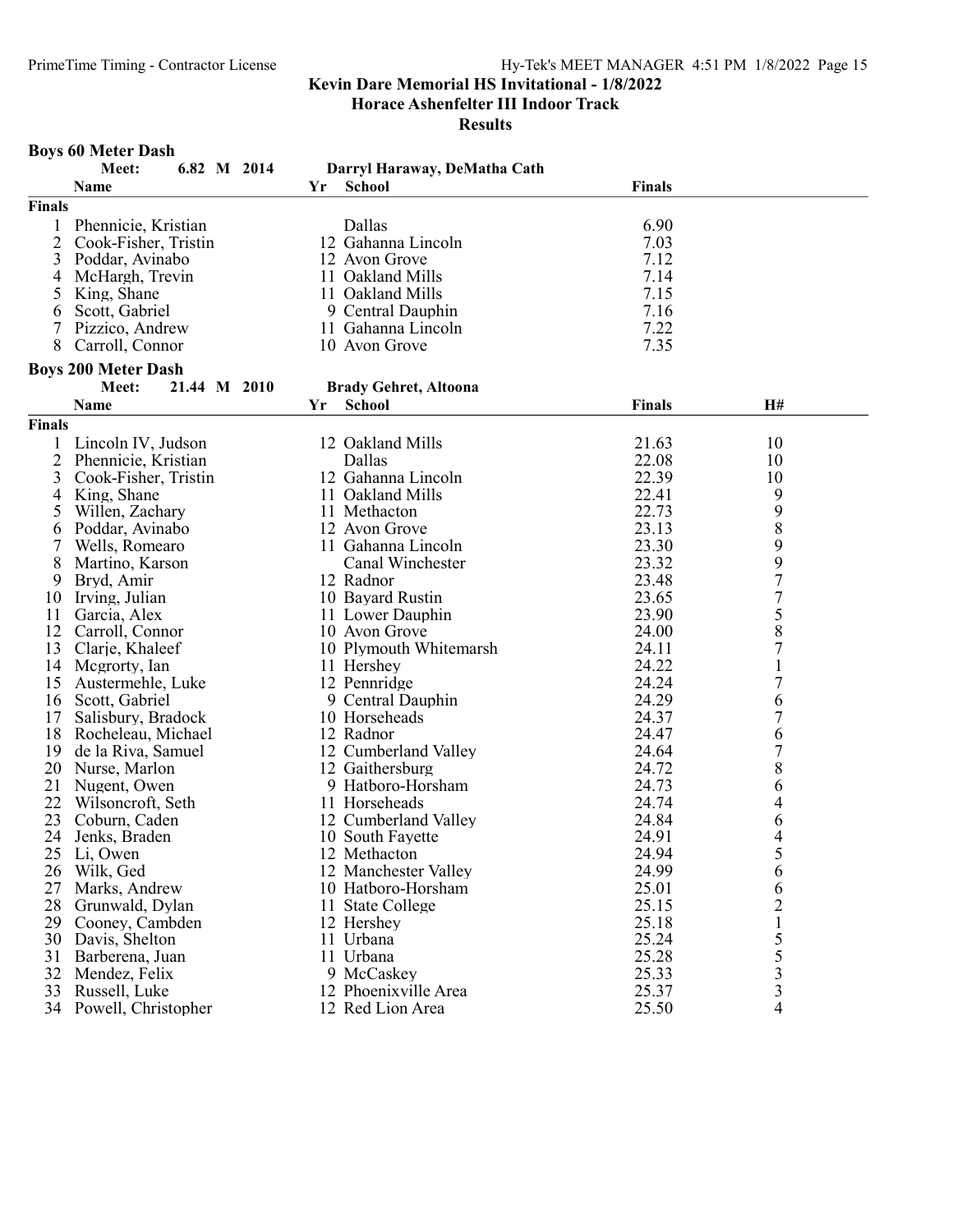| Finals |  |  | (Boys 200 Meter Dash) |  |
|--------|--|--|-----------------------|--|
|--------|--|--|-----------------------|--|

|               | <b>Name</b>                | Yr | <b>School</b>                | Finals        | H#                                              |  |
|---------------|----------------------------|----|------------------------------|---------------|-------------------------------------------------|--|
| 35            | Rietzen, David             |    | 10 Lower Moreland            | 25.53         | $\overline{c}$                                  |  |
| 36            | Yoder, Colby               |    | 12 Mifflin County            | 25.60         | $\mathbf{1}$                                    |  |
| 37            | Nolen, Kyle                |    | 12 Phoenixville Area         | 25.68         | $\mathbf{1}$                                    |  |
| 38            | Colonna, Mario             |    | 10 Corning-Painted Post      | 25.88         | $\overline{c}$                                  |  |
| 39            | Pitta, Ben                 |    | Manchester Valley            | 25.89         | 9                                               |  |
| 40            | Parsons, Samuel            |    | 9 Central Dauphin            | 26.09         | $\mathbf{1}$                                    |  |
| 41            | Simeral, Ethan             |    | 10 Plymouth Whitemarsh       | 26.11         | $\overline{\mathcal{L}}$                        |  |
| 42            | Richardson, Armon          |    | 10 Coatesville Area          | 26.17         |                                                 |  |
| 43            | Ruffin, Zuri               |    | 9 Corning-Painted Post       | 26.22         | $\begin{array}{c} 5 \\ 4 \\ 3 \\ 2 \end{array}$ |  |
| 44            | Wynn, Russell              |    | 12 Lower Moreland            | 26.25         |                                                 |  |
| 45            | Kerr, Karson               |    | 11 South Fayette             | 26.39         |                                                 |  |
| 46            |                            |    | 9 Gaithersburg               | 27.28         | 5                                               |  |
| 47            | Lopez Rodriguez, Edwardo   |    | 9 Bayard Rustin              | 27.29         | $\mathbf{1}$                                    |  |
|               | Shah, Yashil               |    |                              |               |                                                 |  |
|               | <b>Boys 400 Meter Dash</b> |    |                              |               |                                                 |  |
|               | 48.06 M 2010<br>Meet:      |    | <b>Brady Gehret, Altoona</b> |               |                                                 |  |
|               | <b>Name</b>                | Yr | <b>School</b>                | <b>Finals</b> | H#                                              |  |
| <b>Finals</b> |                            |    |                              |               |                                                 |  |
| 1             | Lincoln IV, Judson         |    | 12 Oakland Mills             | 47.90 M       | 9                                               |  |
| 2             | Gant, Joey                 |    | 12 Pennridge                 | 49.71         | 9                                               |  |
| 3             | Lindenberg, Ryan           |    | 12 State College             | 50.34         | 8                                               |  |
| 4             | Bessick, Lebron            |    | 12 Coatesville Area          | 50.49         | 9                                               |  |
| 5             | Noss, Luke                 |    | 12 Cumberland Valley         | 51.49         | 8                                               |  |
|               | Knox, Carter               |    |                              | 51.51         |                                                 |  |
| 6             |                            |    | 11 Manchester Valley         |               | $\mathbf{1}$                                    |  |
| 7             | Walden, Regent             |    | 12 Plymouth Whitemarsh       | 51.51         | $\overline{7}$                                  |  |
| 8             | Cornfield, Micah           |    | 12 Corning-Painted Post      | 52.40         | 8                                               |  |
| 9             | Cummings, Maxwell          |    | 11 Gahanna Lincoln           | 52.58         | 9                                               |  |
| 10            | Garcia, Alex               |    | 11 Lower Dauphin             | 52.95         | $\overline{7}$                                  |  |
| 11            | Lee, Max                   |    | 12 Gaithersburg              | 53.44         | $\overline{7}$                                  |  |
| 12            | Mounts, Dexter             |    | Canal Winchester             | 53.59         | 9<br>8<br>8                                     |  |
| 13            | Shahid, Makai              |    | 11 Gahanna Lincoln           | 53.77         |                                                 |  |
| 14            | Ruffin, Gyasi              |    | 11 Corning-Painted Post      | 53.84         |                                                 |  |
| 15            | Bertoldi, Ayden            |    | 12 Hershey                   | 53.88         | 5                                               |  |
| 16            | Allgeier, Kyle             |    | 12 Hatboro-Horsham           | 53.96         | 6                                               |  |
| 17            | Salisbury, Bradock         |    | 10 Horseheads                | 54.02         | 4                                               |  |
| 18            | Frederick, Nathan          |    | 11 Cumberland Valley         | 54.24         | 6                                               |  |
| 19            | Feldman, Zac               |    | 12 Oakland Mills             | 54.41         | $\overline{7}$                                  |  |
| 20            | Abdul-Hamid, Salahudinn    |    | 11 State College             | 54.54         | 6                                               |  |
| 21            | Bogle, Hajah               |    | 11 McCaskey                  | 55.43         | $\overline{c}$                                  |  |
| 22            | Mezaache, Maverick         |    | 12 Manchester Valley         | 55.46         | $\overline{4}$                                  |  |
| 23            | Davis, Harry               |    | 10 Bayard Rustin             | 55.78         |                                                 |  |
| 24            | Lennon, Noah               |    | 12 Avon Grove                | 55.80         | 5<br>5                                          |  |
| 25            | Reed, Dominic              |    | 12 Mifflin County            | 56.36         | 4                                               |  |
| 26            | Sofon, Jordan              |    | 10 Urbana                    | 56.49         | 4                                               |  |
| 27            | Barton, Tyler              |    | 11 Avon Grove                | 56.59         | $\overline{4}$                                  |  |
| 28            | Jenks, Braden              |    | 10 South Fayette             | 56.65         | $\overline{2}$                                  |  |
| 29            | Makris, Ioannis            |    | 9 Bayard Rustin              | 56.84         | 5                                               |  |
| 30            | Plaza, Emery               |    | 9 McCaskey                   | 56.88         | $\mathbf{1}$                                    |  |
| 31            | Martin, Danny              |    | 12 Urbana                    | 57.12         | 3                                               |  |
| 32            | Rietzen, David             |    | 10 Lower Moreland            | 57.37         | $\overline{3}$                                  |  |
|               |                            |    |                              |               |                                                 |  |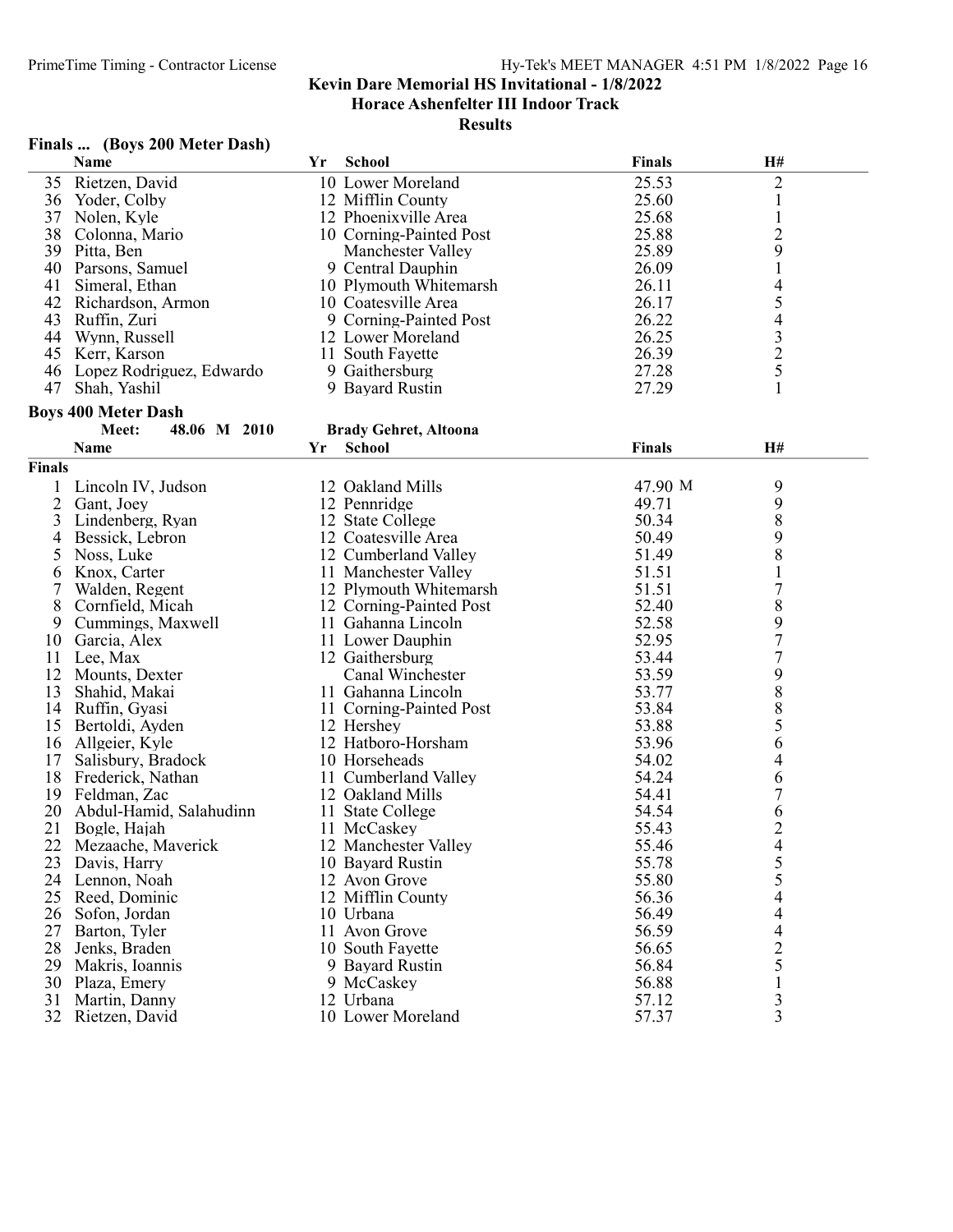Results

# Finals ... (Boys 400 Meter Dash)

|                | Name                      | Yr | <b>School</b>           | <b>Finals</b> | H#                                              |  |
|----------------|---------------------------|----|-------------------------|---------------|-------------------------------------------------|--|
| 33             | Stocker, Jabari           |    | 10 Coatesville Area     | 57.43         | $\overline{7}$                                  |  |
| 34             | Ruffer, Noah              |    | 11 Horseheads           | 57.99         |                                                 |  |
| 35             | Khalid, Haris             |    | 10 Hershey              | 58.04         | $\frac{2}{2}$                                   |  |
| 36             | Sinton, Nathan            |    | 11 South Fayette        | 58.05         | $\mathbf{1}$                                    |  |
| 37             | Laverdiere, Ben           |    | 12 Lower Dauphin        | 58.25         | 6                                               |  |
| 38             | Shytle, Tripp             |    | 10 Methacton            | 58.29         |                                                 |  |
| 39             | Didavi, Clark             |    | 12 Gaithersburg         | 58.56         | $rac{3}{5}$                                     |  |
| 40             | Denton, Riley             |    | 12 Pennridge            | 59.06         |                                                 |  |
| 41             | Schultz, Quinn            |    | 10 Radnor               | 59.23         | $\begin{array}{c} 4 \\ 3 \\ 3 \end{array}$      |  |
| 42             | Sereni, Leo               |    | 12 Phoenixville Area    | 59.88         |                                                 |  |
| 43             | Frankina, Vincent         |    | 9 Lower Moreland        | 1:00.09       | $\overline{\mathbf{3}}$                         |  |
|                |                           |    |                         |               |                                                 |  |
| 44             | Gale, Nate                |    | 12 Phoenixville Area    | 1:00.70       | $\mathbf{1}$                                    |  |
| 45             | Stephens, Grady           |    | 9 Northeastern          | 1:03.30       | $\overline{c}$                                  |  |
| 46             | Varnell, Christopher      |    | 9 Red Lion Area         | 1:05.12       | $\mathbf{1}$                                    |  |
|                | 47 Krohn, Evan            |    | 10 Mifflin County       | 1:06.05       | 1                                               |  |
|                | <b>Boys 800 Meter Run</b> |    |                         |               |                                                 |  |
|                | 1:53.67 M 2014<br>Meet:   |    | Joey Logue, Pennridge   |               |                                                 |  |
|                | <b>Name</b>               | Yr | <b>School</b>           | Finals        | H#                                              |  |
| <b>Finals</b>  |                           |    |                         |               |                                                 |  |
| 1              | Adams, Sean               |    | 12 State College        | 1:57.48       | 4                                               |  |
|                |                           |    |                         |               |                                                 |  |
| $\overline{2}$ | Roden, Timothy            |    | 11 Central Dauphin      | 1:58.05       | 4                                               |  |
| 3              | Neal, Aiden               |    | 12 Manchester Valley    | 1:58.85       | 4                                               |  |
| 4              | Kelly, Dave               |    | 12 Coatesville Area     | 1:59.90       | 4                                               |  |
| 5              | Sow, Sadou                |    | 12 Gaithersburg         | 2:00.15       | 4                                               |  |
| 6              | Kim, Noah                 |    | 12 Lower Moreland       | 2:00.81       | 4                                               |  |
| 7              | Staniar, Matt             |    | 12 State College        | 2:01.04       | 4                                               |  |
| 8              | Cornfield, Gabe           |    | 11 Corning-Painted Post | 2:01.50       | 3                                               |  |
| 9              | Aidam, Ethan              |    | 11 Oakland Mills        | 2:01.58       | 4                                               |  |
| 10             | Perry, Cole               |    | 12 Northeastern         | 2:01.85       | 4                                               |  |
| 11             | Sappe, Christopher        |    | 12 Urbana               | 2:03.16       | 4                                               |  |
| 12             | Allen, Nathan             |    | 12 Avon Grove           | 2:03.66       | $\frac{3}{3}$                                   |  |
| 13             | Boutillier, George        |    | 12 Altoona Area         | 2:04.71       |                                                 |  |
| 14             | Kurtz, Jimmy              |    | 12 Radnor               | 2:05.10       | $\overline{\mathcal{L}}$                        |  |
| 15             | McGinn, Gavin             |    | 11 Avon Grove           | 2:05.20       |                                                 |  |
| 16             | Ramirez, Jose             |    | 12 Gaithersburg         | 2:05.45       |                                                 |  |
| 17             | Scattergood, Aidan        |    | 12 Hatboro-Horsham      | 2:06.03       | $\begin{array}{c} 3 \\ 3 \\ 3 \\ 3 \end{array}$ |  |
| 18             | Agnihotri, Yash           |    | 12 Phoenixville Area    | 2:06.94       |                                                 |  |
| 19             | Rosypal, Austin           |    | 12 Pennridge            | 2:07.25       |                                                 |  |
| 20             | Ferguson, Braeden         |    | 12 Altoona Area         | 2:07.75       | $\overline{2}$                                  |  |
| 21             | Childs, Christian         |    | 10 Manchester Valley    | 2:07.97       |                                                 |  |
| 22             | Hartzler, Benjamin        |    | 12 Mifflin County       | 2:09.01       |                                                 |  |
| 23             | Hobson-Garcia, Markcus    |    | 11 Urbana               | 2:09.07       | $\frac{3}{2}$ $\frac{2}{3}$ $\frac{3}{2}$       |  |
|                |                           |    |                         |               |                                                 |  |
| 24             | Mayolet, Hector           |    | 12 Corning-Painted Post | 2:09.60       |                                                 |  |
| 25             | Lockman, Evander          |    | Methacton               | 2:10.15       |                                                 |  |
| 26             | Hernandez, Jesus          |    | 12 Coatesville Area     | 2:10.26       | $\overline{\mathbf{3}}$                         |  |
| 27             | Danziger, Tim             |    | 10 South Fayette        | 2:10.58       | $\frac{2}{2}$                                   |  |
| 28             | Grohal, Matt              |    | Kennard-Dale            | 2:10.64       |                                                 |  |
| 29             | Warchol, Zachary          |    | 11 South Fayette        | 2:11.02       | $\overline{c}$                                  |  |
| 30             | Long, Ben                 |    | 12 Horseheads           | 2:11.18       | $\overline{2}$                                  |  |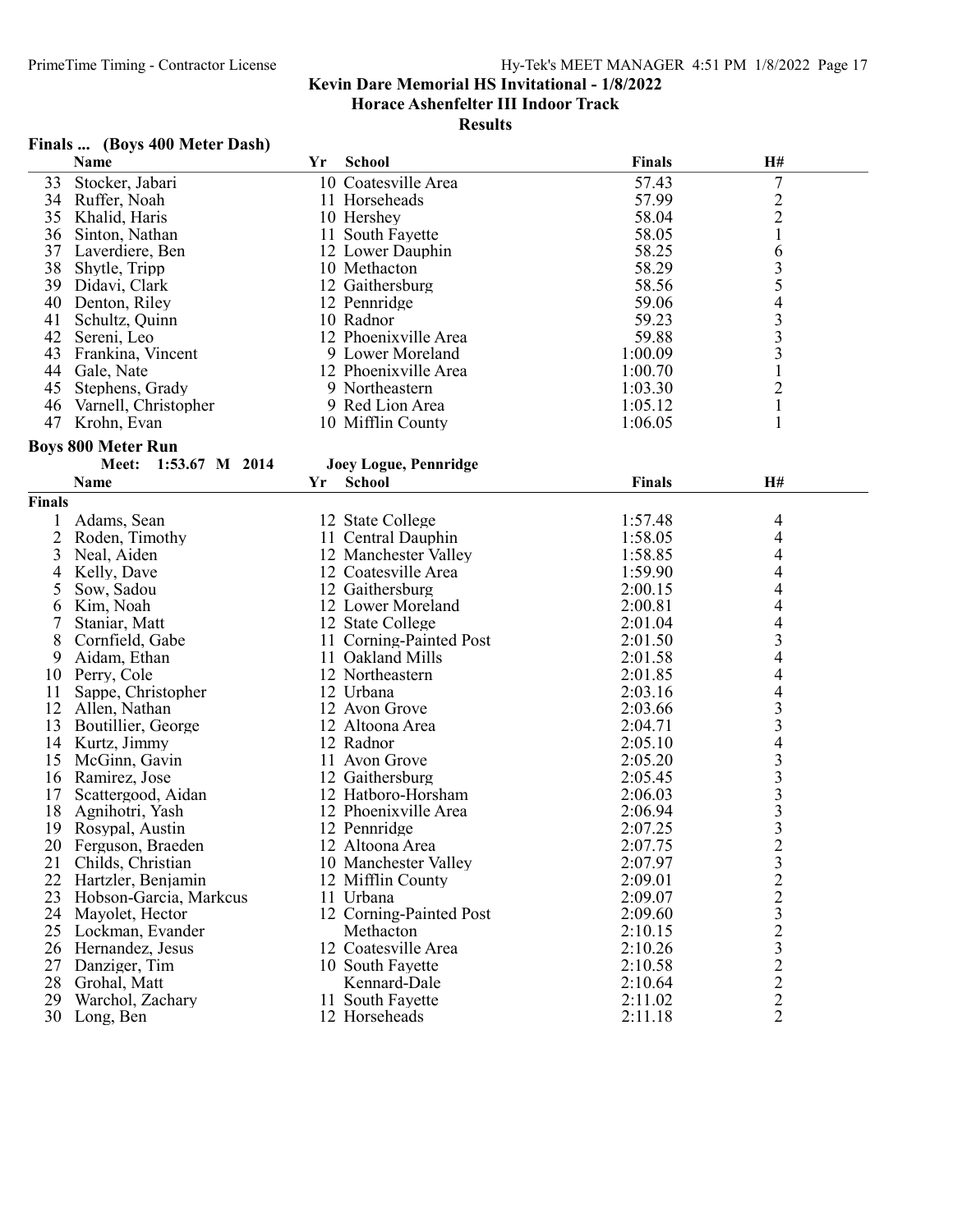Horace Ashenfelter III Indoor Track

Results

# Finals ... (Boys 800 Meter Run)

|        | <b>Name</b>             | Yr | School                    | <b>Finals</b>       | H#                      |  |
|--------|-------------------------|----|---------------------------|---------------------|-------------------------|--|
| 31     | Henry, Abdi             |    | 10 Lower Dauphin          | 2:12.60             | $\sqrt{2}$              |  |
| 32     | Malley, Braydon         |    | 12 Bayard Rustin          | 2:12.82             | $\sqrt{2}$              |  |
| 33     | Farhy, Michael          |    | 12 Radnor                 | 2:13.83             | $\overline{c}$          |  |
| 34     | White, Sean             |    | 12 Horseheads             | 2:16.39             | $\overline{c}$          |  |
| 35     | Keener, Jonah           |    | 11 McCaskey               | 2:16.91             | 1                       |  |
| 36     | Herod, Demion           |    | 9 Northeastern            | 2:19.64             | 1                       |  |
| 37     | Rodriguez, Colin        |    | 11 Bayard Rustin          | 2:21.91             | 1                       |  |
| 38     | Vicente, Deremy         |    | 12 Oakland Mills          | 2:23.47             | 3                       |  |
| 39     | Cross, Jacob            |    | 11 Phoenixville Area      | 2:23.54             | 1                       |  |
| 40     | Lee, Jason              |    | 12 Plymouth Whitemarsh    | 2:24.37             |                         |  |
| 41     | Frank, Sam              |    | 10 Lower Dauphin          | 2:28.29             |                         |  |
| 42     | Johnson, Adam           |    | 11 Plymouth Whitemarsh    | 2:28.37             |                         |  |
| 43     | Sethi, Anirudh          |    | 10 Hershey                | 2:33.31             | 1                       |  |
| 44     | Rifkin, Tyler           |    | 9 Methacton               | 2:33.41             | $\mathbf{1}$            |  |
| 45     | Hallock, Isaac          |    | 12 Mifflin County         | 2:37.10             | $\mathbf{1}$            |  |
|        |                         |    |                           |                     |                         |  |
|        | <b>Boys 1 Mile Run</b>  |    |                           |                     |                         |  |
|        | Meet:<br>4:20.36 M 2020 |    | Garrett Baublitz, Juniata |                     |                         |  |
|        | <b>Name</b>             | Yr | <b>School</b>             | <b>Finals</b>       | H#                      |  |
| Finals |                         |    |                           |                     |                         |  |
| 1      | Neal, Aiden             |    | 12 Manchester Valley      | $4:17.13 \text{ M}$ | 4                       |  |
| 2      | Gregorski, Jack         |    | 12 Corning-Painted Post   | 4:19.72 M           | $\overline{4}$          |  |
| 3      | Borgesi, Jake           |    | 11 South Fayette          | 4:21.24             | 4                       |  |
| 4      | Lackman, Vaughn         |    | 12 Methacton              | 4:24.06             | 4                       |  |
| 5      | Bange, Ashton           |    | 11 Corning-Painted Post   | 4:24.53             | 4                       |  |
| 6      | Dinant, Trent           |    | 11 State College          | 4:26.83             | 4                       |  |
| 7      | Aidam, Ethan            |    | 11 Oakland Mills          | 4:26.92             | 4                       |  |
| 8      | DiCola, Brian           |    | 11 Hatboro-Horsham        | 4:28.74             | 4                       |  |
| 9      | O'Shell, Dillan         |    | 12 Hershey                | 4:29.55             | 4                       |  |
| 10     | Smith, Jacob            |    | Warwick                   | 4:31.25             | 4                       |  |
| 11     | Cody, Liam              |    | Vestal                    | 4:37.41             | 3                       |  |
| 12     | Andrus, Axl             |    | 11 Horseheads             | 4:38.51             | 3                       |  |
| 13     | Miller, Joshua          |    | 11 Coatesville Area       | 4:38.63             | 4                       |  |
| 14     | Sow, Sadou              |    | 12 Gaithersburg           | 4:40.21             | 4                       |  |
| 15     | Andrus, Ace             |    | 11 Horseheads             | 4:40.32             | $\overline{\mathbf{3}}$ |  |
| 16     | Quinan, Garrett         |    | Kennard-Dale              | 4:41.63             | 3                       |  |
| 17     | Ebersole, Gabe          |    | 12 Altoona Area           | 4:44.24             |                         |  |
| 18     | Raman, Vinay            |    | 9 Hershey                 | 4:45.95             |                         |  |
| 19     | Cimini, Noah            |    | 12 Avon Grove             | 4:46.57             | $\frac{2}{3}$           |  |
| 20     | Becker, Jack            |    | 11 Lower Moreland         | 4:47.58             | $\overline{3}$          |  |
| 21     | Kelley, Aidan           |    | 12 Altoona Area           | 4:47.76             |                         |  |
| 22     | Halberdtadt, Jack       |    | 12 Radnor                 | 4:48.02             | $\frac{2}{3}$           |  |
| 23     | Bossong, Connor         |    | 12 Avon Grove             | 4:48.34             |                         |  |
| 24     | O'Connell, Shane        |    | 10 Cumberland Valley      | 4:48.48             | $\frac{3}{2}$           |  |
| 25     | Childs, Christian       |    | 10 Manchester Valley      | 4:50.02             |                         |  |
| 26     | Petersson, Jadon        |    | 12 South Fayette          | 4:50.08             | $\overline{c}$          |  |
| 27     | Landsberg, Tristan      |    | 12 Methacton              | 4:51.00             | $\overline{\mathbf{3}}$ |  |
| 28     | Forgione, Jake          |    | Warwick                   | 4:51.25             | 3                       |  |
| 29     | Royds, Jackson          |    | 12 Hatboro-Horsham        | 4:51.98             | 3                       |  |
| 30     | Martin, Ryan            |    | 12 Pennridge              | 4:52.56             | $\overline{2}$          |  |
|        |                         |    |                           |                     |                         |  |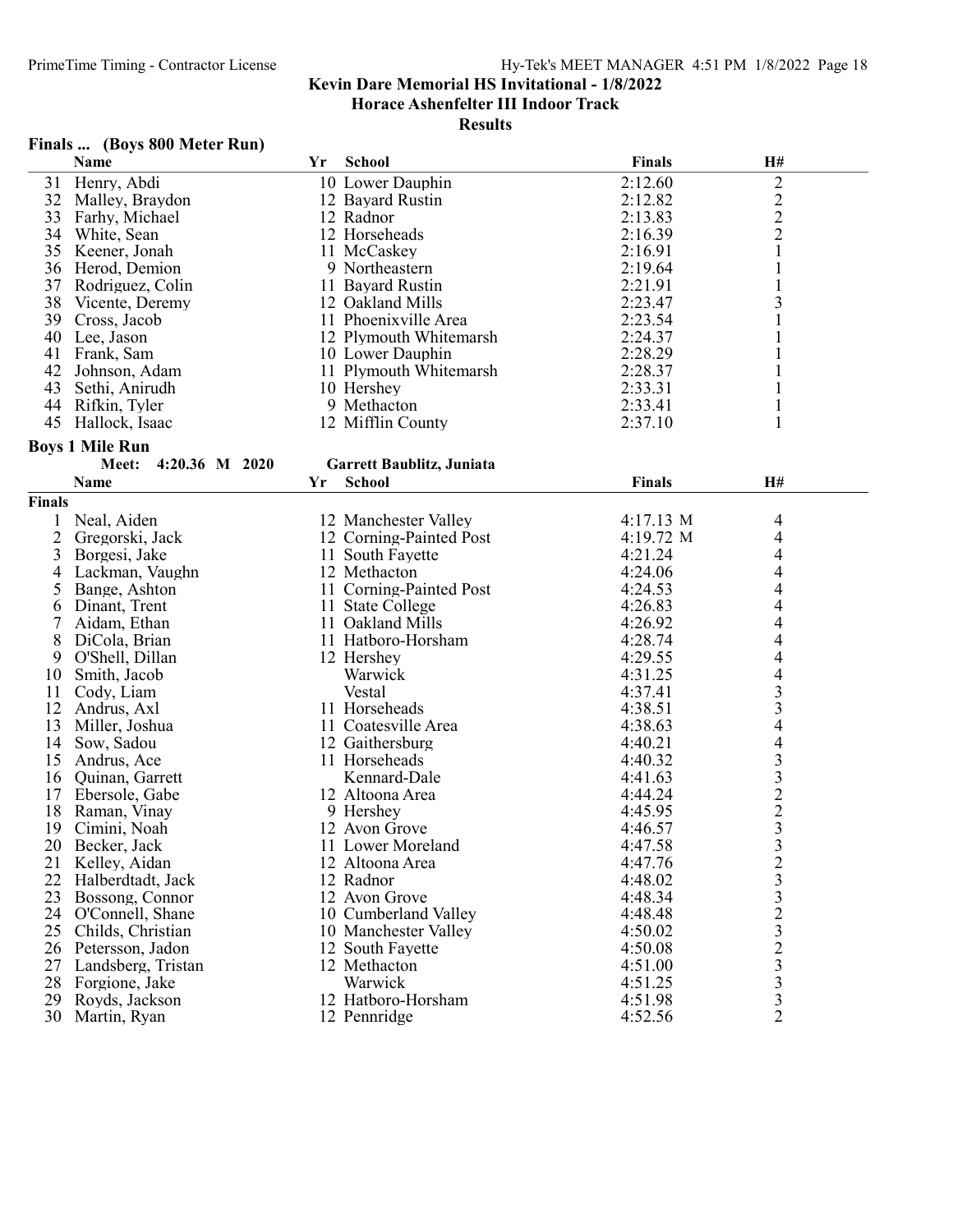Results

# Finals ... (Boys 1 Mile Run)

| Name              | Yr                                                                                 | <b>School</b> | <b>Finals</b>                                                                                                                                                                                                                                                                                                                                                                                                                            | H#                                                                                       |                                                                                                        |
|-------------------|------------------------------------------------------------------------------------|---------------|------------------------------------------------------------------------------------------------------------------------------------------------------------------------------------------------------------------------------------------------------------------------------------------------------------------------------------------------------------------------------------------------------------------------------------------|------------------------------------------------------------------------------------------|--------------------------------------------------------------------------------------------------------|
| Butler, Joseph    |                                                                                    |               | 4:53.75                                                                                                                                                                                                                                                                                                                                                                                                                                  | $\overline{c}$                                                                           |                                                                                                        |
| McGann, Tom       |                                                                                    |               | 4:54.07                                                                                                                                                                                                                                                                                                                                                                                                                                  |                                                                                          |                                                                                                        |
| Belay, Nathan     |                                                                                    |               | 4:54.80                                                                                                                                                                                                                                                                                                                                                                                                                                  |                                                                                          |                                                                                                        |
| Ofak, Cooper      |                                                                                    |               | 4:55.56                                                                                                                                                                                                                                                                                                                                                                                                                                  |                                                                                          |                                                                                                        |
| Kosmidis, Dimitri |                                                                                    |               | 4:58.92                                                                                                                                                                                                                                                                                                                                                                                                                                  |                                                                                          |                                                                                                        |
| Bradley, Parker   |                                                                                    | Kennard-Dale  | 5:01.12                                                                                                                                                                                                                                                                                                                                                                                                                                  |                                                                                          |                                                                                                        |
| Patterson, Collin |                                                                                    |               | 5:01.76                                                                                                                                                                                                                                                                                                                                                                                                                                  |                                                                                          |                                                                                                        |
| Woodard, Paulos   |                                                                                    |               | 5:02.44                                                                                                                                                                                                                                                                                                                                                                                                                                  |                                                                                          |                                                                                                        |
| Keener, Jonah     |                                                                                    |               | 5:02.45                                                                                                                                                                                                                                                                                                                                                                                                                                  |                                                                                          |                                                                                                        |
| Bell, Caden       |                                                                                    |               | 5:02.68                                                                                                                                                                                                                                                                                                                                                                                                                                  |                                                                                          |                                                                                                        |
| Martnishn, Liam   |                                                                                    |               | 5:09.67                                                                                                                                                                                                                                                                                                                                                                                                                                  |                                                                                          |                                                                                                        |
| Stigora, Liam     |                                                                                    |               | 5:09.94                                                                                                                                                                                                                                                                                                                                                                                                                                  |                                                                                          |                                                                                                        |
| Stroup, Wyatt     |                                                                                    | Juniata       | 5:15.53                                                                                                                                                                                                                                                                                                                                                                                                                                  |                                                                                          |                                                                                                        |
| Rivard, Sean      |                                                                                    |               | 5:16.59                                                                                                                                                                                                                                                                                                                                                                                                                                  |                                                                                          |                                                                                                        |
| Grohal, Matt      |                                                                                    |               |                                                                                                                                                                                                                                                                                                                                                                                                                                          |                                                                                          |                                                                                                        |
|                   |                                                                                    |               |                                                                                                                                                                                                                                                                                                                                                                                                                                          |                                                                                          |                                                                                                        |
| Vicente, Deremy   |                                                                                    |               | 5:22.51                                                                                                                                                                                                                                                                                                                                                                                                                                  |                                                                                          |                                                                                                        |
| Cooper, Barton    |                                                                                    |               | 5:23.77                                                                                                                                                                                                                                                                                                                                                                                                                                  |                                                                                          |                                                                                                        |
| Johnson, Adam     |                                                                                    |               | 5:25.97                                                                                                                                                                                                                                                                                                                                                                                                                                  |                                                                                          |                                                                                                        |
| Stevenson, Eli    |                                                                                    |               | 5:29.37                                                                                                                                                                                                                                                                                                                                                                                                                                  |                                                                                          |                                                                                                        |
|                   |                                                                                    |               |                                                                                                                                                                                                                                                                                                                                                                                                                                          |                                                                                          |                                                                                                        |
| Grow, Christian   |                                                                                    |               | 5:36.55                                                                                                                                                                                                                                                                                                                                                                                                                                  |                                                                                          |                                                                                                        |
| Einsig, Calvin    |                                                                                    |               | 5:42.33                                                                                                                                                                                                                                                                                                                                                                                                                                  |                                                                                          |                                                                                                        |
| Reachard, Carter  |                                                                                    |               | 6:18.52                                                                                                                                                                                                                                                                                                                                                                                                                                  |                                                                                          |                                                                                                        |
|                   |                                                                                    |               |                                                                                                                                                                                                                                                                                                                                                                                                                                          |                                                                                          |                                                                                                        |
| 54                | McPherson, Ian<br>Frank, Joe<br><b>Boys 3000 Meter Run</b><br>$20 \leq x \leq 200$ |               | 11 Cumberland Valley<br>10 Pennridge<br>11 Gaithersburg<br>12 Central Dauphin<br>12 Bayard Rustin<br>10 Urbana<br>11 Central Dauphin<br>11 McCaskey<br>10 Mifflin County<br>12 Phoenixville Area<br>11 Bayard Rustin<br>12 Urbana<br>Kennard-Dale<br>Kennard-Dale<br>12 Oakland Mills<br>11 Lower Moreland<br>11 Plymouth Whitemarsh<br>12 Phoenixville Area<br>12 Lower Dauphin<br>9 Lower Dauphin<br>9 Northeastern<br>10 Northeastern | 5:18.62<br>5:21.60<br>5:29.40<br>$\sim$ $\sim$ $\sim$ $\sim$ $\sim$<br><b>CONTRACTOR</b> | $\frac{2}{3}$<br>$\overline{c}$<br>$\overline{2}$<br>$\frac{2}{2}$<br>$\overline{c}$<br>$\overline{c}$ |

# Meet: 8:38.65 M 2006 Craig Miller, Manheim Township<br>Name Vr School

|        | Name               | Yr | <b>School</b>           | Finals  | <b>H#</b>      |  |
|--------|--------------------|----|-------------------------|---------|----------------|--|
| Finals |                    |    |                         |         |                |  |
|        | Roden, Timothy     |    | 11 Central Dauphin      | 9:02.68 | 3              |  |
|        | Mcglynn, Chris     |    | 12 Methacton            | 9:06.19 |                |  |
| 3      | Gensel, J. Matthew |    | 12 Corning-Painted Post | 9:06.95 |                |  |
| 4      | Endres, Charles    |    | 12 State College        | 9:10.25 |                |  |
| 5      | Landsberg, Bryan   |    | 12 Methacton            | 9:12.99 | 3              |  |
| 6      | Galioto, Roman     |    | 11 South Fayette        | 9:13.03 |                |  |
|        | Quinan, Garrett    |    | Kennard-Dale            | 9:14.93 | 3              |  |
| 8      | Woods, Shea        |    | 11 Lower Moreland       | 9:18.67 | 3              |  |
| 9      | Strawser, Logan    |    | East Juniata            | 9:19.54 |                |  |
| 10     | Webb, Nathan       |    | 12 Corning-Painted Post | 9:28.87 | 3              |  |
| 11     | Guetari, Eddine    |    | 10 South Fayette        | 9:31.41 | 2              |  |
| 12     | Andrus, Axl        |    | 11 Horseheads           | 9:32.78 | $\frac{2}{3}$  |  |
| 13     | English, Mason     |    | 11 Lower Dauphin        | 9:33.07 |                |  |
| 14     | Kenney, Dave       |    | 12 Radnor               | 9:33.08 |                |  |
| 15     | Cimini, Noah       |    | 12 Avon Grove           | 9:36.82 | $\overline{c}$ |  |
| 16     | Andrus, Ace        |    | 11 Horseheads           | 9:37.15 | $\overline{c}$ |  |
| 17     | Kendig, Derek      |    | 11 McCaskey             | 9:37.39 | $\overline{c}$ |  |
| 18     | Bodden, Luke       |    | 10 Radnor               | 9:39.00 | 3              |  |
| 19     | Bossong, Connor    |    | 12 Avon Grove           | 9:41.14 | $\overline{c}$ |  |
| 20     | Endress, Sam       |    | 10 State College        | 9:42.01 | 3              |  |
| 21     | Kerchner, Bryan    |    | 12 Phoenixville Area    | 9:44.09 | $\overline{2}$ |  |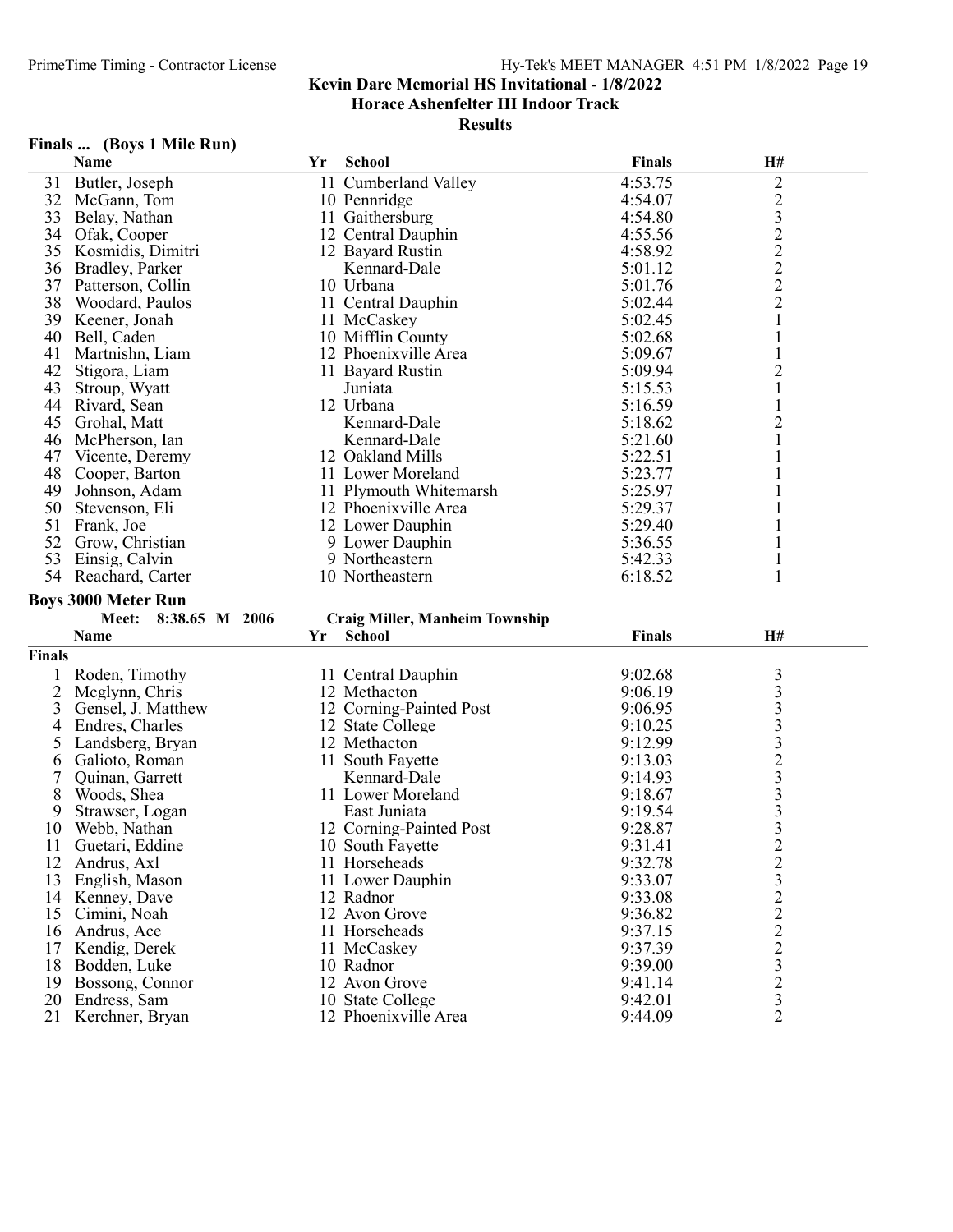#### Results

# Finals ... (Boys 3000 Meter Run)

|          | Name                                  | Yr | School                                        | <b>Finals</b>  | H#                             |
|----------|---------------------------------------|----|-----------------------------------------------|----------------|--------------------------------|
| 22       | Rodrigues, Henry                      |    | 12 Urbana                                     | 9:46.64        | $\mathbf{2}$                   |
| 23       | Lawson, Donovan                       |    | 12 Oakland Mills                              | 9:50.18        | $\overline{c}$                 |
| 24       | Ziegenfuss, Patrick                   |    | 12 Manchester Valley                          | 9:50.69        | $\mathbf{1}$                   |
| 25       | Namatka, Andrew                       |    | East Pennsboro Area                           | 9:51.72        | $\mathbf{1}$                   |
| 26       | Ridler, Griffen                       |    | 9 Northeastern                                | 9:53.85        | $\overline{c}$                 |
| 27       | Royer, Christopher                    |    | 12 Mifflin County                             | 9:56.61        | $\mathbf{1}$                   |
| 28       | Bradley, Parker                       |    | Kennard-Dale                                  | 9:57.95        | $\mathbf{1}$                   |
| 30       | Ryan, Zachary                         |    | 12 Hatboro-Horsham                            | 10:10.90       | $\mathbf{1}$                   |
| 31       | Coffey, Conrad                        |    | 11 Mifflin County                             | 10:13.82       |                                |
| 32       | Miduri, Cory                          |    | 11 Lower Dauphin                              | 10:13.94       |                                |
| 33       | Nielson, Nathan                       |    | 12 Hershey                                    | 10:14.14       | $\frac{3}{2}$                  |
| 34       | Devlin, Dominic                       |    | 11 Cumberland Valley                          | 10:19.57       | $\,1$                          |
| 35       | Canterino, Chris                      |    | 12 Bayard Rustin                              | 10:20.40       | $\overline{2}$                 |
| 36       | Kirkland, Nate                        |    | 11 Bayard Rustin                              | 10:22.87       | $\,1\,$                        |
| 37       |                                       |    |                                               | 10:29.17       |                                |
|          | Hafer, Ian                            |    | 11 Gaithersburg                               |                | $\overline{c}$                 |
| 38       | Tomblin, Terrance                     |    | 11 Urbana                                     | 10:33.63       | $\mathbf{1}$                   |
| 39       | Kerzmann, Grayson                     |    | 10 Pennridge                                  | 10:37.58       | 1                              |
| 40       | Frist, Sean                           |    | 12 Central Dauphin                            | 10:45.08       | 1                              |
| 41       | Ebersole, Eli                         |    | 9 Altoona Area                                | 10:46.38       | $\mathbf{1}$                   |
| 42       | McPherson, Ian                        |    | Kennard-Dale                                  | 10:49.61       | $\mathbf{1}$                   |
| 43       | Boer, Gavin                           |    | 9 Manchester Valley                           | 11:07.08       |                                |
| 44       | Rodriguez, Pablo                      |    | 11 Coatesville Area                           | 11:22.69       | $\mathbf{1}$                   |
| 29       | Woomer, Camdyn                        |    | 9 Altoona Area                                | DQ             | 1                              |
|          | <b>Boys 60 Meter Hurdles</b>          |    |                                               |                |                                |
|          |                                       |    |                                               |                |                                |
|          | 7.87 M 2012<br>Meet:                  |    |                                               |                |                                |
|          | <b>Name</b>                           | Yr | Chris Williams, Strath Haven<br><b>School</b> | <b>Prelims</b> | H#                             |
|          |                                       |    |                                               |                |                                |
|          | <b>Preliminaries</b>                  |    |                                               |                |                                |
| 1        | Martino, Karson                       |    | Canal Winchester                              | $8.59$ q       |                                |
| 2        | Conrad, Ethan                         |    | <b>Bishop McDevitt</b>                        | $8.82\ q$      |                                |
| 3        | Reinard, Matt                         |    | 12 Cumberland Valley                          | 8.85 q         |                                |
| 4        | Brightman, Isaiah                     |    | 11 Coatesville Area                           | 8.88 q         |                                |
| 5        | Lennon, Noah                          |    | 12 Avon Grove                                 | 9.04 $q$       |                                |
| 6        | Sicree, John                          |    | 12 State College                              | $9.05$ q       |                                |
| 7        | Carter, Dwayne                        |    | 12 Gahanna Lincoln                            | $9.09$ q       | 23333525                       |
| 8        | Foxwell, Conner                       |    | 11 Central Dauphin                            | 9.16 $q$       | 4                              |
| 9        | Corteguera, Zyaire                    |    | 12 McCaskey                                   | 9.29           | $\mathbf{1}$                   |
| 10       | Hayes, Jakai                          |    | 10 Gahanna Lincoln                            | 9.29           |                                |
| 11       | Wynn, Russell                         |    | 12 Lower Moreland                             | 9.45           |                                |
| 12       | Steidle, Reese                        |    | 11 State College                              | 9.49           | $\frac{5}{2}$                  |
| 13       | Reid, Tyson                           |    | 11 Altoona Area                               | 9.56           | $\mathbf{1}$                   |
| 14       | Ferguson, Tanner                      |    | 12 Mifflin County                             | 9.72           |                                |
| 15       | Martir, Lucian                        |    | 12 Lower Dauphin                              | 9.73           | 5                              |
| 16       | Elias, John Michael                   |    | 12 Urbana                                     | 9.74           | 1                              |
| 17       | Barbetta, Alex                        |    | 12 Cumberland Valley                          | 9.76           | $\overline{c}$                 |
| 18       | Feldman, Zac                          |    | 12 Oakland Mills                              | 9.84           | $\overline{\mathbf{3}}$        |
| 19       | Smith, Grayson                        |    | 12 Lower Dauphin                              | 9.94           | $\mathfrak{Z}$                 |
| 20       | Weychert, Justin                      |    | 12 Methacton                                  | 10.03          | 4                              |
| 21<br>22 | McIntire, Brayden<br>Pericone, Victor |    | 12 Red Lion Area<br>12 Manchester Valley      | 10.06<br>10.12 | $\mathbf{1}$<br>$\overline{2}$ |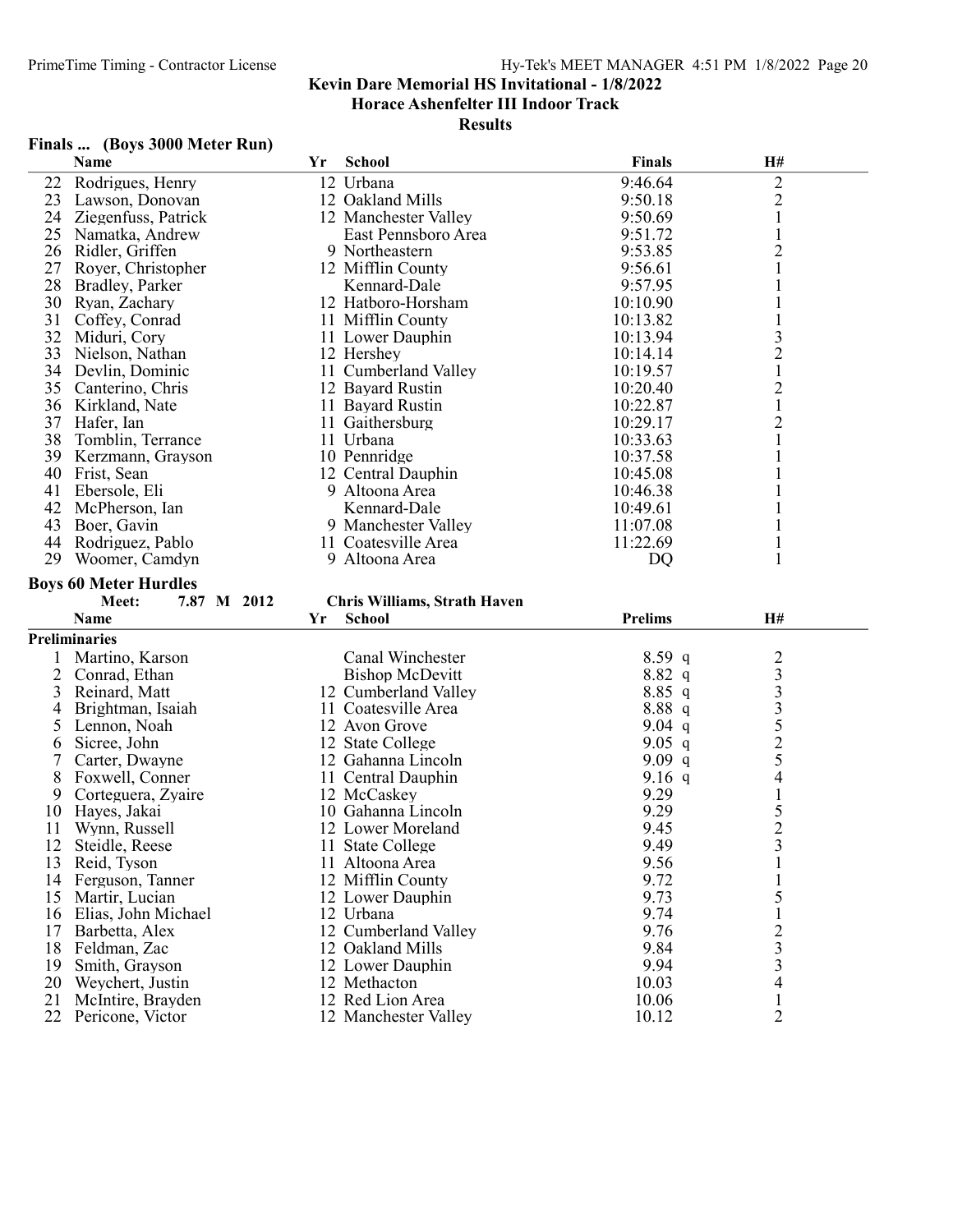Horace Ashenfelter III Indoor Track

#### Results

|                | <b>Preliminaries </b> (Boys 60 Meter Hurdles) |    |                                               |                |                                            |  |  |  |
|----------------|-----------------------------------------------|----|-----------------------------------------------|----------------|--------------------------------------------|--|--|--|
|                | Name                                          | Yr | <b>School</b>                                 | <b>Prelims</b> | H#                                         |  |  |  |
| 23             | Chwang, Kai                                   |    | 11 Manchester Valley                          | 10.14          | 5                                          |  |  |  |
|                | 24 Gonzales, Gavin                            |    | 12 Corning-Painted Post                       | 10.30          | 4                                          |  |  |  |
| 25             | Heaton, Devin                                 |    | 12 Altoona Area                               | 10.34          |                                            |  |  |  |
| 26             | Cooper, Alex                                  |    | 12 McCaskey                                   | 10.34          | 52425543                                   |  |  |  |
| 27             | Ashfaq, Maaz                                  |    | 11 Urbana                                     | 10.39          |                                            |  |  |  |
| 28             | Ngansi, Kharles                               |    | Oakland Mills                                 | 10.46          |                                            |  |  |  |
|                | 29 Chilson, Cole                              |    | 12 Mifflin County                             | 10.62          |                                            |  |  |  |
| 30             | Rose, Dylan                                   |    | 10 Corning-Painted Post                       | 10.75          |                                            |  |  |  |
| 31             | Decker, Matthew                               |    | 9 Methacton                                   | 11.15          |                                            |  |  |  |
| 32             | Lopez Rodriguez, Edwardo                      |    | 9 Gaithersburg                                | 11.62          |                                            |  |  |  |
| 33             | Lee, Max                                      |    | 12 Gaithersburg                               | 12.41          | $\mathbf{1}$                               |  |  |  |
|                | <b>Boys 60 Meter Hurdles</b>                  |    |                                               |                |                                            |  |  |  |
|                | Meet:<br>7.87 M 2012                          |    | <b>Chris Williams, Strath Haven</b>           |                |                                            |  |  |  |
|                | Name                                          | Yr | <b>School</b>                                 | <b>Finals</b>  |                                            |  |  |  |
| <b>Finals</b>  |                                               |    |                                               |                |                                            |  |  |  |
| 1              | Martino, Karson                               |    | Canal Winchester                              | 8.49           |                                            |  |  |  |
| 2              | Conrad, Ethan                                 |    | <b>Bishop McDevitt</b>                        | 8.69           |                                            |  |  |  |
| 3              | Reinard, Matt                                 |    | 12 Cumberland Valley                          | 8.79           |                                            |  |  |  |
| 4              | Brightman, Isaiah                             |    | 11 Coatesville Area                           | 8.90           |                                            |  |  |  |
| 5              | Sicree, John                                  |    | 12 State College                              | 9.02           |                                            |  |  |  |
| 6              | Foxwell, Conner                               |    | 11 Central Dauphin                            | 9.11           |                                            |  |  |  |
| 7              | Carter, Dwayne                                |    | 12 Gahanna Lincoln                            | 9.15           |                                            |  |  |  |
| 8              | Lennon, Noah                                  |    | 12 Avon Grove                                 | 9.66           |                                            |  |  |  |
|                | <b>Boys 4x200 Meter Relay</b>                 |    |                                               |                |                                            |  |  |  |
|                | 1:29.32 M 2015<br><b>Meet:</b>                |    | <b>St. John's College High School</b>         |                |                                            |  |  |  |
|                |                                               |    | A Hansford, W Garcia, A Ruffin Jr, E Harrison |                |                                            |  |  |  |
|                | <b>Team</b>                                   |    | Relay                                         | <b>Finals</b>  | H#                                         |  |  |  |
| <b>Finals</b>  |                                               |    |                                               |                |                                            |  |  |  |
|                | Oakland Mills                                 |    |                                               | 1:31.31        | 4                                          |  |  |  |
| $\overline{2}$ | Coatesville Area                              |    |                                               | 1:33.51        | 4                                          |  |  |  |
| 3              | Radnor                                        |    |                                               | 1:35.12        |                                            |  |  |  |
| 4              | Gahanna Lincoln                               |    |                                               | 1:35.24        | $\frac{2}{4}$                              |  |  |  |
| 5              | McCaskey                                      |    |                                               | 1:35.64        | 4                                          |  |  |  |
| 6              | Hatboro-Horsham                               |    |                                               | 1:35.74        |                                            |  |  |  |
|                | Plymouth Whitemarsh                           |    |                                               | 1:35.91        | $\begin{array}{c} 3 \\ 3 \\ 3 \end{array}$ |  |  |  |
| 8              | Altoona Area                                  |    |                                               | 1:36.21        |                                            |  |  |  |
|                | 9 Bayard Rustin                               |    |                                               | 1:37.58        | $\mathbf{1}$                               |  |  |  |
|                | <b>State College</b>                          |    |                                               | 1:38.18        |                                            |  |  |  |
| 10<br>11       | Cumberland Valley                             |    |                                               |                | 4                                          |  |  |  |
|                |                                               |    |                                               | 1:38.71        |                                            |  |  |  |
| 12             | Manchester Valley                             |    |                                               | 1:38.99        | $\frac{3}{2}$                              |  |  |  |
|                | 13 Urbana                                     |    |                                               | 1:39.23        |                                            |  |  |  |
| 14             | Avon Grove                                    |    |                                               | 1:39.25        | $\mathbf{1}$                               |  |  |  |
| 15             | Horseheads                                    |    |                                               | 1:39.77        | $\overline{\mathbf{c}}$                    |  |  |  |
| 16             | Hershey                                       |    |                                               | 1:39.89        | 1                                          |  |  |  |
| 17             | Lower Dauphin                                 |    |                                               | 1:41.93        | 3                                          |  |  |  |
| 18             | Mifflin County                                |    |                                               | 1:43.11        | $\mathbf{1}$                               |  |  |  |
| 19             | Methacton                                     |    |                                               | 1:43.88        | $\overline{2}$                             |  |  |  |

20 Corning-Painted Post 1:44.77 1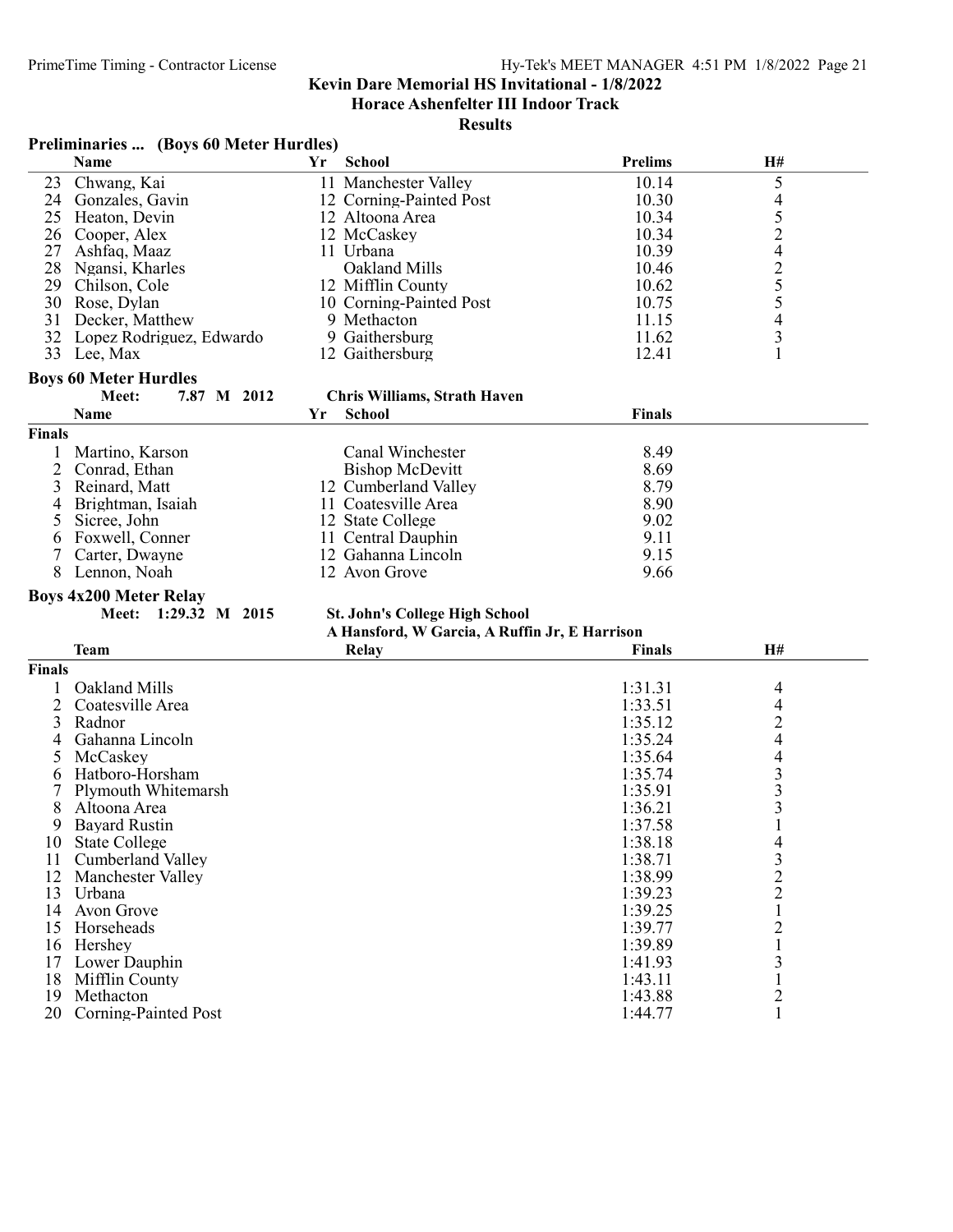Horace Ashenfelter III Indoor Track

|               | Finals  (Boys 4x200 Meter Relay) |                                         |               |                                                 |
|---------------|----------------------------------|-----------------------------------------|---------------|-------------------------------------------------|
|               | <b>Team</b>                      | Relay                                   | <b>Finals</b> | H#                                              |
| 21            | Lower Moreland                   |                                         | 1:48.58       | 1                                               |
|               | <b>Boys 4x400 Meter Relay</b>    |                                         |               |                                                 |
|               | Meet: 3:20.42 M 2013             | Pennridge                               |               |                                                 |
|               |                                  | J Logue, J Kim, M Class, N Stenderowicz |               |                                                 |
|               | <b>Team</b>                      | <b>Relay</b>                            | <b>Finals</b> | H#                                              |
| <b>Finals</b> |                                  |                                         |               |                                                 |
|               | Coatesville Area                 |                                         | 3:32.34       | 4                                               |
| 2             | Pennridge                        |                                         | 3:32.35       | $\begin{array}{c} 3 \\ 3 \\ 2 \\ 4 \end{array}$ |
| 3             | Manchester Valley                |                                         | 3:33.62       |                                                 |
| 4             | Corning-Painted Post             |                                         | 3:33.77       |                                                 |
| 5             | Gahanna Lincoln                  |                                         | 3:35.26       |                                                 |
| 6             | <b>Cumberland Valley</b>         |                                         | 3:35.27       | $\overline{\mathbf{3}}$                         |
| 7             | Avon Grove                       |                                         | 3:35.35       |                                                 |
| 8             | Gaithersburg                     |                                         | 3:36.45       | $\frac{4}{2}$ $\frac{2}{2}$ $\frac{2}{3}$       |
| 9             | Methacton                        |                                         | 3:41.74       |                                                 |
| 10            | <b>State College</b>             |                                         | 3:42.65       |                                                 |
| 11            | Plymouth Whitemarsh              |                                         | 3:42.85       |                                                 |
| 12            |                                  |                                         |               |                                                 |
|               | McCaskey                         |                                         | 3:42.98       |                                                 |
| 13            | Urbana                           |                                         | 3:43.40       |                                                 |
|               | 14 Hershey                       |                                         | 3:45.70       |                                                 |
| 15            | Lower Moreland                   |                                         | 3:50.05       |                                                 |
| 15            | <b>Bayard Rustin</b>             |                                         | 3:50.05       | 3                                               |
| 17            | Radnor                           |                                         | 3:50.52       | $\overline{2}$                                  |
| 18            | Mifflin County                   |                                         | 4:01.01       | $\mathbf{1}$                                    |
| 19            | Lower Dauphin                    |                                         | 4:13.76       | 4                                               |
| ---           | Oakland Mills                    |                                         | DQ            | 4                                               |
|               | <b>Boys 4x800 Meter Relay</b>    |                                         |               |                                                 |
|               | Meet:<br>7:57.49 M 2014          | <b>State College</b>                    |               |                                                 |
|               |                                  | C Golembeski, M Post, K Adams, W Cather |               |                                                 |
|               | <b>Team</b>                      | <b>Relay</b>                            | <b>Finals</b> | H#                                              |
| <b>Finals</b> |                                  |                                         |               |                                                 |
|               | <b>State College</b>             |                                         | 8:13.33       |                                                 |
| 2             | Corning-Painted Post             |                                         | 8:18.24       |                                                 |
| 3             | South Fayette                    |                                         | 8:25.45       |                                                 |
| 4             | Altoona Area                     |                                         | 8:37.18       | $\frac{2}{2}$ $\frac{2}{2}$ $\frac{2}{2}$       |
|               | Methacton                        |                                         |               |                                                 |
| 5             |                                  |                                         | 8:40.88       |                                                 |
| 6             | Hatboro-Horsham                  |                                         | 8:50.94       |                                                 |
|               | Warwick                          |                                         | 8:51.02       | $\overline{c}$                                  |
| 8             | Hershey                          |                                         | 8:54.64       | $\mathbf{1}$                                    |
| 9             | Pennridge                        |                                         | 9:00.54       | $\overline{c}$                                  |
| 10            | Phoenixville Area                |                                         | 9:07.81       | $\mathbf{1}$                                    |
| 11            | Coatesville Area                 |                                         | 9:10.78       | $\mathbf{1}$                                    |
| 12            | Radnor                           |                                         | 9:11.04       | $\frac{2}{2}$                                   |
| 13            | Manchester Valley                |                                         | 9:11.16       |                                                 |
| 14            | Lower Dauphin                    |                                         | 9:12.79       | $\mathbf{1}$                                    |
| 15            | Urbana                           |                                         | 9:13.55       | $\mathbf{1}$                                    |
|               | 16 Lower Moreland                |                                         | 9:13.88       | $\overline{c}$                                  |
| 17            | Mifflin County                   |                                         | 9:26.15       | 1                                               |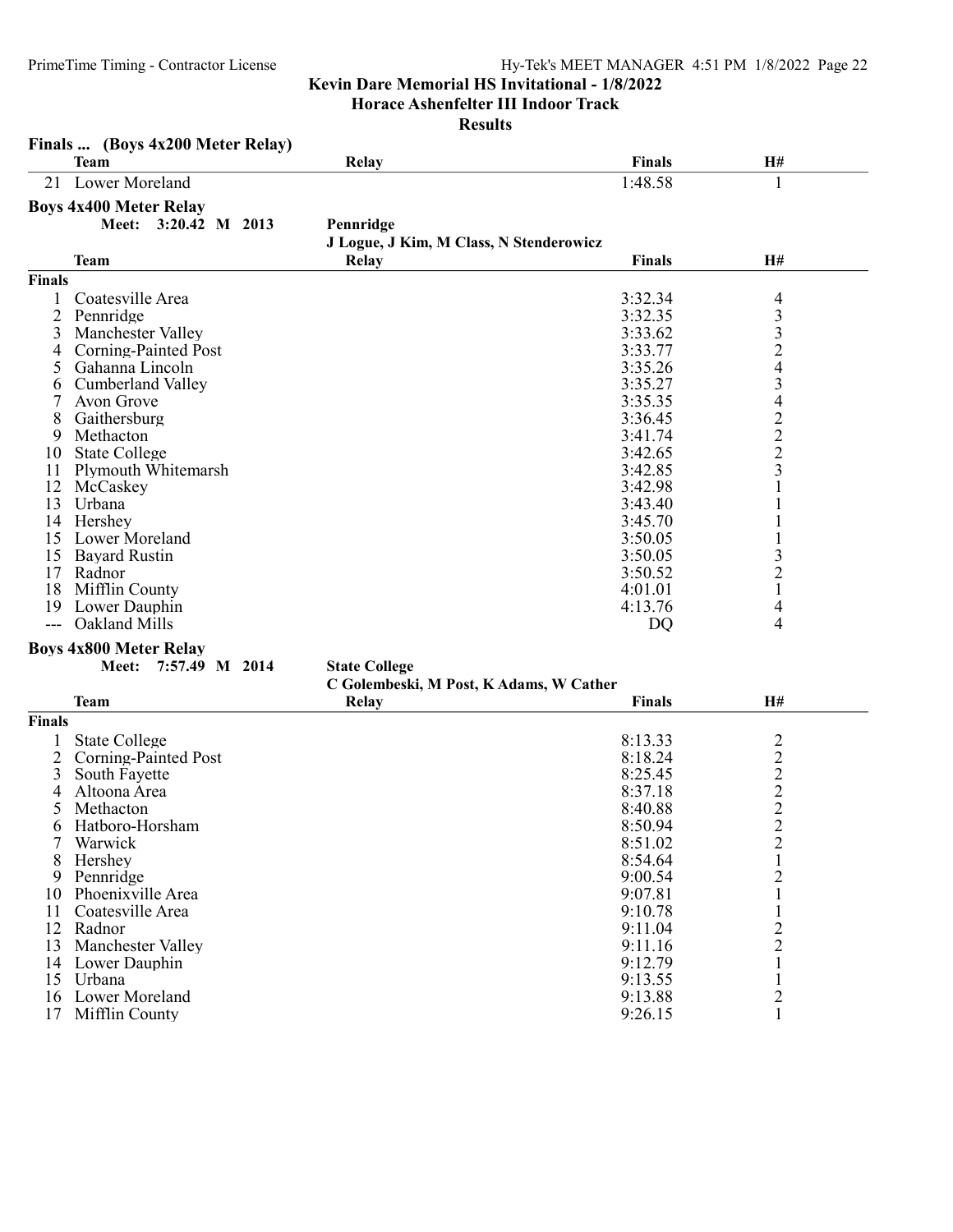Horace Ashenfelter III Indoor Track

#### **Results**

#### Finals ... (Boys 4x800 Meter Relay)

|      | .<br><b>Team</b>   | Relav | Finals  | Η# |
|------|--------------------|-------|---------|----|
| 18 - | Northeastern       |       | 9:28.82 |    |
|      | 19 Central Dauphin |       | 9:29.20 |    |
|      | 20 Horseheads      |       | 9:29.56 |    |
|      | 21 Bayard Rustin   |       | 9:31.26 |    |
| 22   | Avon Grove         |       | 9:40.44 |    |

#### Boys High Jump

Progression - 5-5, 5-7, 5-9, 5-11, 6-1, 6-3, 6-5 +2in

|               | Meet:             | $6-08$ M $2014$ |     | <b>Tyree Ballenger, J.P. McCaskey</b> |               |                   |  |
|---------------|-------------------|-----------------|-----|---------------------------------------|---------------|-------------------|--|
|               | Name              |                 |     | Yr School                             | <b>Finals</b> |                   |  |
| <b>Finals</b> |                   |                 |     |                                       |               |                   |  |
|               | Benner, Jewleus   |                 |     | 12 McCaskey                           | 6-03.00       | 1.90 <sub>m</sub> |  |
|               | 2 Foxwell, Conner |                 |     | 11 Central Dauphin                    | $5-11.00$     | 1.80 <sub>m</sub> |  |
|               | Johnson, Kareem   |                 |     | 10 Coatesville Area                   | $5-09.00$     | 1.75m             |  |
|               | 4 Harvey, Aki     |                 |     | Oakland Mills                         | $5-09.00$     | 1.75m             |  |
|               | Wert, Dillon      |                 |     | 12 Mifflin County                     | 5-07.00       | 1.70 <sub>m</sub> |  |
|               | Domurat, Drew     |                 | 11. | Coatesville Area                      | 5-07.00       | 1.70 <sub>m</sub> |  |
|               | 7 Perry, Kylik    |                 |     | 12 Oakland Mills                      | 5-07.00       | 1.70 <sub>m</sub> |  |
| 8             | Gonzales, Gavin   |                 |     | 12 Corning-Painted Post               | 5-07.00       | 1.70 <sub>m</sub> |  |
|               | Jacobs, Daimon    |                 |     | 12 Bayard Rustin                      | NH            |                   |  |
|               | Boer, Gavin       |                 |     | 9 Manchester Valley                   | <b>NH</b>     |                   |  |
|               | Sinton, Nathan    |                 |     | 11 South Fayette                      | NH            |                   |  |
|               | Stackhouse, Nate  |                 |     | 9 Phoenixville Area                   | NH            |                   |  |
|               | Jensen, Lennart   |                 |     | 12 Corning-Painted Post               | NΗ            |                   |  |

## Boys Pole Vault

# Progression - 9-3, 9-9, 10-3, 10-9, 11-3, 11-9, 12-3,

cont. - 12-9, 13-3, 13-9, 14-3, 14-9, 15-3, 15-7 +4in

|               | $16-02$ M<br>2004<br>Meet: | <b>Andrew Rademacher, Hickory</b> |               |                   |
|---------------|----------------------------|-----------------------------------|---------------|-------------------|
|               | <b>Name</b>                | Yr School                         | <b>Finals</b> |                   |
| <b>Finals</b> |                            |                                   |               |                   |
|               | 1 Rogers, Justin           | 12 Hershey                        | 15-09.00      | 4.80m             |
|               | 2 Lutz, Nathan             | 10 Altoona Area                   | 13-03.00      | 4.03 <sub>m</sub> |
|               | 3 Swope, Breckin           | East Pennsboro Area               | 13-03.00      | 4.03 <sub>m</sub> |
|               | 4 Reilly, Jack             | 10 Cumberland Valley              | 12-09.00      | 3.88m             |
|               | 5 Mangold, Nick            | 12 Cumberland Valley              | 12-03.00      | 3.73 <sub>m</sub> |
| 6             | Bell, Sam                  | 11 State College                  | 11-09.00      | 3.58m             |
|               | 6 Treese, Josiah           | 10 Altoona Area                   | $11-09.00$    | 3.58m             |
| 8             | Didavi, Clark              | 12 Gaithersburg                   | 9-09.00       | 2.97 <sub>m</sub> |
| 9             | Jimenez, Rodrigo           | 12 Hershey                        | $9 - 03.00$   | 2.81 <sub>m</sub> |
|               | McKibben, Brayden          | Montoursville                     | NH            |                   |
|               | Kreit, Nathan              | 11 Manchester Valley              | NH            |                   |
| $---$         | Dorefice, Ian              | 12 State College                  | NH            |                   |
|               | --- Risser, Drake          | 10 Lower Dauphin                  | NΗ            |                   |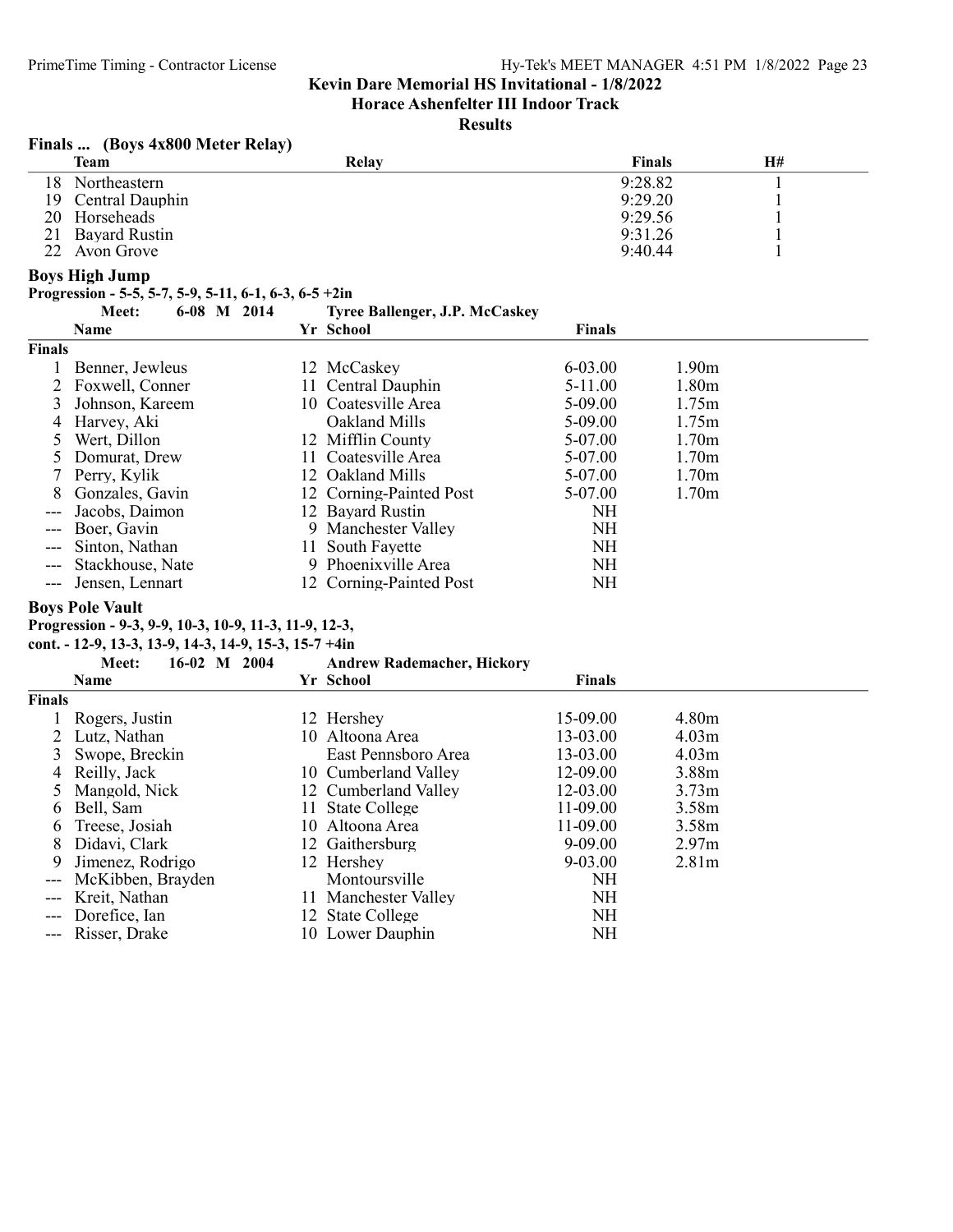Horace Ashenfelter III Indoor Track

| <b>Boys Long Jump</b><br><b>Board Length - 12-6</b> |                                     |    |                                    |                      |                   |                         |
|-----------------------------------------------------|-------------------------------------|----|------------------------------------|----------------------|-------------------|-------------------------|
|                                                     | <b>Minimun Mark - 18-6</b>          |    |                                    |                      |                   |                         |
|                                                     | Meet: 24-06.25 M 2010               |    | <b>Carlton Lavong, Methacton</b>   |                      |                   |                         |
|                                                     | Name                                |    | Yr School                          | <b>Finals</b>        |                   | H#                      |
| <b>Finals</b>                                       |                                     |    |                                    |                      |                   |                         |
| 1                                                   | Smith, Alex                         |    | <b>Hilliard Darby</b>              | 23-04.00             | 7.11m             | $\mathfrak{Z}$          |
| $\overline{2}$                                      | Johnson, Troy                       |    | 12 McCaskey                        | 21-01.75             | 6.44m             | $\overline{\mathbf{3}}$ |
| 3                                                   | Wert, Dillon                        |    | 12 Mifflin County                  | 21-00.25             | 6.40m             |                         |
| 4                                                   | Cook-Fisher, Tristin                |    | 12 Gahanna Lincoln                 | 20-08.00             | 6.29m             |                         |
| 5                                                   | Holland, Kanye                      |    | 12 Oakland Mills                   | 20-07.75             | 6.29m             | 3332332323              |
| 6                                                   | Perry, Kylik                        |    | 12 Oakland Mills                   | 20-04.00             | 6.19 <sub>m</sub> |                         |
| 7                                                   | Saldana, John Michael               |    | Morgantown                         | 20-03.50             | 6.18m             |                         |
| 8                                                   | Jacobs, Dayshawn                    |    | 12 Bayard Rustin                   | 20-02.00             | 6.14m             |                         |
|                                                     | Wells, Romearo                      |    | 11 Gahanna Lincoln                 | 19-11.00             | 6.07 <sub>m</sub> |                         |
| 9<br>10                                             |                                     |    |                                    | 19-10.75             | 6.06 <sub>m</sub> |                         |
|                                                     | Benner, Jewleus                     |    | 12 McCaskey<br>12 Coatesville Area | 19-08.75             | 6.01 <sub>m</sub> |                         |
| 11<br>12                                            | van der Steur, Arie                 |    | 12 Methacton                       | 19-06.25             | 5.94m             |                         |
| 13                                                  | Li, Owen<br>Hess, Jared             |    | 11 Pennridge                       | 19-03.00             | 5.86m             |                         |
| 14                                                  |                                     |    | 12 Hatboro-Horsham                 |                      |                   | $\overline{\mathbf{3}}$ |
|                                                     | Hurrell, Austin<br>14 Leidy, Landon |    |                                    | 19-01.50             | 5.82m<br>5.82m    | $\overline{2}$          |
| 16                                                  |                                     |    | 11 State College<br>12 Urbana      | 19-01.50<br>18-11.75 | 5.78m             | $\,1\,$                 |
| 17                                                  | Travers, Julian                     |    | 11 Pennridge                       | 18-11.25             | 5.77m             | $\overline{c}$          |
| 18                                                  | Rosica, Nick                        |    |                                    | 18-07.00             | 5.66m             | $\,1\,$                 |
|                                                     | Foxwell, Conner                     |    | 11 Central Dauphin                 | 18-04.50             | 5.60m             | $\overline{2}$          |
| 19                                                  | Burke, Will                         |    | 11 Bayard Rustin                   |                      |                   | $\overline{2}$          |
| 20                                                  | Loviscky, Duncan                    |    | 11 State College                   | 18-03.50             | 5.57m             | $\mathbf{1}$            |
| 21                                                  | Sinton, Nathan                      |    | 11 South Fayette                   | 18-02.25             | 5.54m             |                         |
| 22                                                  | Tichenor, Seth                      |    | 12 Cumberland Valley               | 18-02.00             | 5.53m             | $\frac{2}{2}$           |
| 23                                                  | Barton, Tyler                       |    | 11 Avon Grove                      | 18-00.50             | 5.49m             |                         |
| 24                                                  | Sheffield, John                     |    | 12 Cumberland Valley               | 17-07.00             | 5.35m             |                         |
| 25                                                  | Mazzali, Hugo                       | 11 | Corning-Painted Post               | 17-05.75             | 5.32m             | $\mathbf{1}$            |
| 26                                                  | Castle, Michael                     |    | 12 Methacton                       | 17-02.75             | 5.25m             | $\mathbf{1}$            |
| 27                                                  | Reger, Connor                       |    | 11 Avon Grove                      | 17-01.50             | 5.21m             | $\mathbf 1$             |
| 28                                                  | Kerr, Karson                        |    | 11 South Fayette                   | 17-01.00             | 5.20m             | $\overline{c}$          |
| 29                                                  | Bertoldi, Ayden                     |    | 12 Hershey                         | 16-10.25             | 5.13 <sub>m</sub> | $\overline{c}$          |
|                                                     | 30 Ruffer, Noah                     |    | 11 Horseheads                      | 16-09.00             | 5.10m             | $\mathbf{1}$            |
| 31                                                  | Eichenwald, Ben                     |    | 10 Phoenixville Area               | 16-05.50             | 5.01 <sub>m</sub> | $\mathbf{1}$            |
|                                                     | 32 Nurse, Marlon                    |    | 12 Gaithersburg                    | 16-03.75             | 4.97m             | $\overline{2}$          |
|                                                     | 33 Tahasan, Atai                    |    | 11 Hershey                         | 15-10.25             | 4.83m             | 1                       |
|                                                     | 34 Ruffin, Zuri                     |    | 9 Corning-Painted Post             | 15-08.25             | 4.78m             |                         |
|                                                     | 35 Perry, Gavin                     |    | 11 Horseheads                      | 15-07.00             | 4.74m             |                         |
|                                                     | 36 O'Neill, Jason                   |    | 11 Phoenixville Area               | 14-06.75             | 4.43m             |                         |
|                                                     | Johnson, Jayden                     |    | 12 Urbana                          | <b>FOUL</b>          |                   | 1                       |
| <b>Boys Triple Jump</b>                             |                                     |    |                                    |                      |                   |                         |
| <b>Board Distance - 34-0</b>                        |                                     |    |                                    |                      |                   |                         |
| Minimum Mark - 37-0                                 |                                     |    |                                    |                      |                   |                         |
|                                                     | Meet:<br>49-01 M 2010               |    | <b>Carlton Lavong, Methacton</b>   |                      |                   |                         |
|                                                     | Name                                |    | Yr School                          | <b>Finals</b>        |                   | H#                      |
| Finals                                              |                                     |    |                                    |                      |                   |                         |
|                                                     | 1 Holland, Kanye                    |    | 12 Oakland Mills                   | 44-00.25             | 13.41m            | $\overline{2}$          |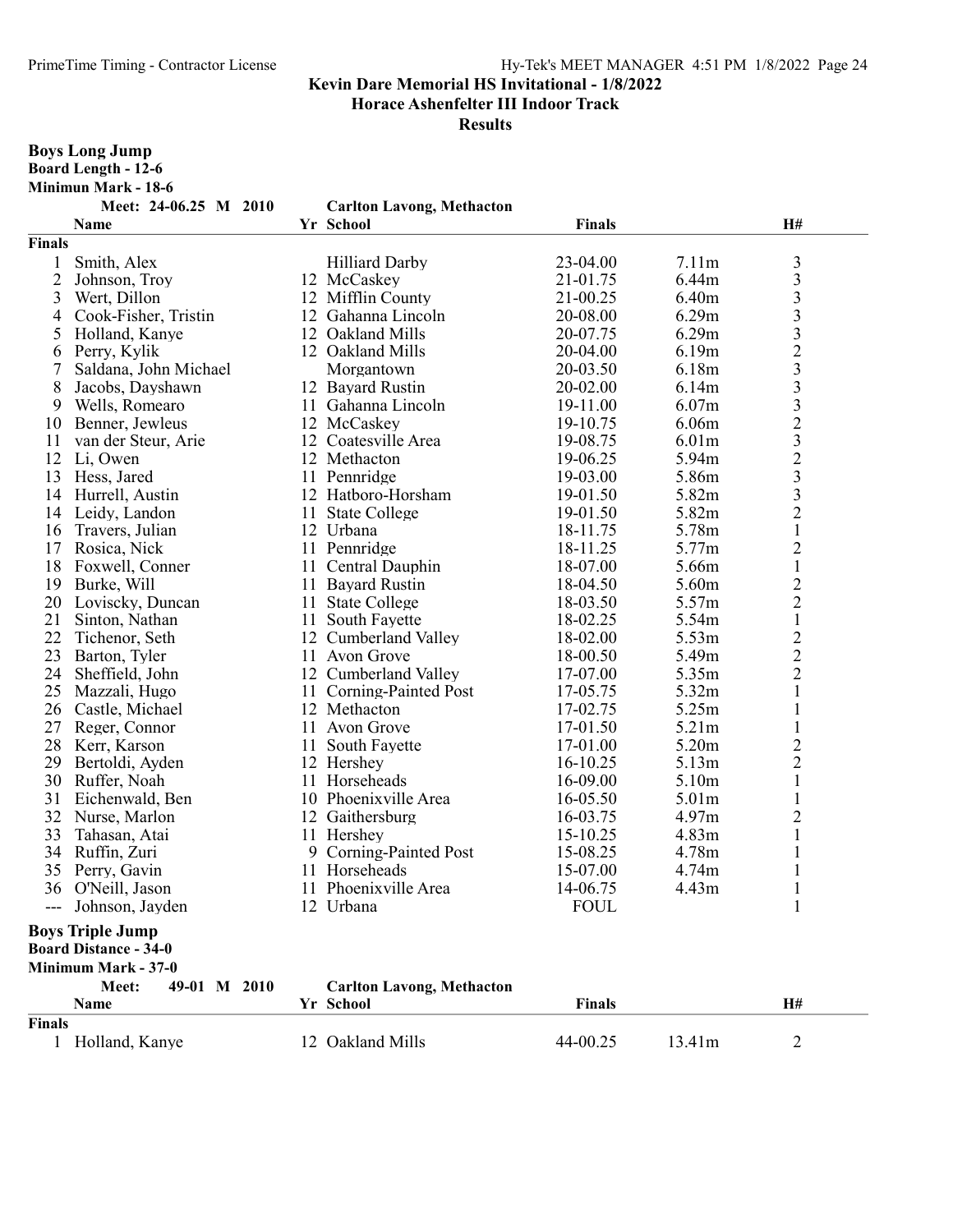#### Results

# Finals ... (Boys Triple Jump)

|       | <b>Name</b>         |    | Yr School             | <b>Finals</b> |        | H#                          |
|-------|---------------------|----|-----------------------|---------------|--------|-----------------------------|
| 2     | Friedenberger, Ty   |    | 12 Altoona Area       | 43-06.75      | 13.27m | $\overline{c}$              |
| 3     | Hess, Jared         |    | 11 Pennridge          | 41-08.25      | 12.70m |                             |
| 4     | Wert, Dillon        |    | 12 Mifflin County     | 41-08.00      | 12.70m | $\frac{2}{2}$               |
| 5     | Rosica, Nick        |    | 11 Pennridge          | 40-11.25      | 12.47m |                             |
| 6     | Adams, Branson      | 9  | Altoona Area          | $40-10.00$    | 12.44m | $\overline{c}$              |
|       | Loviscky, Duncan    | 11 | <b>State College</b>  | 40-07.25      | 12.37m | $\frac{2}{2}$ $\frac{2}{2}$ |
| 8     | Perry, Kylik        | 12 | Oakland Mills         | 40-06.25      | 12.35m |                             |
| 9     | Carter, Dwayne      | 12 | Gahanna Lincoln       | 39-11.00      | 12.16m |                             |
| 10    | Tichenor, Seth      | 12 | Cumberland Valley     | 39-09.75      | 12.13m |                             |
| 11    | Long, Malvin        | 11 | Gahanna Lincoln       | 39-01.25      | 11.91m |                             |
| 12    | Tahasan, Atai       |    | 11 Hershey            | 39-01.00      | 11.91m | $\,1$                       |
| 13    | Mcgrorty, Ian       |    | 11 Hershey            | 39-01.00      | 11.91m | $\mathbf{1}$                |
| 14    | Smith, Alex         |    | <b>Hilliard Darby</b> | 38-07.00      | 11.76m | $\overline{2}$              |
| 15    | Travers, Julian     |    | 12 Urbana             | 38-04.00      | 11.68m | $\mathbf{1}$                |
| 16    | Sinton, Nathan      | 11 | South Fayette         | 38-04.00      | 11.68m | $\mathbf{1}$                |
| 17    | van der Steur, Arie | 12 | Coatesville Area      | 37-04.50      | 11.39m | $\overline{c}$              |
| 18    | Reger, Nate         |    | 11 Avon Grove         | 36-09.25      | 11.20m |                             |
| 19    | Fajardo, Jordan     | 12 | Corning-Painted Post  | 36-07.25      | 11.15m |                             |
| 20    | Perry, Gavin        | 11 | Horseheads            | 36-05.00      | 11.09m |                             |
| 21    | Morton, Albert      |    | 10 Coatesville Area   | 36-04.25      | 11.08m |                             |
| 22    | Kerr, Karson        |    | 11 South Fayette      | 36-04.00      | 11.07m |                             |
| 23    | Jiang, Eddie        | 10 | Corning-Painted Post  | 36-00.50      | 10.98m |                             |
| 24    | Fitch, Ayden        |    | 10 Methacton          | 35-10.75      | 10.94m |                             |
| 25    | Wynn, Russell       |    | 12 Lower Moreland     | 34-10.25      | 10.62m |                             |
| $---$ | Eichenwald, Ben     |    | 10 Phoenixville Area  | <b>FOUL</b>   |        |                             |
|       | Sheffield, John     |    | 12 Cumberland Valley  | <b>FOUL</b>   |        |                             |
|       | Gabisi, Moses       | 11 | Gaithersburg          | <b>FOUL</b>   |        |                             |
| ---   | Stackhouse, Nate    | 9  | Phoenixville Area     | <b>FOUL</b>   |        |                             |

# Boys Shot Put

| Minimum Mark - 35-0 |  |  |
|---------------------|--|--|
|---------------------|--|--|

|               | Meet: 67-05.50 M 2005 |     | <b>Ryan Whiting, Central Dauphin</b> |               |        |                         |
|---------------|-----------------------|-----|--------------------------------------|---------------|--------|-------------------------|
|               | <b>Name</b>           |     | Yr School                            | <b>Finals</b> |        | H#                      |
| <b>Finals</b> |                       |     |                                      |               |        |                         |
|               | Shomper, Wade         | 12. | Cumberland Valley                    | 53-11.75      | 16.45m | $\overline{2}$          |
|               | Wallace, Roberto      | 12. | Pennridge                            | 46-00.75      | 14.03m | $\overline{c}$          |
|               | Angelo, Josh          |     | East Pennsboro Area                  | 44-08.75      | 13.63m | $\overline{c}$          |
| 4             | Telfer, Neil          | 12  | Gaithersburg                         | 44-01.25      | 13.44m | $\overline{\mathbf{c}}$ |
|               | Spencer, Ben          | 11  | <b>State College</b>                 | $43 - 10.50$  | 13.37m | $\overline{c}$          |
| 6             | Maher, Mitchell       | 11  | <b>State College</b>                 | 43-06.75      | 13.27m | $\overline{c}$          |
|               | Brown, Noah           |     | 10 Cumberland Valley                 | $41 - 05.50$  | 12.63m | $\overline{c}$          |
| 8             | Dubsky, Joe           |     | 12 Manchester Valley                 | 41-01.50      | 12.53m | $\overline{2}$          |
| 9             | Santana, Victor       |     | 12 Oakland Mills                     | 40-09.25      | 12.42m | $\overline{c}$          |
| 10            | Hong, Matthew         |     | 12 McCaskey                          | 40-04.25      | 12.29m | $\overline{2}$          |
| 11            | Huynh, Jaysin         | 11. | <b>Bayard Rustin</b>                 | 40-01.00      | 12.21m | $\overline{c}$          |
| 12            | Maurer, Max           |     | Selinsgrove                          | 39-10.25      | 12.14m | $\overline{2}$          |
| 13            | Corrigan, Connor      | 11. | <b>Bayard Rustin</b>                 | 38-08.75      | 11.80m |                         |
| 14            | Remash, Matt          | 11. | McCaskey                             | 38-06.25      | 11.74m | $\overline{2}$          |
| 15            | Grinnell, Gavin       |     | 12 Corning-Painted Post              | 38-01.00      | 11.60m |                         |
| 16            | Millow, Mike          |     | 12 Corning-Painted Post              | 36-03.50      | 11.06m | $\overline{2}$          |